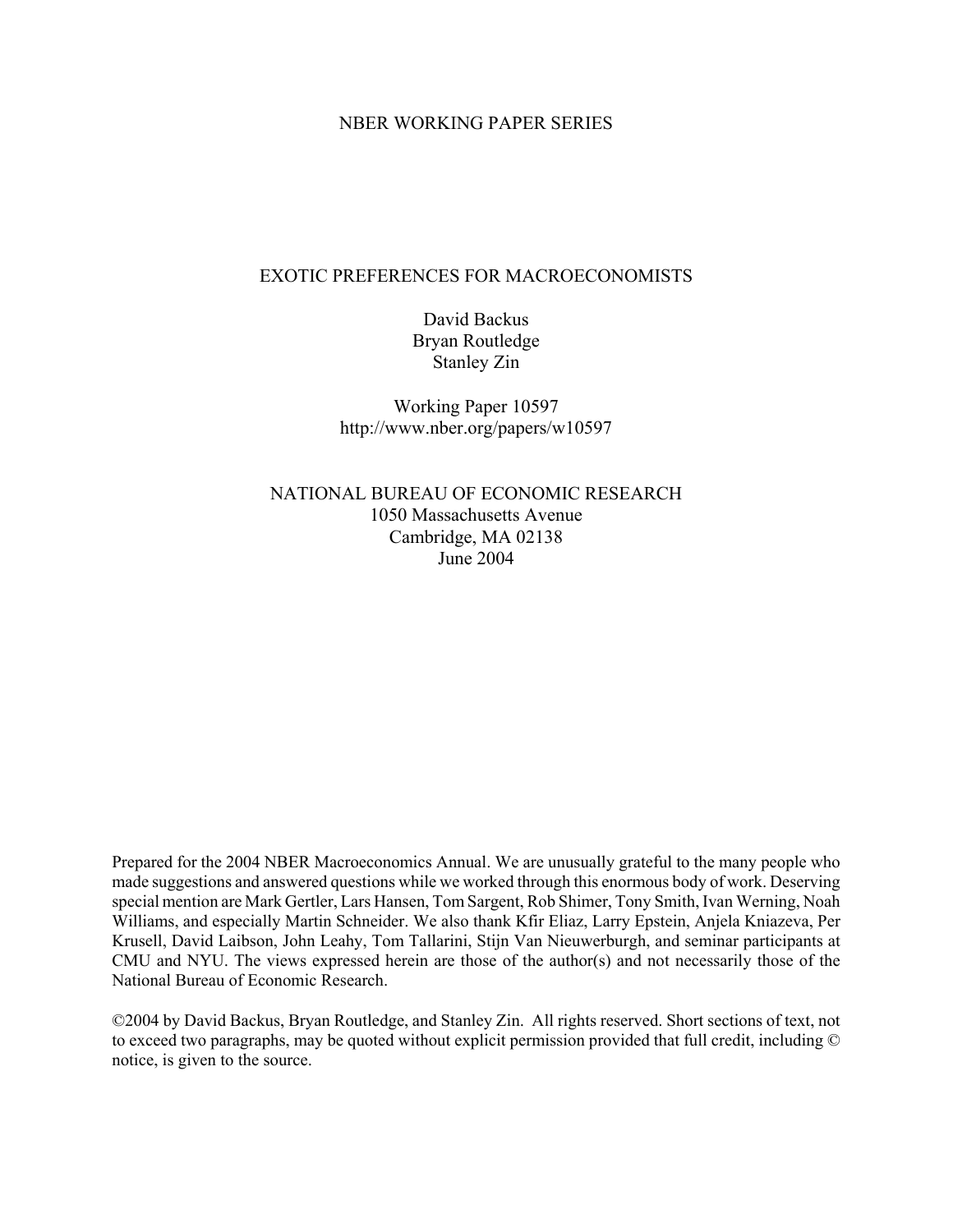Exotic Preferences for Macroeconomists David Backus, Bryan Routledge, and Stanley Zin NBER Working Paper No. 10597 June 2004 JEL No. D81, D91, E1, G12

### **ABSTRACT**

We provide a user's guide to "exotic" preferences: nonlinear time aggregators, departures from expected utility, preferences over time with known and unknown probabilities, risk-sensitive and robust control, "hyperbolic" discounting, and preferences over sets ("temptations"). We apply each to a number of classic problems in macroeconomics and finance, including consumption and saving, portfolio choice, asset pricing, and Pareto optimal allocations.

David Backus Stern School of Business **NYU** 44 West 4th Street New York, NY 10012-1126 and NBER dbackus@stern.nyu.edu

Bryan Routledge Carnegie Mellon University Pittsburgh, PA 15213-3890 routledge@cmu.edu

Stanley Zin Graduate School of Industrial Administration Carnegie Mellon University Pittsburgh, PA 15213-3890 and NBER zin@cmu.edu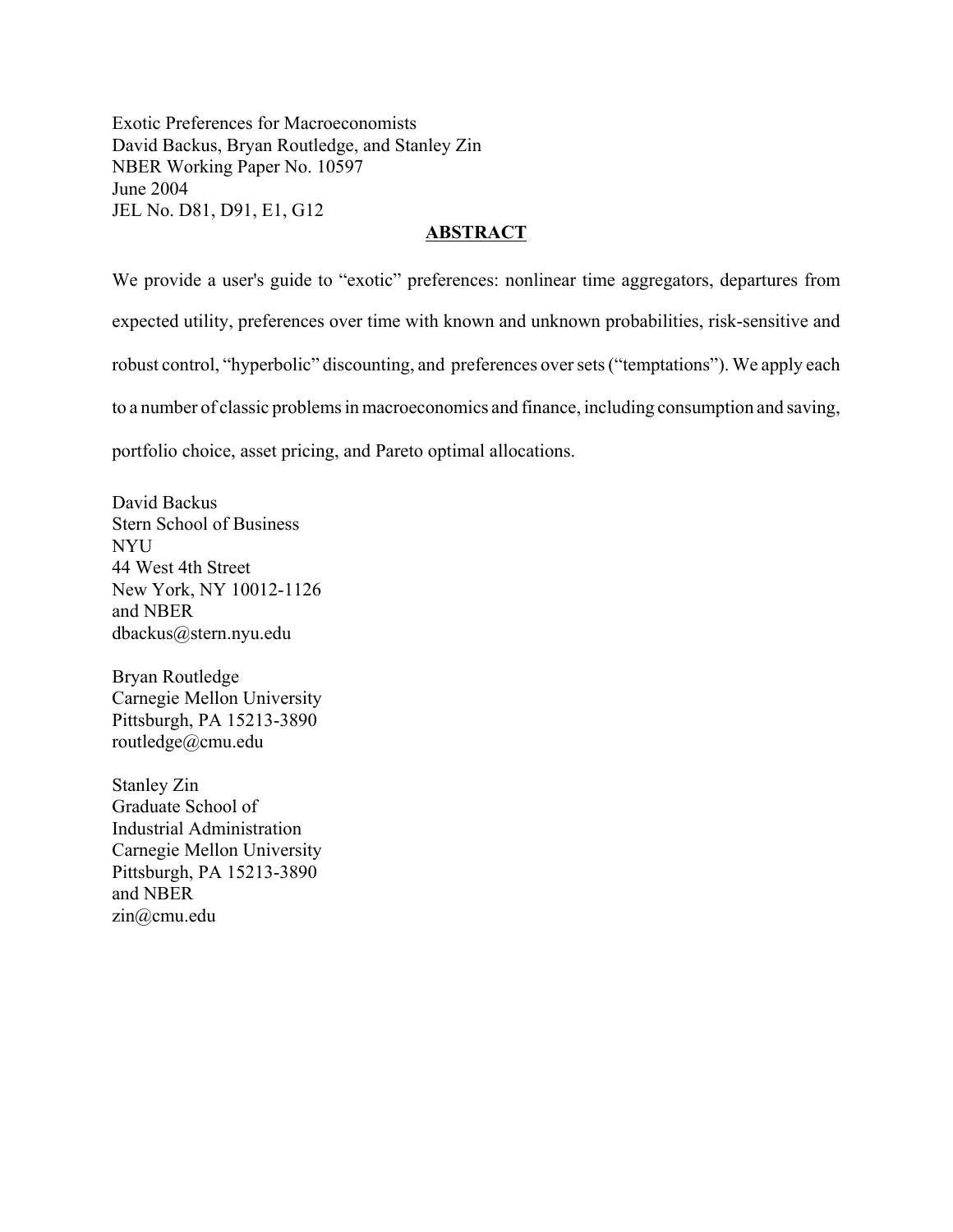# 1 Introduction

Applied economists (including ourselves) are generally content to study theoretical agents whose preferences are additive over time and across states of nature. One version goes like this: Time is discrete, with dates  $t = 0, 1, 2, \ldots$  At each  $t > 0$ , an event  $z_t$  is drawn from a finite set  $\mathcal{Z}$ , following an initial event  $z_0$ . The t-period history of events is denoted by  $z^t = (z_0, z_1, \ldots, z_t)$  and the set of possible *t*-histories by  $\mathcal{Z}^t$ . The evolution of events and histories is conveniently illustrated by an event tree, as in Figure 1, with each branch representing an event and each node a history or state. Environments like this, involving time and uncertainty, are the starting point for most of modern macroeconomics and finance. A typical agent in such a setting has preferences over payoffs  $c(z<sup>t</sup>)$  for each possible history. A general set of preferences might be represented by a utility function  $U({c(z_t)})$ . More common, however, is to impose the additive expected utility structure

$$
U(\{c(z_t)\}) = \sum_{t=0}^{\infty} \beta^t \sum_{z^t \in \mathcal{Z}^t} p(z^t) u[c(z^t)] = E_0 \sum_{t=0}^{\infty} \beta^t u(c_t), \tag{1}
$$

where  $0 < \beta < 1$ ,  $p(z^t)$  is the probability of history  $z^t$ , and u is a period/state utility function. These preferences are remarkably parsimonious: behavior over time and across states depends solely on the discount factor  $\beta$ , the probabilities p, and the function u.

Although (1) remains the norm throughout economics, there has been extraordinary theoretical progress over the last fifty years (and particularly the last twenty five) in developing alternatives. Some of these alternatives were developed to account for the anomalous predictions of expected utility in experimental work. Others arose from advances in the pure theory of intertemporal choice. Whatever their origin, they offer greater flexibility along several dimensions, often with only a modest increase in analytical difficulty.

What follows is a user's guide, intended to serve as an introduction and instruction manual for economists studying problems in which the structure of preferences may play an important role. Our goal is to describe exotic preferences to mainstream economists: preferences over time, preferences across states or histories, and (especially) combinations of the two. We take an overtly practical approach, downplaying or ignoring altogether the many technical issues that arise in specifying preferences in dynamic stochastic settings, including their axiomatic foundations. (References are provided in Appendix A for those who are interested.) We generally assume without comment that preferences can be represented by increasing, (weakly) concave functions, with enough smoothness and boundary conditions to generate interior solutions to optimizations. We focus instead on applications, using tractable functional forms to revisit some classic problems: consumption and saving, portfolio choice, asset pricing, and Pareto optimal allocations. In most cases, we use utility functions that are homogeneous of degree one (hence invariant to scale) with constant elasticities (think power utility). These functions are the workhorses of macroeconomics and finance, so little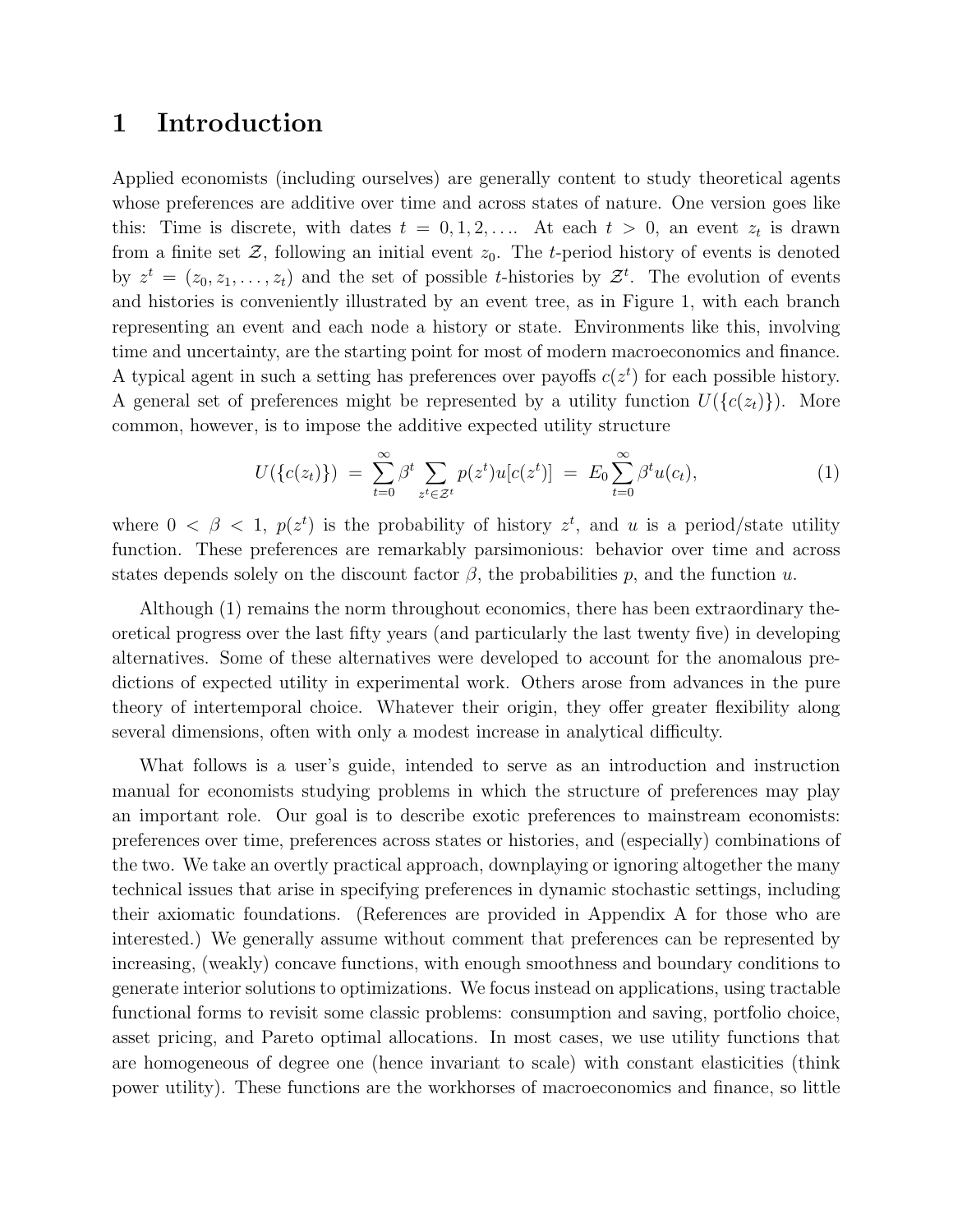is lost by restricting ourselves in this way.

You might well ask: Why bother? Indeed, we will not be surprised if most economists continue to use (1) most of the time. Exotic preferences, however, have a number of potential advantages that we believe will lead to much wider application than we've seen to date. One is more flexible functional forms for approximating features of data — the equity premium, for example. Another is the ability to ask questions that have no counterpart in the additive model. How should we make decisions if we don't know the probability model that generates the data? Can preferences be dynamically inconsistent? If they are, how do we make decisions? What is the appropriate welfare criterion? Can we think of some choices as tempting us away from better ones? Each of these advantages raises further questions: Are exotic preferences observationally equivalent to additive preferences? If not, how do we identify their parameters? Are they an excuse for free parameters? Do we even care whether behavior is derived from preferences?

These questions run through a series of non-additive preference models. In Section 2, we discuss time preference in a deterministic setting, comparing Koopmans' time aggregator to the traditional time-additive structure. In Section 3, we describe alternatives to expected utility in a static setting, using a certainty-equivalent function to summarize preference toward risk. We argue that the Chew-Dekel class extends expected utility in useful directions without sacrificing analytical and empirical convenience. In Section 4, we put time and risk preference together in a Kreps-Porteus aggregator, which leads to a useful separation between time and risk preference. Dynamic extensions of Chew-Dekel preferences follow the well-worn path of Epstein and Zin. In Section 5, we consider risk-sensitive and robust control, whose application to economics is associated with the work of Hansen and Sargent. Section 6 is devoted to ambiguity, in which agents face uncertainty over probabilities as well as states. We describe Gilboa and Schmeidler's "max-min" utility for static settings and Epstein and Schneider's recursive extension to dynamic settings. In Section 7, we turn to "hyperbolic discounting" and provide an interpretation based on Gul and Pesendorfer's "temptation" preferences. The final section is devoted to a broader discussion of the role and value of exotic preferences in economics.

A word on notation and terminology: We typically denote parameters by Greek letters and functions and variables by Latin letters. We denote derivatives with subscripts; thus  $V_2$ refers to the derivative of  $V$  with respect to its second argument. In a stationary dynamic programming problem,  $J$  is a value function and a prime  $(')$  distinguishes a future value from a current value. The abbreviation "iid" means independent and identically distributed and  $NID(x, y)$  means normally and independently distributed with mean x and variance y.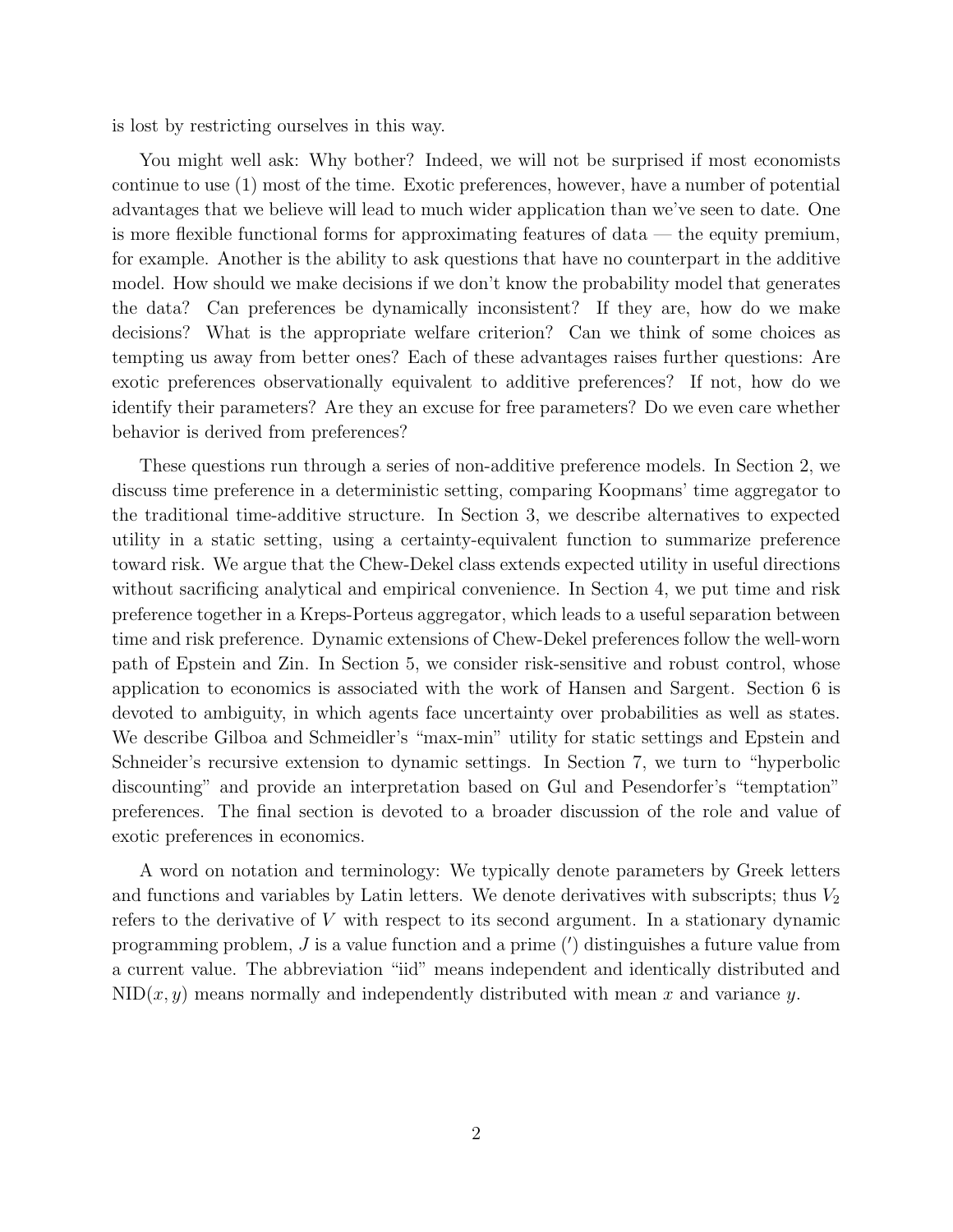## 2 Time

Time preference is a natural starting point for macroeconomists, since so much of our subject is concerned with dynamics. Suppose there is no risk and (for this paragraph only)  $c_t$ is one-dimensional. Preferences might then be characterized by a general utility function  $U({c<sub>t</sub>})$ . A common measure of time preference in this setting is the marginal rate of substitution between consumption at two consecutive dates  $(c_t \text{ and } c_{t+1}, \text{say})$  along a constant consumption path  $(c_t = c$  for all t). If the marginal rate of substitution is

$$
MRS_{t,t+1} = \frac{\partial U/\partial c_{t+1}}{\partial U/\partial c_t},
$$

then time preference is captured by the discount factor

$$
\beta(c) \equiv \text{MRS}_{t,t+1}(c).
$$

(Picture the slope,  $-1/\beta$ , of an indifference curve along the "45-degree line.") If  $\beta(c)$  is less than one, the agent is said to be impatient: she requires more than one unit of consumption at  $t + 1$  to induce her to give up one unit at t. For the traditional time-additive utility function,

$$
U(\{c_t\}) = \sum_{t=0}^{\infty} \beta^t u(c_t), \qquad (2)
$$

 $\beta(c) = \beta < 1$  regardless of the value of c, so impatience is built in and constant. The rest of this section is concerned with preferences in which the discount factor can vary with the level of consumption.

### Koopmans' time aggregator

Koopmans (1960) derives a class of stationary recursive preferences by imposing conditions on a general utility function  $U$  for a multi-dimensional consumption vector  $c$ . Our approach and terminology follow Johnsen and Donaldson (1985). Preferences at all dates come from the same "date-zero" utility function  $U$ . As a result, they are dynamically consistent by construction: preferences over consumption streams starting at any future date  $t$  are consistent with U. Following Koopmans, let  $_t c \equiv (c_t, c_{t+1}, \ldots)$  be an infinite consumption sequence starting at t. Then we might write utility from date  $t = 0$  on as

$$
U({}_{0}c) = U(c_{0}, {}_{1}c).
$$

Koopmans' first condition is *history-independence*: preferences over sequences  $_{t}c$  do not depend on consumption at dates prior to t. Without this condition, an agent making sequential decisions would need to keep track of the history of consumption choices to be able to make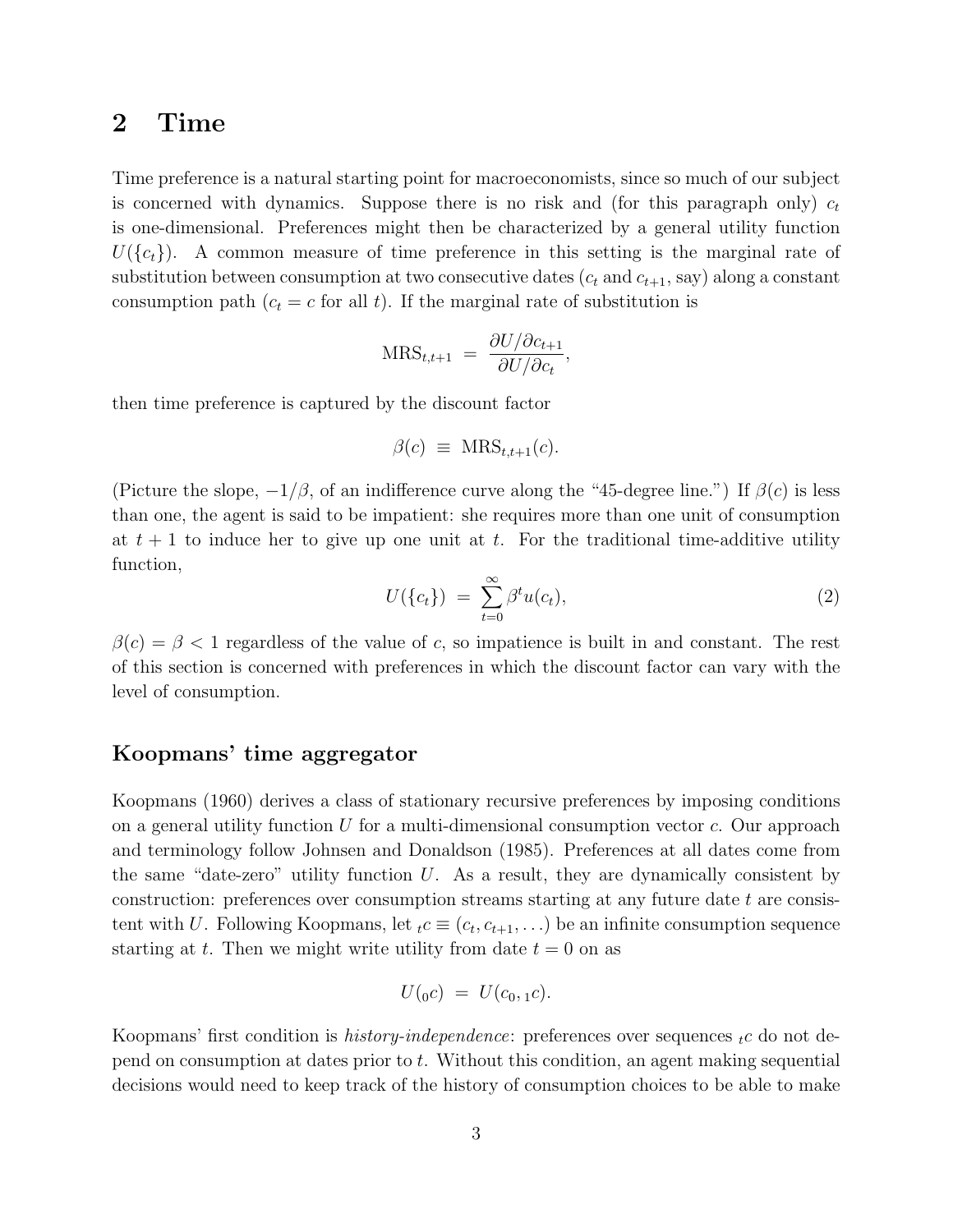future choices consistent with  $U$ . The marginal rate of substitution between consumption at two arbitrary dates could depend, in general, on consumption at all dates past, present, and future. History-independence rules out dependence on the past. With it, the utility function can be expressed in the form

$$
U(\_0c) = V[c_0, U_1(\_1c)]
$$

for some *time aggregator* V. As a result, choices over  $_1c$  do not depend on  $c_0$ . (Note, for example, that marginal rates of substitution between elements of  $_1c$  do not depend on  $c_0$ .) Koopmans' second condition is *future independence*: preferences over  $c_t$  do not depend on  $t_{t+1}$ c. (In Koopmans' terminology, the first and second conditions together imply that preferences over the present  $(c_t)$  and future  $(t_{t+1}c)$  are *independent*.) This is trivially true if  $c_t$  is a scalar, but a restriction on preferences otherwise. The two conditions together imply that utility can be written

$$
U(_0c) = V[u(c_0), U_1(_1c)]
$$

for some functions  $V$  and  $u$ , which defines  $u$  as a composite commodity for consumption at a specific date. Koopmans' third condition is that preferences are stationary (the same at all dates). The three conditions together imply that utility can be written in the stationary recursive form,

$$
U(tc) = V[u(c_t), U(t_{+1}c)] \tag{3}
$$

for all dates t. This is a generalization of the traditional utility function  $(2)$ , where (evidently)  $V(u, U) = u + \beta U$  or the equivalent. As in traditional utility theory, preferences are unchanged when we apply a monotonic transformation to U: if  $\hat{U} = f(U)$  for f increasing. then we replace the aggregator V with  $\hat{V}(u, \hat{U}) = f(V[u, f^{-1}(\hat{U})])$ .

In the Koopmans class of preferences represented by (3), time preference is a property of the time aggregator  $V$ . Consider our measure of time preference for the composite commodity u. If  $U_t$  and  $u_t$  represent  $U(\mathfrak{c}_t)$  and  $u(\mathfrak{c}_t)$ , respectively, then

$$
U_t = V(u_t, U_{t+1}) = V[u_t, V(u_{t+1}, U_{t+2})].
$$

The marginal rate of substitution between  $u_t$  and  $u_{t+1}$  is therefore

$$
MRS_{t,t+1} = \frac{V_2(u_t, U_{t+1})V_1(u_{t+1}, U_{t+2})}{V_1(u_t, U_{t+1})}.
$$

A constant consumption path with period utility u is defined by  $U = V(u, U)$ , implying  $U = g(u) = V[u, g(u)]$  for some function g. (Koopmans calls g the *correspondence function*.) The discount factor is therefore  $\beta(u) = V_2[u, g(u)]$ . You might verify for yourself that  $V_2$  is invariant to increasing transformations of U.

In modern applications, we generally work in reverse order: we specify a period utility function  $u$  and a time aggregator  $V$  and use them to characterize the overall utility function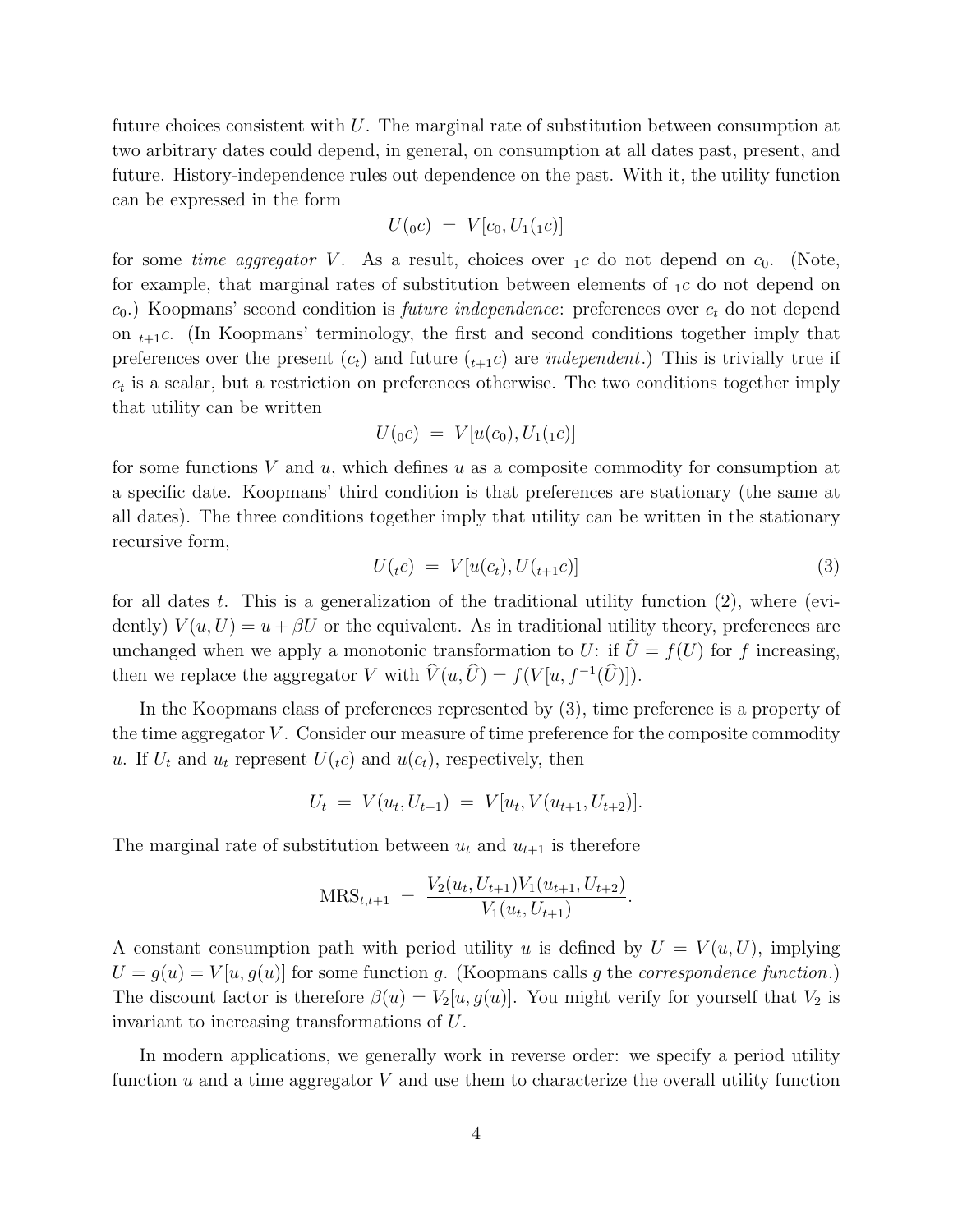U. Any U constructed this way defines preferences that are dynamically consistent, history independent, future independent, and stationary. In contrast to time-additive preferences  $(2)$ , discounting depends on the level of utility u. To get a sense of how this works, consider the behavior of  $V_2$ . If preferences are increasing in consumption, u must be increasing in  $c$  and  $V$  must be increasing in both arguments. If we consider sequences with constant consumption,  $U$  must be increasing in  $u$ , so that

$$
g_1(u) = V_1[u, g(u)] + V_2[u, g(u)]g_1(u) = \frac{V_1[u, g(u)]}{1 - V_2[u, g(u)]} > 0.
$$

Since  $V_1 > 0$ ,  $0 < V_2[u, g(u)] < 1$ : the discount factor is between zero and one and depends (in general) on u. Many economists impose an additional condition of increasing marginal *impatience:*  $V_2[u, g(u)]$  is decreasing in u, or

$$
V_{21}[u,g(u)] + V_{22}[u,g(u)]g_1(u) = V_{21}[u,g(u)] + V_{22}[u,g(u)]\frac{V_1[u,g(u)]}{1 - V_2[u,g(u)]} < 0.
$$

In applications, this condition is typically used to generate stability of steady states.

Two variants of Koopmans' structure have been widely used by macroeconomists. One was proposed by Uzawa (1968), who suggested a continuous-time version of

$$
V(u, U) = u + \beta(u)U.
$$

(In his model,  $\beta(u) = \exp[-\delta(u)]$ .) Since  $V_{21} = 0$ , increasing marginal impatience is simply  $\beta_1(u) < 0$  (equivalently,  $\delta_1(u) > 0$ ). Another is used by Epstein and Hynes (1983), Lucas and Stokey (1984), and Shi (1993), who generalize Koopmans by omitting the future independence condition. The resulting aggregator is  $V(c, U)$ , rather than  $V(u, U)$ , which allows choice over c to depend on U. If c is a scalar, this is equivalent to (3) (set  $u(c) = c$ ), but otherwise need not be. An example is

$$
V(c, U) = u(c) + \beta(c)U,
$$

where there is no particular relationship between the functions u and  $\beta$ .

#### Examples

Example 1 (growth and fiscal policy). In the traditional growth model, Koopmans preferences can change both the steady state and the short-run dynamics. Suppose the period utility function is  $u(c)$  and the time aggregator is  $V(u, U') = u + \beta(u)U'$ , with u increasing and concave and  $\beta_1(u) < 0$ . Gross output y is produced with capital k using an increasing concave technology f. The resource constraint is  $y = f(k) = c + k' + g$ , where c is consumption, k' is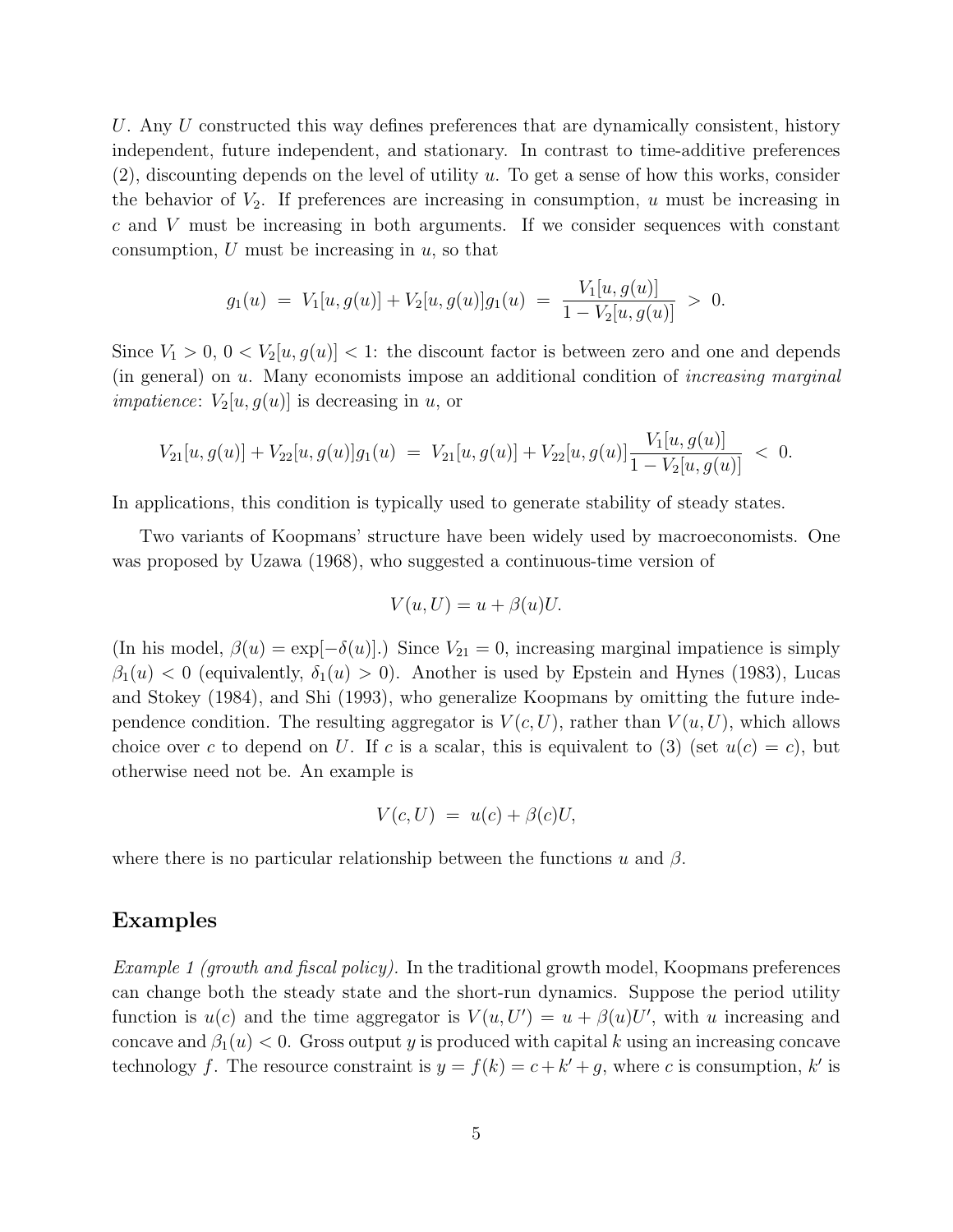tomorrow's capital stock, and  $g$  is government purchases (constant). The Bellman equation is

$$
J(k) = \max_{k'} u[f(k) - k' - g] + \beta(u[f(k) - k' - g])J(k').
$$

The first-order and envelope conditions are

$$
u_1(c)\{1+\beta_1[u(c)]J(k')\} = \beta[u(c)]J_1(k')
$$
  

$$
J_1(k) = u_1(c)f_1(k)\{1+\beta_1[u(c)]J(k')\},
$$

which together imply  $J_1(k) = \beta[u(c)]J_1(k')f_1(k)$ . In a steady state,  $1 = \beta(u[f(k) - k - \ell(k))]$  $g$ ]) $f_1(k)$ .

One clear difference from the traditional model is the role of preferences in determining the steady state. With constant  $\beta$ , the steady state capital stock solves  $\beta f_1(k) = 1$ ; u is irrelevant. With recursive preferences, the steady state solves  $\beta(u[f(k) - k - g])f_1(k) = 1$ , which depends on u through its impact on  $\beta$ . Consider the impact of an increase in g. With traditional preferences, the steady state capital stock doesn't change, so any increase in g is balanced by an equal decrease in c. With recursive preferences and increasing marginal impatience, an increase in g reduces current utility and therefore raises the discount factor. The initial drop in c is therefore larger than in the traditional case. In the resulting steady state, the increase in g leads to an increase in k and a decline in c that is smaller than the increase in g. The magnitude of the decline depends on  $\beta_1$ , the sensitivity of the discount factor to current utility. [Adapted from Dolmas and Wynne (1998).]

Example 2 (optimal allocations). Time preference affects the optimal allocation of consumption among agents over time. Consider an economy with a constant aggregate endowment y of a single good, to be divided between two agents with Koopmans preferences, represented here by the aggregators  $V$  (the first agent) and  $W$  (the second). A Pareto optimal allocation is summarized by the Bellman equation

$$
J(w) = \max_{c,w'} V[y - c, J(w')]
$$

subject to

$$
W(c, w') \geq w.
$$

Note that both consumption c and promised utility w pertain to the second agent. If  $\lambda$  is the Lagrange multiplier on the constraint, the first-order and envelope conditions are

$$
V_1[y - c, J(w')] = \lambda W_1(c, w')
$$
  

$$
V_2[y - c, J(w')]J_1(w') + \lambda W_2(c, w') = 0
$$
  

$$
J_1(w) = -\lambda.
$$

If agents' preferences are additive with the same discount factor  $\beta$ , then the second and third equations imply  $J_1(w')/J_1(w) = W_2(c, w')/V_2[y - c, J(w')] = \beta/\beta = 1$ : an optimal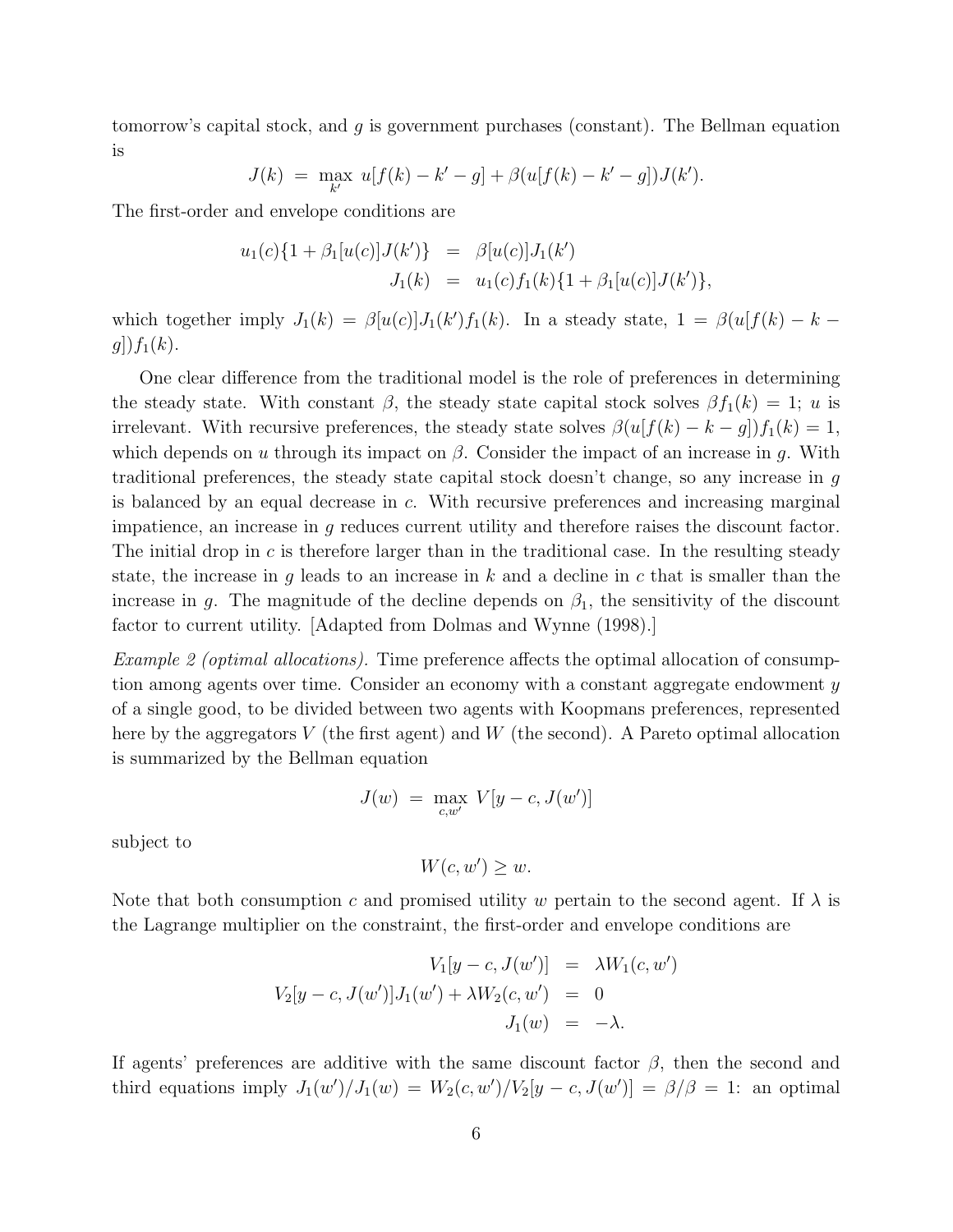allocation places the same weight  $\lambda = -J_1(w)$  on the second agent's utility at all dates and promised utility w is constant. If preferences are additive and  $\beta_2 > \beta_1$  (the second agent is more patient), then  $J_1(w')/J_1(w) = \beta_2/\beta_1 > 1$ : an optimal allocation increases the weight over time on the second, more patient agent and raises her promised utility  $(w' > w)$ . In the more general Koopmans setting, the dynamics depend on the time aggregators V and W. The allocation converges to a steady state if both aggregators exhibit increasing marginal impatience and future utility is a normal good. [Adapted from Lucas and Stokey (1984).]

Example 3 (long-run properties of a small open economy). Small open economies with perfect capital mobility raise difficulties with the existence of a steady state that can be resolved by endogenizing the discount factor. We represent preferences over sequences of consumption c and leisure  $1 - n$  with a period utility function  $u(c, 1 - n)$  and a time aggregator  $V(c, 1 - n)$  $n, U = u(c, 1 - n) + \beta(c, 1 - n)U$ . Let output be produced with labor using the linear technology  $y = \theta n$ , where  $\theta$  is a productivity parameter. The economy's resource constraint is  $y = c + x$ , where x is net exports. The agent can borrow and lend in international capital markets at gross interest rate r, giving rise to the budget constraint  $a' = r(a + x) =$  $r(a + \theta n - c)$ . The Bellman equation is

$$
J(a) = \max_{c,n} u(c, 1-n) + \beta(c, 1-n)J[r(a + \theta n - c)].
$$

The first-order and envelope conditions are:

$$
u_1 + \beta_1 J(a') = \beta J_1(a')
$$
  
\n
$$
u_2 + \beta_2 J(a') = \beta J_1(a')\theta
$$
  
\n
$$
J_1(a) = \beta J_1(a')r.
$$

The last equation tells us that in a steady state,  $\beta(c, 1-n)r = 1$ . With constant discounting, there is no steady state, but with more general discounting schemes the form of discounting determines the steady state and its response to changes in the environment. Here the longrun impact of a change in (say) θ (the "wage") depends on the form of β. Suppose β is a function of n only. Then the steady state condition  $\beta(1-n)r=1$  determines n independently of  $\theta$ ! More generally, the long-run impact on n of a change in  $\theta$  depends on the form of the discount function  $\beta(c, 1 - n)$ . [Adapted from Epstein and Hynes (1983), Mendoza (1991), Obstfeld (1981), Schmitt-Grohe and Uribe (2002), and Shi (1994).]

Example 4 (dynamically inconsistent preferences). Suppose preferences "from date t on" are given by:

$$
U_t({}_t c) = u(c_t) + \delta \beta u(c_{t+1}) + \delta \beta^2 u(c_{t+2}) + \delta \beta^3 u(c_{t+3}) + \cdots,
$$

with  $0 < \delta \leq 1$ . When  $\delta = 1$  this reduces to the time-additive utility function (2). Otherwise, we discount utility in periods  $t + 1, t + 2, t + 3, \ldots$  by  $\delta\beta, \delta\beta^2, \delta\beta^3, \ldots$ . A little effort should convince you that these preferences cannot be put into stationary recursive form. In fact,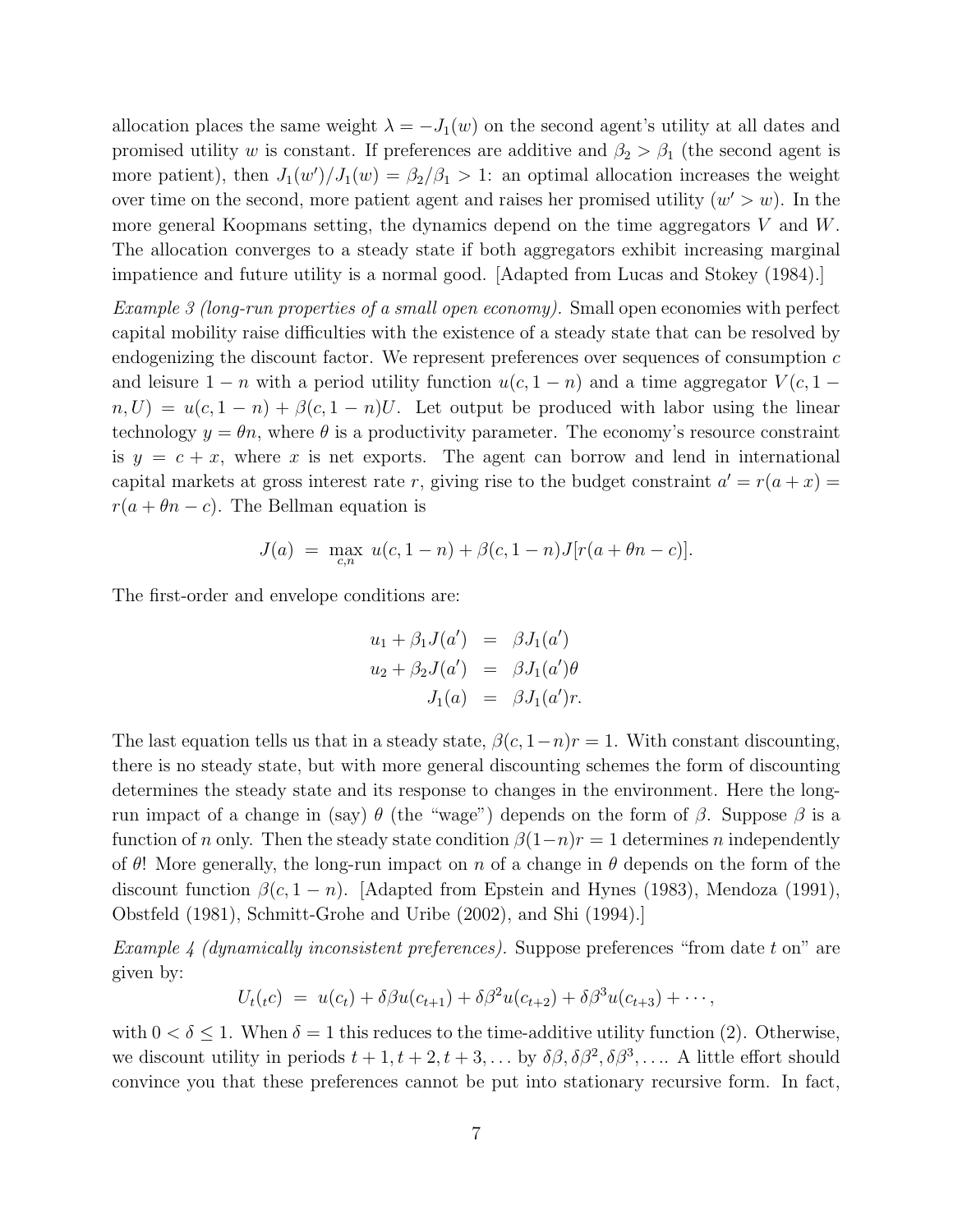they are dynamically inconsistent in the sense that preferences over (say)  $(c_{t+1}, c_{t+2})$  at date t are different from preferences at  $t + 1$ . (Note, for example, the marginal rates of substitution between  $c_{t+1}$  and  $c_{t+2}$  at t and  $t+1$ .) This structure is ruled out by Koopmans, who begins with the presumption of a consistent set of preferences. We'll return to this example in Section 7. [Adapted from Harris and Laibson (2003) and Phelps and Pollack (1968).]

## 3 Risk

Our next topic is risk, which we consider initially in a static setting. Our theoretical agent makes choices that have risky consequences or payoffs and has preferences over those consequences and their probabilities. To be specific, let us say that the state  $z$  is drawn with probability  $p(z)$  from the finite set  $\mathcal{Z} = \{1, 2, ..., Z\}$ . Consequences  $(c, say)$  depend on the state. Having read Debreu's Theory of Value or the like, we might guess that with the appropriate technical conditions the agent's preferences can be represented by a utility function of state-contingent consequences ("consumption"):

$$
U(\{c(z)\}) = U[c(1), c(2), \ldots, c(Z)].
$$

At this level of generality there is no mention of probabilities, although we can well imagine that the probabilities of the various states will show up somehow in  $U$ , as they do in (1). In this section, we regard the probabilities as known, which you might think of as an assumption of "risk" or "rational expectations." We consider unknown probabilities ("ambiguity") in Sections 5 and 6.

We prefer to work with a different (but equivalent) representation of preferences. Suppose, for the time being, that c is a scalar; very little of the theory depends on this, but it streamlines the presentation. We define the certainty equivalent of a set of consequences as a certain consequence  $\mu$  that gives the same level of utility:

$$
U(\mu, \mu, \ldots, \mu) = U[c(1), c(2), \ldots, c(Z)].
$$

If  $U$  is increasing in all its arguments, we can solve this for the certainty-equivalent function  $\mu({c(z)})$ . Clearly  $\mu$  represents the same preferences as U, but we find its form particularly useful. For one thing, it expresses utility in payoff ("consumption") units. For another, it summarizes behavior toward risk directly: since the certainty equivalent of a sure thing is itself, the impact of risk is simply the difference between the certainty equivalent and expected consumption.

The traditional approach to preferences in this setting is expected utility, which takes the form

$$
U(\{c(z)\}) = \sum_{z} p(s)u[c(z)] = Eu(c),
$$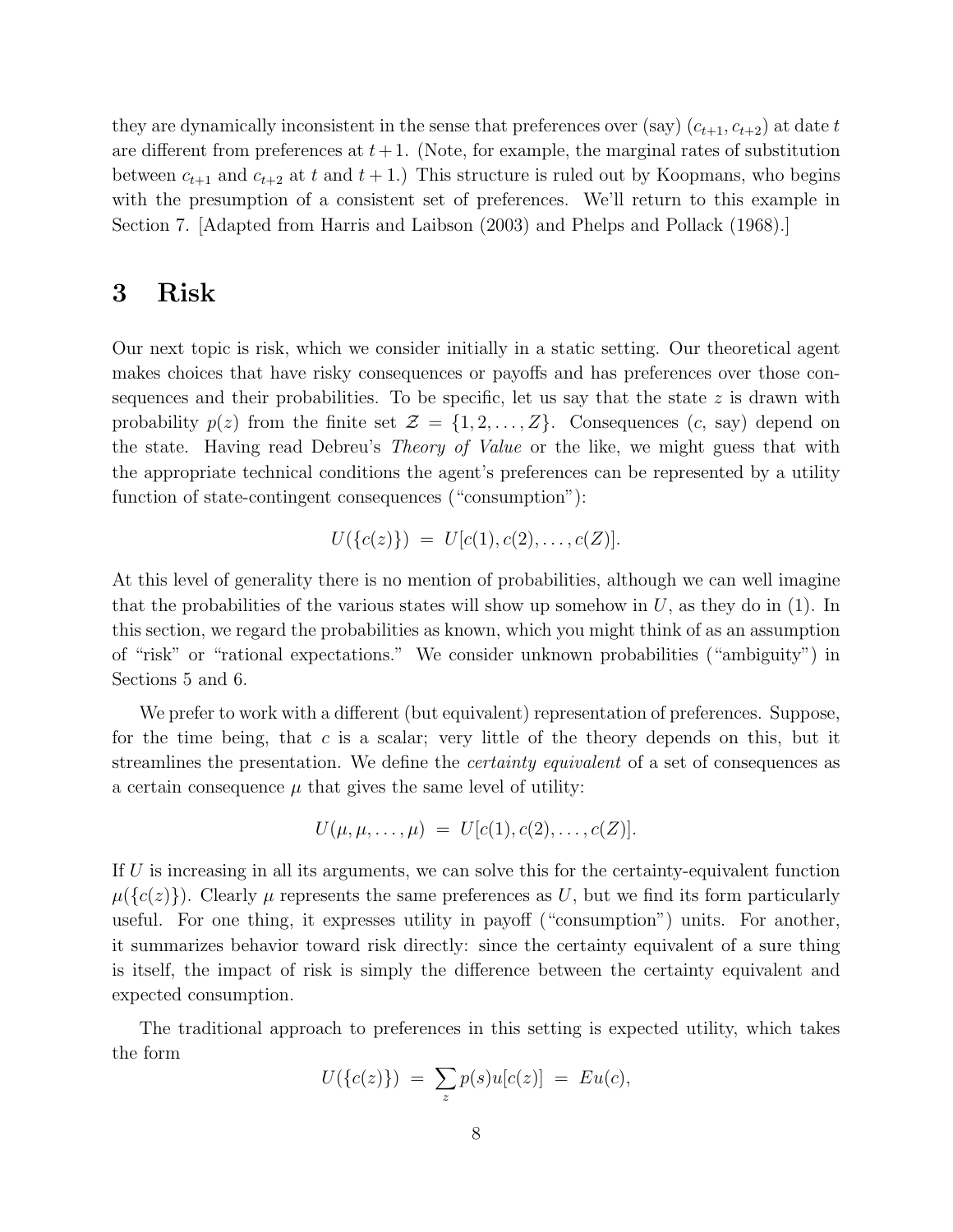or

$$
\mu({c(z)}) = u^{-1}\left(\sum_{z} p(z)u[c(z)]\right) = u^{-1}[Eu(c)],
$$

a special case of (1). Preferences of this form are used in virtually all macroeconomic theory, but decades of experimental research have documented numerous difficulties with it. Among them: people seem more averse to bad outcomes than expected utility implies. See, for example, the summaries in Kreps (1988, ch 14) and Starmer (2000). We suggest the broader Chew-Dekel class of risk preferences, which allows us to account for some of the empirical anomalies of expected utility without giving up its analytical tractability.

### The Chew-Dekel risk aggregator

Chew (1983, 1989) and Dekel (1986) derive a class of risk preferences that generalizes expected utility, yet leads to first-order conditions that are linear in probabilities, hence easily solved and amenable to econometric analysis. In the Chew-Dekel class, the certainty equivalent function  $\mu$  for a set of payoffs and probabilities  $\{c(z), p(z)\}\$ is defined implicitly by a risk aggregator M satisfying

$$
\mu = \sum_{z} p(z) M[c(z), \mu]. \tag{4}
$$

(This is Epstein and Zin's (1989) equation (3.10) with  $M \equiv F + \mu$ .) Chew (1983, 1989) and Dekel (1986, Section 2) show that such preferences satisfy a weaker condition than the notorious independence axiom that underlies expected utility. We assume M has the following properties: (i)  $M(m, m) = m$  (sure things are their own certainty equivalents), (ii)  $M$  is increasing in its first argument (first-order stochastic dominance), (iii)  $M$  is concave in its first argument (risk aversion), and (iv)  $M(kc, km) = kM(c, m)$  for  $k > 0$  (linear homogeneity). Most of the analytical convenience of the Chew-Dekel class follows from the linearity of equation (4) in probabilities.

In the examples that follow, we focus our attention on the following tractable members of the Chew-Dekel class:

• Expected utility. A version with constant relative risk aversion is implied by

$$
M(c, m) = c^{\alpha} m^{1-\alpha}/\alpha + m(1 - 1/\alpha).
$$

If  $\alpha \leq 1$ , M satisfies the conditions outlined above. Applying (4), we find

$$
\mu = \left(\sum_{z} p(z)c(z)^{\alpha}\right)^{1/\alpha},
$$

the usual expected utility with a power utility function.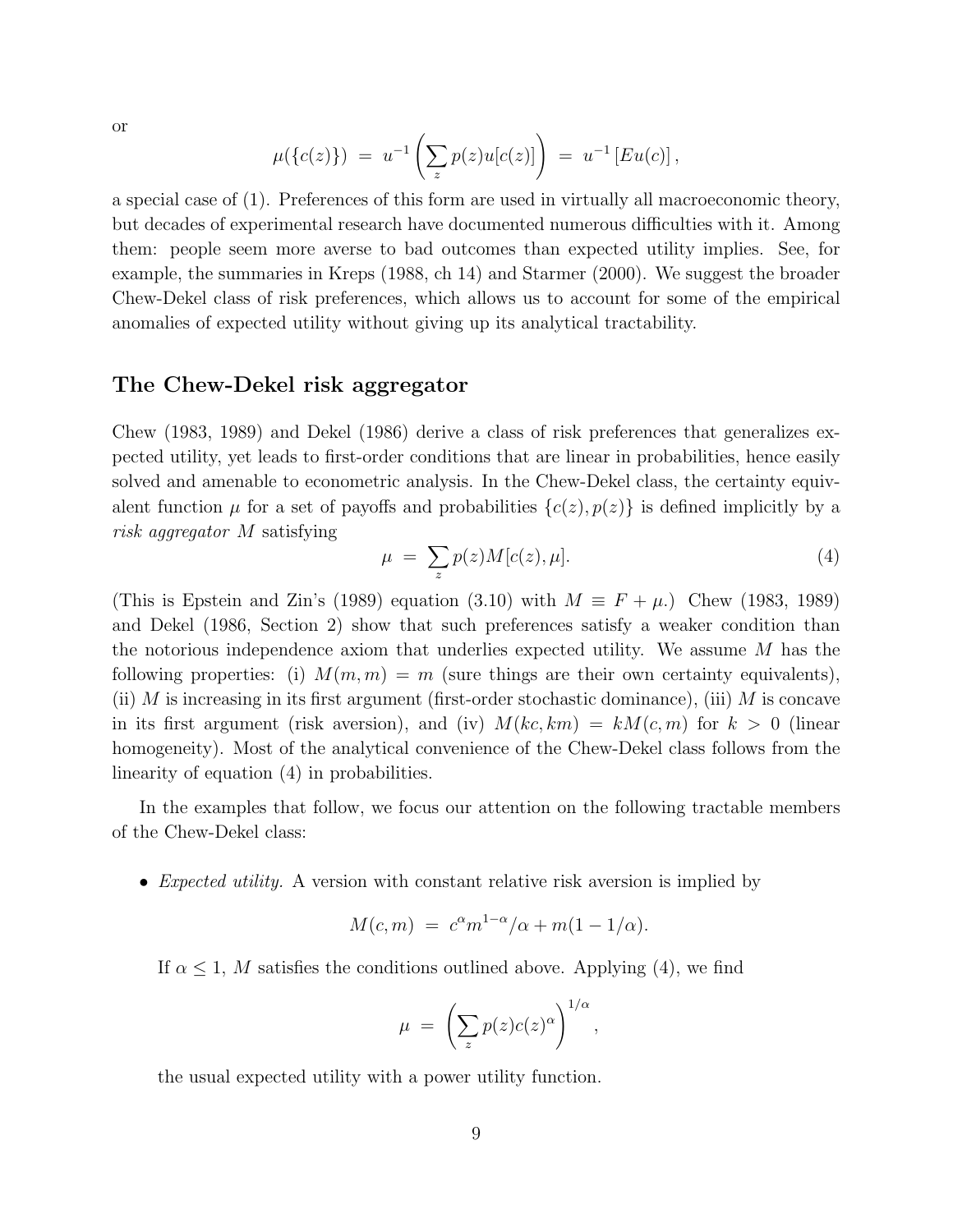• Weighted utility. Chew (1983) suggests a relatively easy way to generalize expected utility given (4): weight the probabilities by a function of outcomes. A constantelasticity version follows from

$$
M(c,m) = (c/m)^{\gamma} c^{\alpha} m^{1-\alpha}/\alpha + m[1 - (c/m)^{\gamma}/\alpha].
$$

For M to be increasing and concave in c in a neighborhood of  $m$ , the parameters must satisfy either (a)  $0 < \gamma < 1$  and  $\alpha + \gamma < 0$  or (b)  $\gamma < 0$  and  $0 < \alpha + \gamma < 1$ . Note that (a) implies  $\alpha < 0$ , (b) implies  $\alpha > 0$ , and both imply  $\alpha + 2\gamma < 1$ . The associated certainty equivalent function is

$$
\mu^{\alpha} = \frac{\sum_{z} p(z)c(z)^{\gamma+\alpha}}{\sum_{x} p(x)c(x)^{\gamma}} = \sum_{z} \hat{p}(z)c(z)^{\alpha},
$$

where

$$
\hat{p}(z) = \frac{p(z)c(z)^{\gamma}}{\sum_{x} p(x)c(x)^{\gamma}}.
$$

This version highlights the impact of bad outcomes: they get greater weight than with expected utility if  $\gamma < 0$ , less weight otherwise.

• Disappointment aversion. Gul  $(1991)$  proposes another model that increases sensitivity to bad events ("disappointments"). Preferences are defined by the risk aggregator

$$
M(c,m) = \begin{cases} c^{\alpha}m^{1-\alpha}/\alpha + m(1 - 1/\alpha) & c \ge m\\ c^{\alpha}m^{1-\alpha}/\alpha + m(1 - 1/\alpha) + \delta(c^{\alpha}m^{1-\alpha} - m)/\alpha & c < m \end{cases}
$$

with  $\delta \geq 0$ . When  $\delta = 0$  this reduces to expected utility. Otherwise, disappointment aversion places additional weight on outcomes worse than the certainty equivalent. The certainty equivalent function satisfies

$$
\mu^{\alpha} = \sum_{z} p(z)c(z)^{\alpha} + \delta \sum_{z} p(z)I[c(z) < \mu][c(z)^{\alpha} - \mu^{\alpha}] = \sum_{z} \hat{p}(z)c(z)^{\alpha},
$$

where  $I(x)$  is an indicator function that equals one if x is true and zero otherwise and

$$
\hat{p}(z) = \left(\frac{1 + \delta I[c(z) < \mu]}{1 + \delta \sum_{x} p(x)I[c(x) < \mu]}\right) p(z).
$$

It differs from weighted utility in scaling up the probabilities of all bad events by the same factor, and scaling down the probabilities of good events by a complementary factor, with good and bad defined as better and worse than the certainty equivalent. All three expressions highlight the recursive nature of the risk aggregator  $M$ : we need to know the certainty equivalent to know which states are bad so that we can compute the certainty equivalent (and so on).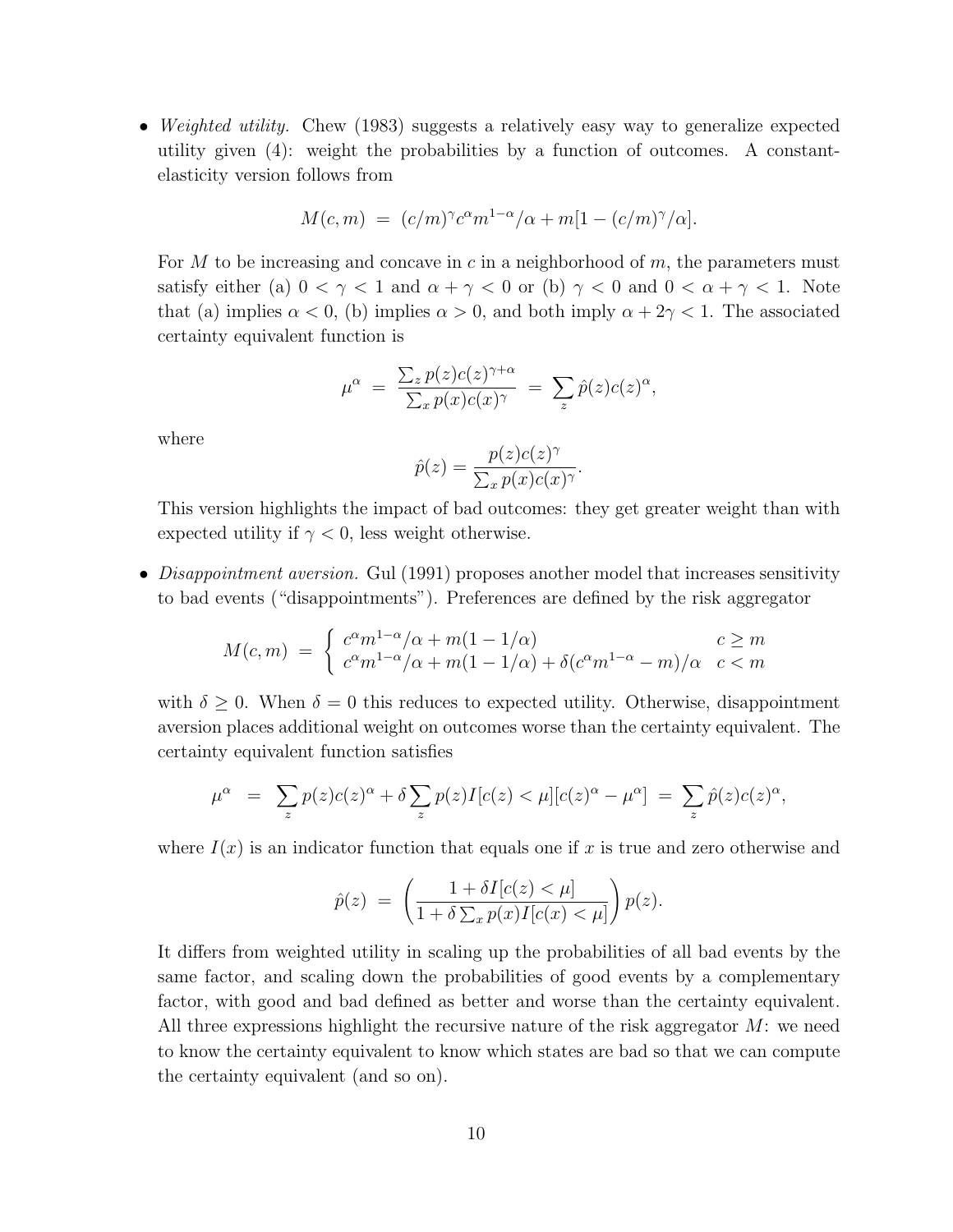Each of these models is described in Epstein and Zin (2001). Other tractable preferences include semi-weighted utility (Epstein and Zin, 2001), generalized disappointment aversion (Routledge and Zin, 2003), and rank-dependent preferences (Epstein and Zin, 1990). All but the last one are members of the Chew-Dekel class.

One source of intuition about these preferences is their state-space indifference curves, examples of which are pictured in Figure 2. For the purpose of illustration, suppose there are two equally likely states  $(Z = 2, p(1) = p(2) = 1/2)$ . The 45-degree line represents certainty  $(c(1) = c(2))$ . Since preferences are linear homogeneous, the unit indifference curve  $(\mu = 1)$ completely characterizes preferences. For expected utility, the unit indifference curve is

$$
\mu(\text{EU}) = [0.5c(1)^{\alpha} + 0.5c(2)^{\alpha}]^{1/\alpha} = 1.
$$

This is the usual convex arc with a slope of minus one (the odds ratio) at the 45-degree line. As we decrease  $\alpha$ , the arc becomes more convex. For weighted utility, the unit indifference curve is

$$
\mu(\text{WU}) = \left[\frac{c(1)^{\gamma+\alpha} + c(2)^{\gamma+\alpha}}{c(1)^{\gamma} + c(2)^{\gamma}}\right]^{1/\alpha} = 1.
$$

Drawn for the same value of  $\alpha$  and a modest negative value of  $\gamma$ , it is more convex than expected utility, suggesting greater risk aversion. With disappointment aversion, the equation governing the indifference curve depends on whether  $c(1)$  is larger or smaller than  $c(2)$ . If it's smaller (so that  $z = 1$  is the bad state), the indifference curve is

$$
\mu(\text{DA}) = \left[ \left( \frac{1+\delta}{2+\delta} \right) c(1)^{\alpha} + \left( \frac{1}{2+\delta} \right) c(2)^{\alpha} \right]^{1/\alpha} = 1.
$$

If it's larger, we switch the two states around. To express this more compactly, define sets of transformed probabilities,  $\hat{p}_1 = [(1 + \delta)/(2 + \delta), 1/(2 + \delta)]$  (when  $z = 1$  is the bad state) and  $\hat{p}_2 = [1/(2 + \delta), (1 + \delta)/(2 + \delta)]$  (when  $z = 2$  is the bad state). Then the indifference curve can be expressed

$$
\left[\min_i \sum_z \hat{p}_i(z)c(z)^{\alpha}\right]^{1/\alpha} = 1.
$$

We'll see something similar in Section 6. For now, note that the indifference curve is the upper envelope of two curves based on different sets of probabilities. The envelope is denoted by a solid line, and the extensions of the two curves by dashed lines. The result is an indifference curve with a kink at the 45-degree line, where the bad state switches. (As we cross from below, the bad state switches from 2 to 1.)

Another source of intuition is the sensitivity of certainty equivalents to small risks. For the two-state case discussed above, consider the certainty equivalent of the outcome  $c(1) = 1-\sigma$ and  $c(2) = 1 + \sigma$  for small  $\sigma > 0$ , thereby defining the certainty equivalent as a function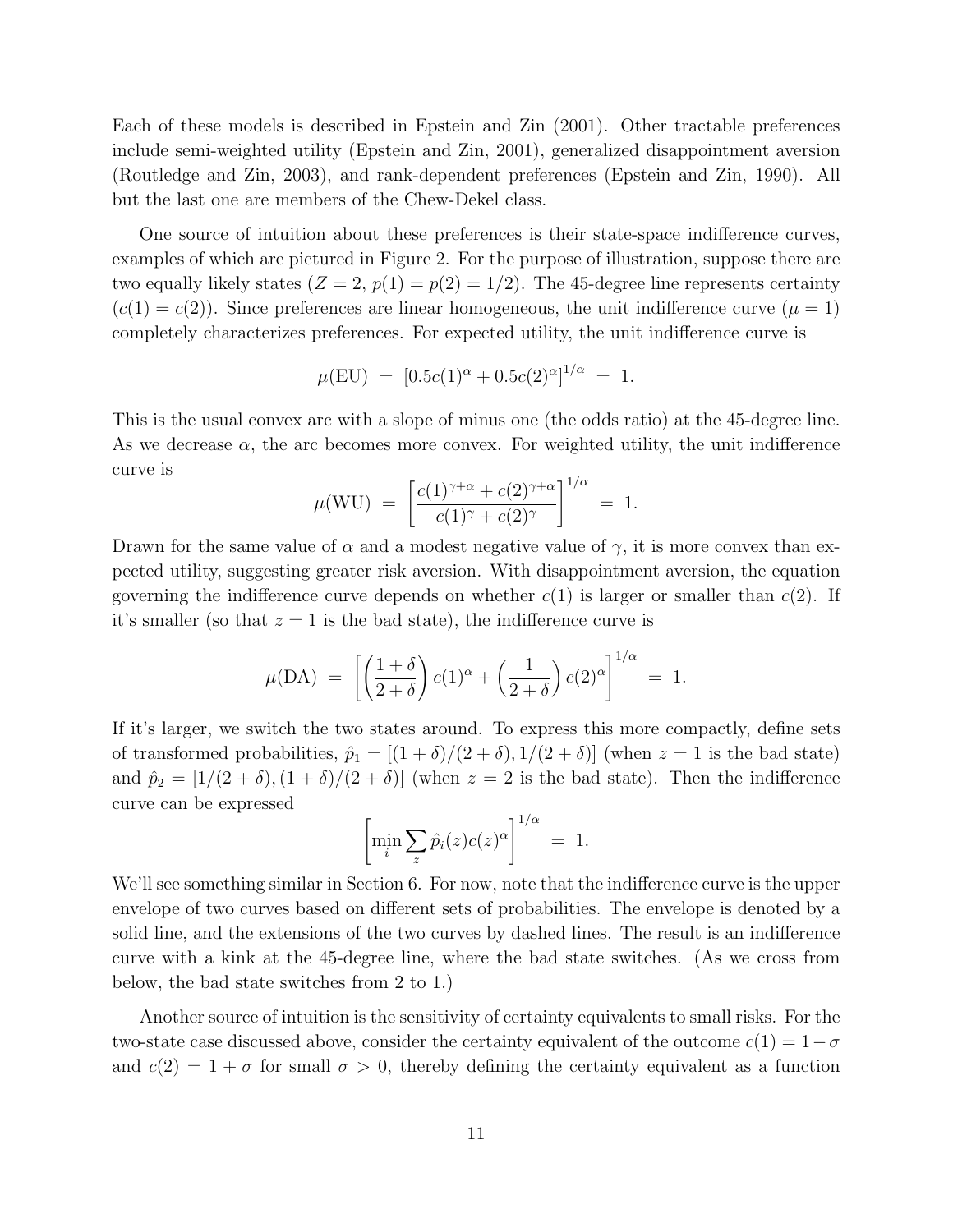of  $\sigma$ . How much does a small increase in  $\sigma$  reduce  $\mu$ ? For expected utility, a second-order Taylor series expansion of  $\mu(\sigma)$  around  $\sigma = 0$  is

$$
\mu(\text{EU}) \approx 1 - (1 - \alpha)\sigma^2/2.
$$

This familiar bit of mathematics suggests  $1 - \alpha$  as a measure of risk aversion. For weighted utility, a similar approximation yields

$$
\mu(\text{WU}) \approx 1 - (1 - \alpha - 2\gamma)\sigma^2/2,
$$

which suggests  $1-\alpha-2\gamma$  as a measure of risk aversion. Note that neither expected utility nor weighted utility has a linear term: agents with these preferences are effectively indifferent to very small risks. For disappointment aversion, however, the Taylor series expansion is

$$
\mu(\text{DA}) \approx 1 - \left(\frac{\delta}{2+\delta}\right)\sigma - (1-\alpha)\left(\frac{4+4\delta}{4+4\delta+\delta^2}\right)\sigma^2/2.
$$

The linear term tells us that disappointment aversion exhibits *first-order risk aversion*, a consequence of the kink in the indifference curve.

#### Examples

Example 5 (certainty equivalents for log-normal risks). We illustrate the behavior of Chew-Dekel preferences in an environment in which the impact of risk on utility is particularly transparent. Define the risk premium on a risky consumption distribution by  $rp \equiv$  $log[E(c)/\mu(c)]$ , the logarithmic difference between consumption's expectation and its certainty equivalent. Suppose consumption is log-normal:  $\log c(z) = \kappa_1 + \kappa_2^{1/2} z$ , with z distributed N(0,1). Recall that if  $\log x \sim N(a, b)$ , then  $\log E(x) = a + b/2$  ("Ito's lemma," equation (42) of Appendix B). Since  $\log c \sim N(\kappa_1, \kappa_2)$ , expected consumption is  $\exp(\kappa_1 + \kappa_2/2)$ . Similarly, the certainty equivalent for expected utility is  $\mu = \exp(\kappa_1 + \alpha \kappa_2/2)$  and the risk premium is  $rp = (1-\alpha)\kappa_2/2$ . The proportionality factor  $(1-\alpha)$  is the traditional coefficient of relative risk aversion. Weighted utility is not quite kosher in this context  $(M$  is concave only in a neighborhood of  $\mu$ ), but the example nevertheless gives us a sense of its properties. Using similar methods, we find that the certainty equivalent is  $\mu = \exp(\kappa_1 + (\alpha + 2\gamma)\kappa_2/2)$ and the risk premium is  $rp = (1 - \alpha - 2\gamma)\kappa_2/2$ . Note that the risk premium is the same as expected utility with parameter  $\alpha' = \alpha + 2\gamma$ . This equivalence of expected utility and weighted utility doesn't extend to other distributions, but it suggests that we might find some difficulty distinguishing between the two in practice. For disappointment aversion, we find the certainty equivalent using mathematics much like that underlying the Black-Scholes formula:

$$
\mu^{\alpha} = e^{\alpha \kappa_1 + \alpha^2 \kappa_2/2} + \delta \left[ e^{\alpha \kappa_1 + \alpha^2 \kappa_2/2} \Phi \left( \frac{\log \mu - \kappa_1 - \alpha \kappa_2}{\kappa_2^{1/2}} \right) - \Phi \left( \frac{\log \mu - \kappa_1}{\kappa_2^{1/2}} \right) \right],
$$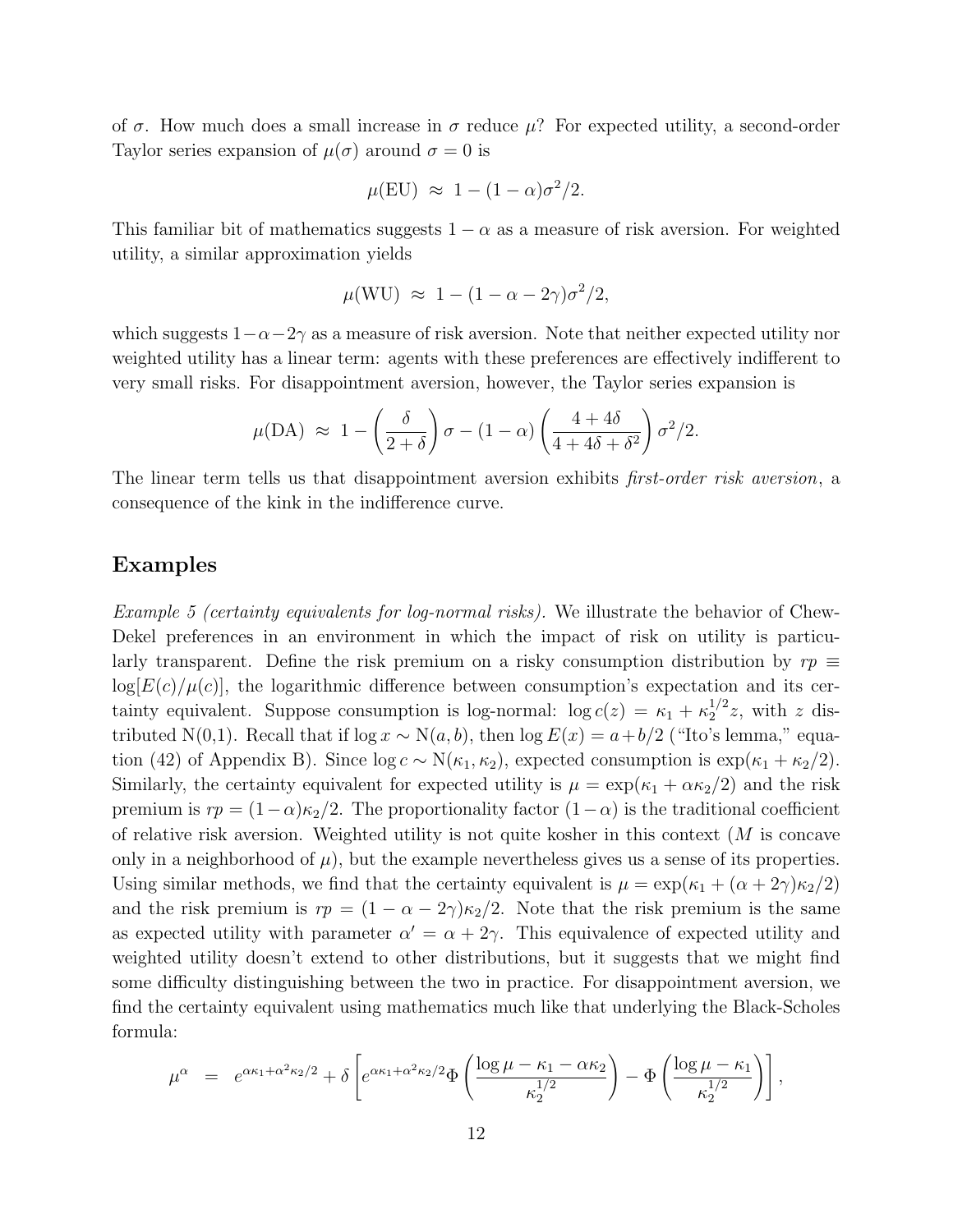where  $\Phi$  is the standard normal distribution function; see equation (41) in Appendix B. Apparently the risk premium is no longer proportional to  $\kappa_2$ . We show this in Figure 3, where we graph  $rp$  against  $\kappa_2$  for all three preferences using the same parameter values as Figure 2 ( $\alpha = \delta = 0.5$ ,  $\gamma = -0.25$ ). As you might expect, disappointment aversion implies proportionately greater aversion to small risks than large ones; in this respect it is qualitatively different from expected utility and weighted utility. Routledge and Zin's (2003) generalized disappointment aversion does the reverse: it generates greater aversion to large risks. Different sensitivity to large and small risks provides a possible method to distinguish such preferences from expected utility.

Example 6 (portfolio choice with Chew-Dekel preferences). One strength of the Chew-Dekel class is that it leads to first-order conditions that are easily solved and used in econometric work. Consider an agent with initial net assets  $a_0$  who invests fractions w in a risky asset with (gross) return  $r(z)$  in state z and  $1 - w$  in a risk-free asset with return  $r_0$ . For an arbitrary choice of w, consumption in state z is  $c(z) = a_0[r_0 + w(r(z) - r_0)]$ . The portfolio choice problem might then be written

$$
\max_{w} \mu[a_0\{r_0 + w(r(z) - r_0)\}] = a_0 \max_{w} \mu[r_0 + w(r(z) - r_0)],
$$

the second equality stemming from the linear homogeneity of  $\mu$ . The direct approach to this problem is to choose w to maximize  $\mu$ , and in some cases we'll do that. For the general Chew-Dekel class, however, we may not have an explicit expression for the certainty equivalent function. In those cases, we use equation (4):

$$
\max_{w} \mu[\{r_0 + w(r(z) - r_0)\}] = \max_{w} \sum_{z} p(z)M[r_0 + w(r(z) - r_0), \mu^*],
$$

where  $\mu^*$  is the maximized value of the certainty equivalent function. The problem on the right-hand side has first-order condition

$$
\sum_{z} p(z)M_1[r_0+w(r(z)-r_0),\mu^*][r(z)-r_0] = E\left[M_1(r_0+w(r-r_0),\mu^*)(r-r_0)\right] = 0.
$$
 (5)

(There are  $M_2$  terms, too, but you might verify for yourself that they can be eliminated.) We find the optimal portfolio by solving the first-order condition and (4) simultaneously for w and  $\mu^*$ . The same conditions can also be used in econometric work to estimate preference parameters.

To see how you might use  $(5)$  to determine w, consider a numerical example with two equally-likely states and returns  $r_0 = 1.01$ ,  $r(1) = 0.90$ , and  $r(2) = 1.24$  (the "equity premium" is 6%). With expected utility, the first-order condition is

$$
(\mu^*)^{\alpha-1}(1-\beta)\sum_z p(z) (r_0+w[r(z)-r_0])^{\alpha-1}[r(z)-r_0] = 0.
$$

 $\mu^*$  drops out and we can solve for w independently. For  $\alpha = 0.5$ , the solution is  $w = 4.791$ , which implies  $\mu^* = 1.154$ . The result is the dual of the equity premium puzzle: with modest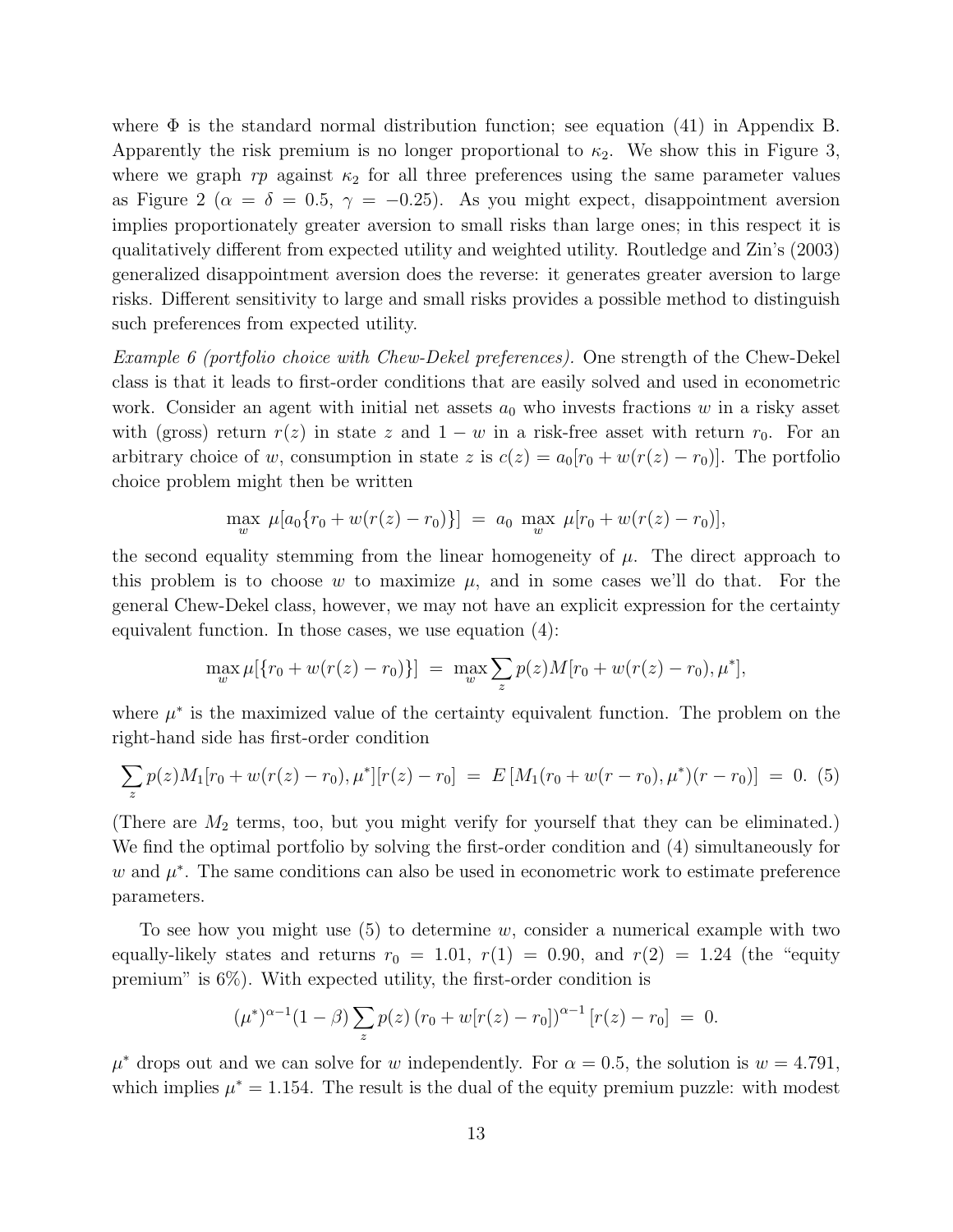risk aversion, the observed equity premium induces a huge long position in the risky asset, financed by borrowing. With disappointment aversion, the first-order condition is

$$
(1 + \delta)p(1) (r_0 + w[r(1) - r_0])^{\alpha - 1} [r(1) - r_0]
$$
  
+ $p(2) (r_0 + w[r(2) - r_0])^{\alpha - 1} [r(2) - r_0] = 0,$ 

since  $z = 1$  is the bad state. For  $\delta = 0.5$ ,  $w = 2.147$  and  $\mu^* = 1.037$ . [Adapted from Epstein and Zin (1989, 2001).]

Example 7 (portfolio choice with rank-dependent preferences). Rank-dependent preferences are an interesting alternative to the Chew-Dekel class. We rank states so that the payoffs  $c(z)$  are increasing in z and define the certainty equivalent function by

$$
\mu = u^{-1} \left( \sum_z (g[P(z)] - g[P(z-1)]) u[c(z)] \right) = u^{-1} \left( \sum_z \hat{p}(z) u[c(z)] \right),
$$

where g is an increasing function satisfying  $g(0) = 0$  and  $g(1) = 1$ ,  $P(z) = \sum_{u=1}^{z} p(u)$  is the cumulative distribution function, and  $\hat{p}(z) = g[P(z)] - g[P(z-1)]$  is a transformed probability. If  $g(p) = p$ , this is simply expected utility. If g is concave, these preferences exhibit risk aversion even if  $u$  is linear, However, since  $\mu$  is nonlinear in probabilities it cannot be expressed in Chew-Dekel form. At the end of this section, we discuss the difficulties this raises for econometric estimation. In the portfolio choice problem, the first-order condition is

$$
\sum_{z} \hat{p}(z)u_1[c(z)][r(z) - r_0] = 0, \tag{6}
$$

which is readily solved if we know the probabilities. [Adapted from Epstein and Zin (1990) and Yaari (1987).]

*Example 8 (risk sharing).* Consider a Pareto problem with two agents who divide a given risky aggregate endowment  $y(z)$ . If their certainty equivalent functions are identical and homogeneous of degree one, each agent consumes the same fraction of the aggregate endowment in all states. The problem is more interesting if the agents have different preferences. Let us say that two agents, indexed by i, have certainty equivalent functions  $\mu^{i}[c^{i}(z)]$ . A Pareto optimal allocation solves: choose  $\{c^1(z), c^2(z)\}\)$  to maximize  $\mu^1$  subject to  $c^1(z) + c^2(z) \leq y(z)$ and  $\mu^2 \geq \bar{\mu}$  for some number  $\bar{\mu}$ . If  $\lambda$  is the Lagrange multiplier on the second constraint, the first-order conditions have the form

$$
\frac{\partial \mu^1}{\partial c^1(z)} = \lambda \frac{\partial \mu^2}{\partial c^2(z)}.
$$

With Chew-Dekel risk preferences, the derivatives have the form:

$$
\frac{\partial \mu^i}{\partial c^i(z)} = p(z)M_1^i[c^i(z), \mu^i] + \sum_x p(x)M_2^i[c^i(x), \mu^i] \frac{\partial \mu^i}{\partial c^i(z)}
$$
  
=  $p(z)M_1^i[c^i(z), \mu^i]/(1 - \sum_x p(x)M_2^i[c^i(x), \mu^i]).$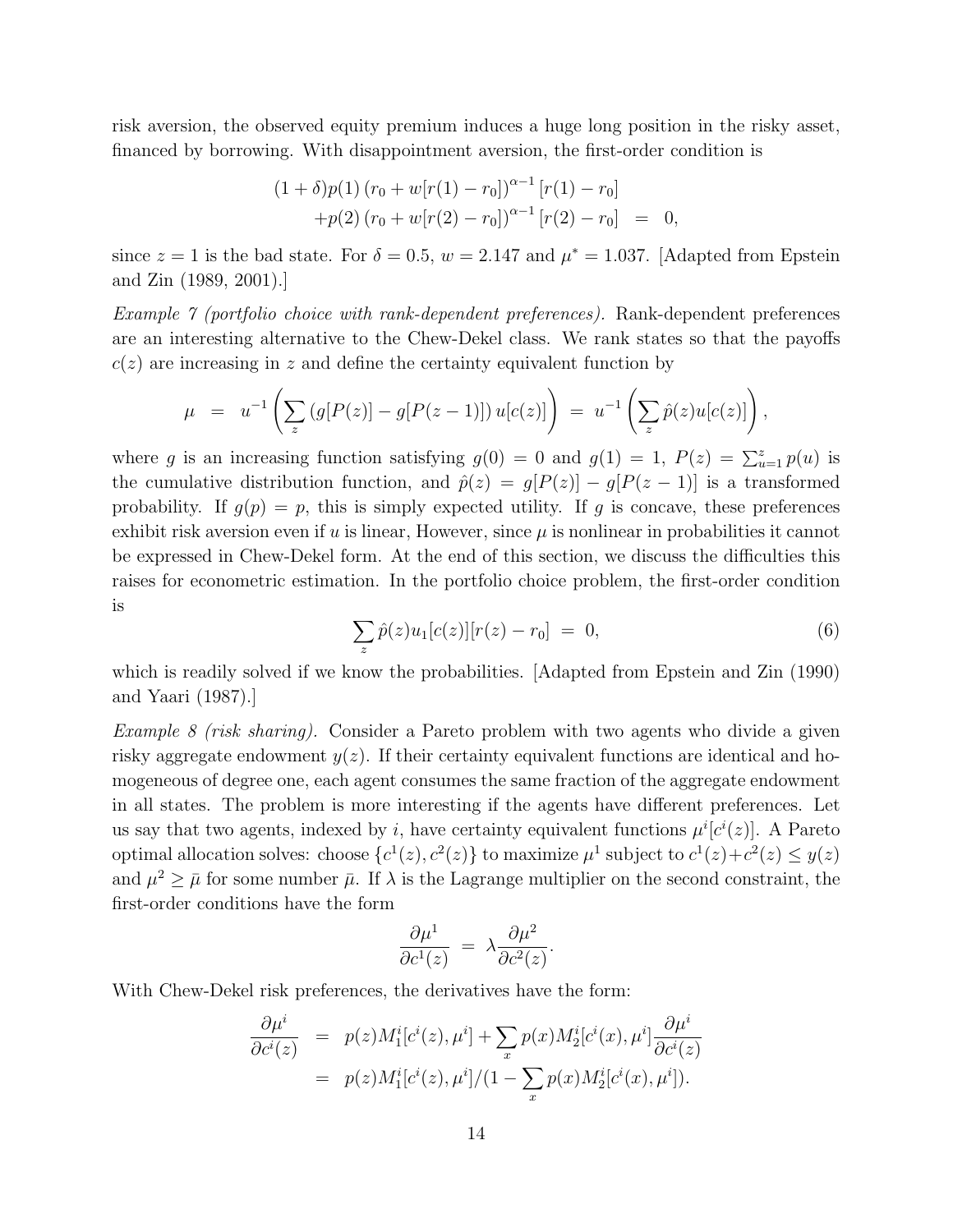This expression is not particularly user-friendly, but in principle we can solve it numerically for specific functional forms. With expected (power) utility, an optimal allocation solves

$$
[\mu^1]^{1-\alpha_1}[y(z)-c^2(z)]^{\alpha_1-1} = \lambda[\mu^2]^{1-\alpha_2}c^2(z)^{\alpha_2-1},
$$

which implies allocation rules that we can express in the form  $c^i = s^i(y)y$ . If we substitute into the optimality condition and differentiate, we find  $ds^1/dy > 0$  if  $\alpha_1 > \alpha_2$ : the less risk averse agent absorbs a disproportionate share of the risk.

#### Discussion: moment conditions for preference parameters

One of the most useful features of Chew-Dekel preferences is how easily they can be used in econometric work. Since the risk aggregator (4) is linear in probabilities, we can apply method of moments estimators directly to first-order conditions.

In a typical method of moments estimator, a vector-valued function  $f$  of data  $x$  and a vector of parameters  $\theta$  of equal dimension satisfies the *moment condition* 

$$
Ef(x, \theta_0) = 0,\t\t(7)
$$

where  $\theta = \theta_0$  is the parameter vector that generated the data. A method of moments estimator  $\theta_T$  for a sample of size T replaces the population mean with the sample mean:

$$
T^{-1} \sum_{t=1}^{T} f(x_t, \theta_T) = 0.
$$

Under reasonably general conditions, a law of large numbers implies that the sample mean converges to the population mean and  $\theta_T$  converges to  $\theta_0$ . When the environment permits a central limit theorem, we can also derive an asymptotic normal distribution for  $\theta_T$ . If the number of moment conditions (the dimension of  $f$ ) is greater than the number of parameters (the dimension of  $\theta$ ), we can apply a generalized method of moments estimator with similar properties; see Hansen (1982).

The portfolio choice problem with Chew-Dekel preferences has exactly this form if the number of preference parameters is no greater than the number of risky assets. For each risky asset i there is a moment condition,

$$
f_i(x,\theta) \ = \ M_1(c,\mu^*)(r_i - r_0),
$$

analogous to equation (5). In the static case, we also need to estimate  $\mu^*$ , which we do using (4) as an additional moment condition. (In a dynamic setting, a homothetic time aggregator allows us to replace  $\mu^*$  with a function of consumption growth; see equation (13).)

Outside the Chew-Dekel class, estimation is a more complex activity. First-order conditions are no longer linear in probabilities and do not lead to moment conditions in the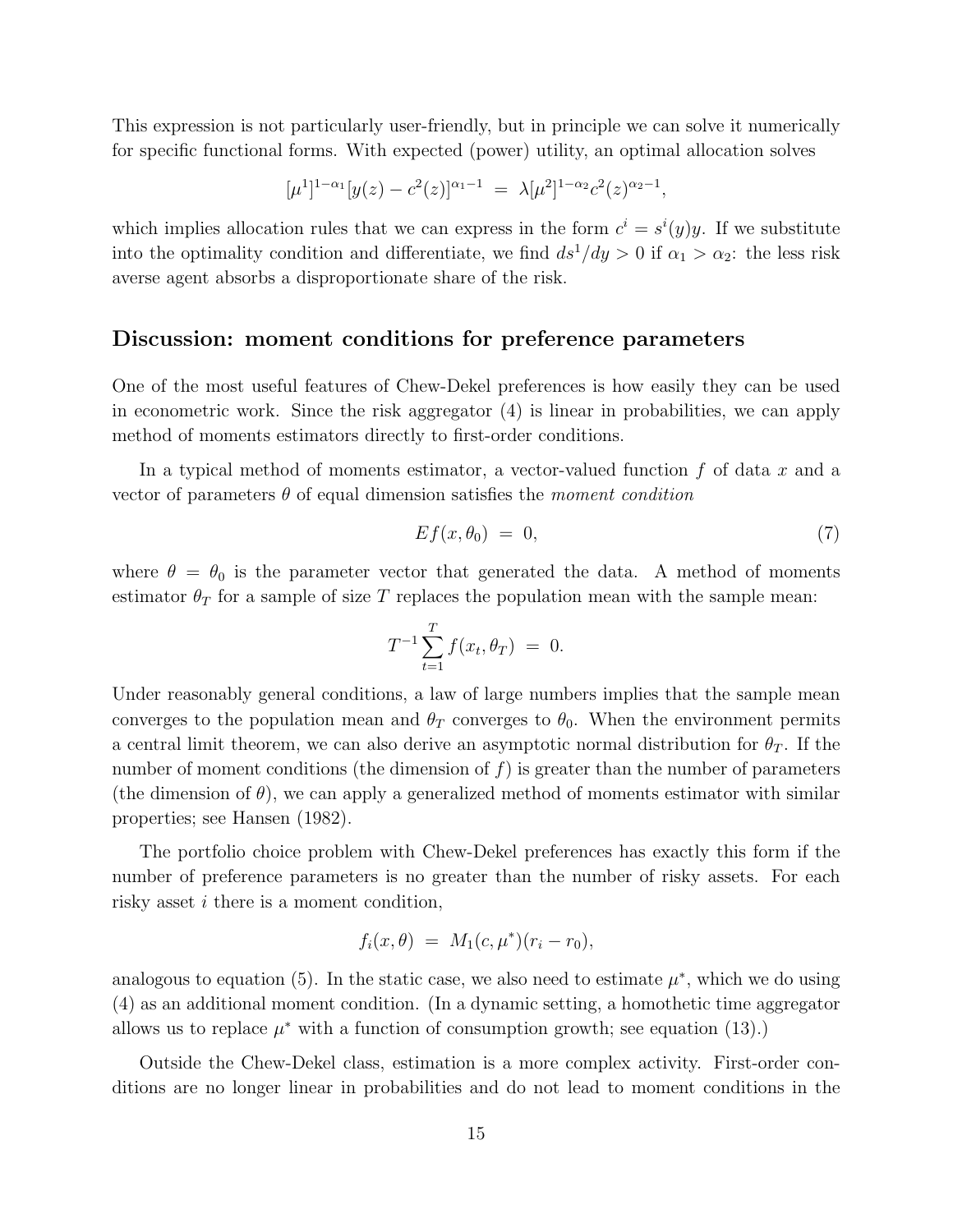form of equation (7). To estimate, say, equation (6) for rank-dependent preferences, we need a different estimation strategy. One possibility is a simulated method of moments estimator, which involves something like the following: (i) conjecture a probability distribution and parameter values; (ii) given these values, solve the portfolio problem for decision rules; (iii) calculate (perhaps through simulation) moments of the decision rule and compare them to moments observed in the data; (iv) if the two sets of moments are sufficiently close, stop; otherwise, modify parameter values and return to step (i). All of this can be done, but it highlights the econometric convenience of Chew-Dekel risk preferences.

## 4 Time and risk

We are now in a position to describe non-additive preferences in a dynamic stochastic environment like that illustrated by Figure 1. You might guess that the process of specifying preferences over time and states of nature is simply a combination of the two. In fact, the combination raises additional issues that are not be readily apparent. We touch on some of them here; others come up in the next two sections.

#### Recursive preferences

Consider the structure of preferences in a dynamic stochastic environment. In the tradition of Kreps and Porteus (1978), Johnsen and Donaldson (1985), and Epstein and Zin (1989), we represent a class of recursive preferences by

$$
U_t = V[u_t, \mu_t(U_{t+1})], \tag{8}
$$

where  $U_t$  is short-hand for utility starting at some date-t history  $z^t$ ,  $U_{t+1}$  refers to utilities for histories  $z^{t+1} = (z^t, z_{t+1})$  stemming from  $z^t$ ,  $u_t$  is date-t utility, V is a time aggregator, and  $\mu_t$  is a certainty-equivalent function based on the conditional probabilities  $p(z_{t+1}|z^t)$ . This structure is suggested by Kreps and Porteus (1978) for expected utility certainty equivalent functions. Epstein and Zin (1989) extend their work to stationary infinite-horizon settings and propose the more general Chew-Dekel class of risk preferences. As in Section 2, such preferences are dynamically consistent, history independent, future independent, and stationary. They are also conditionally independent in the sense of Johnsen and Donaldson (1985): preferences over choices at any history at date  $t\ (\bar{z}^t$ , for example) do not depend on other histories that may have (but did not) occur  $(z^t \neq \bar{z}^t)$ . You can see this in Figure 1: If we are now at the node marked (A), then preferences do not depend on consumption at nodes stemming from (B) denoting histories that can no longer occur.

If equation (8) seems obvious, think again. If you hadn't read the previous paragraph or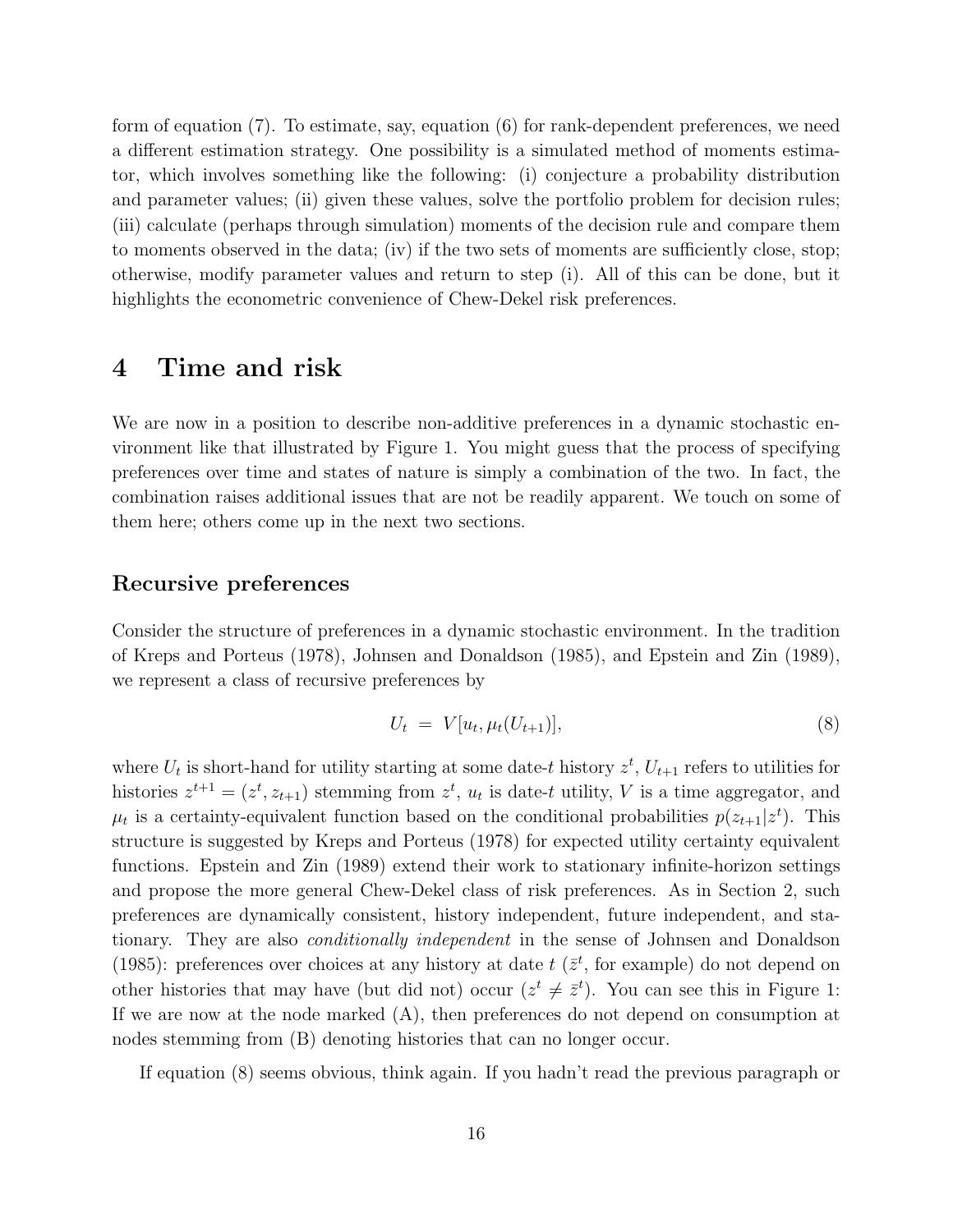its sources, you might just as easily propose

$$
U_t = \mu_t[V(u_t, U_{t+1})],
$$

another seemingly natural combination of time and risk preference. This combination, however, has a serious flaw: it implies dynamically inconsistent preferences unless it reduces to (1). See Kreps and Porteus (1978) and Epstein and Zin (1989, Section 4). File away for later the idea that the combination of time and risk preference can raise subtle dynamic consistency issues.

We refer to the combination of the recursive structure (8) and an expected utility certainty equivalent as Kreps-Porteus preferences. A popular parametric example consists of the constant elasticity aggregator,

$$
V[u, \mu(U)] = [(1 - \beta)u^{\rho} + \beta \mu(U)^{\rho}]^{1/\rho}, \qquad (9)
$$

and the "power certainty equivalent,"

$$
\mu(U) = [E(U^{\alpha})]^{1/\alpha},\tag{10}
$$

with  $\rho, \alpha < 1$ . Equations (9) and (10) are homogeneous of degree one with constant discount factor  $\beta$ . This is more restrictive than the aggregators we considered in Section 2, but linear homogeneity rules out more general discounting schemes: it implies that indifference curves have the same slope along any ray from the origin, so their slope along the 45-degree line must be the same, too. If U is constant, the weights  $(1-\beta)$  and  $\beta$  define  $U = u$  as the (steady state) level of utility. It is common to refer to  $1 - \alpha$  as the coefficient of relative risk aversion and  $1/(1 - \rho)$  as the intertemporal elasticity of substitution. If  $\rho = \alpha$ , the model is equivalent to one satisfying (1) and intertemporal substitution is the inverse of risk aversion. More generally, the Kreps-Porteus structure allows us to specify risk aversion and intertemporal substitution independently. Further, a Kreps-Porteus agent prefers early resolution of risk if  $\alpha < \rho$ ; see Epstein and Zin (1989, Section 4). This separation of risk aversion and intertemporal substitution has proved to be not only a useful empirical generalization, but an important source of intuition about the properties of dynamic models.

We can generate further flexibility by combining (8) with a Chew-Dekel risk aggregator (4), thereby introducing Chew-Dekel risk preferences to dynamic environments. We refer to this combination as Epstein-Zin preferences.

#### Examples

Example 9 (Weil's model of precautionary saving). We say consumption-saving models generate *precautionary saving* if risk decreases consumption as a function of current assets. In the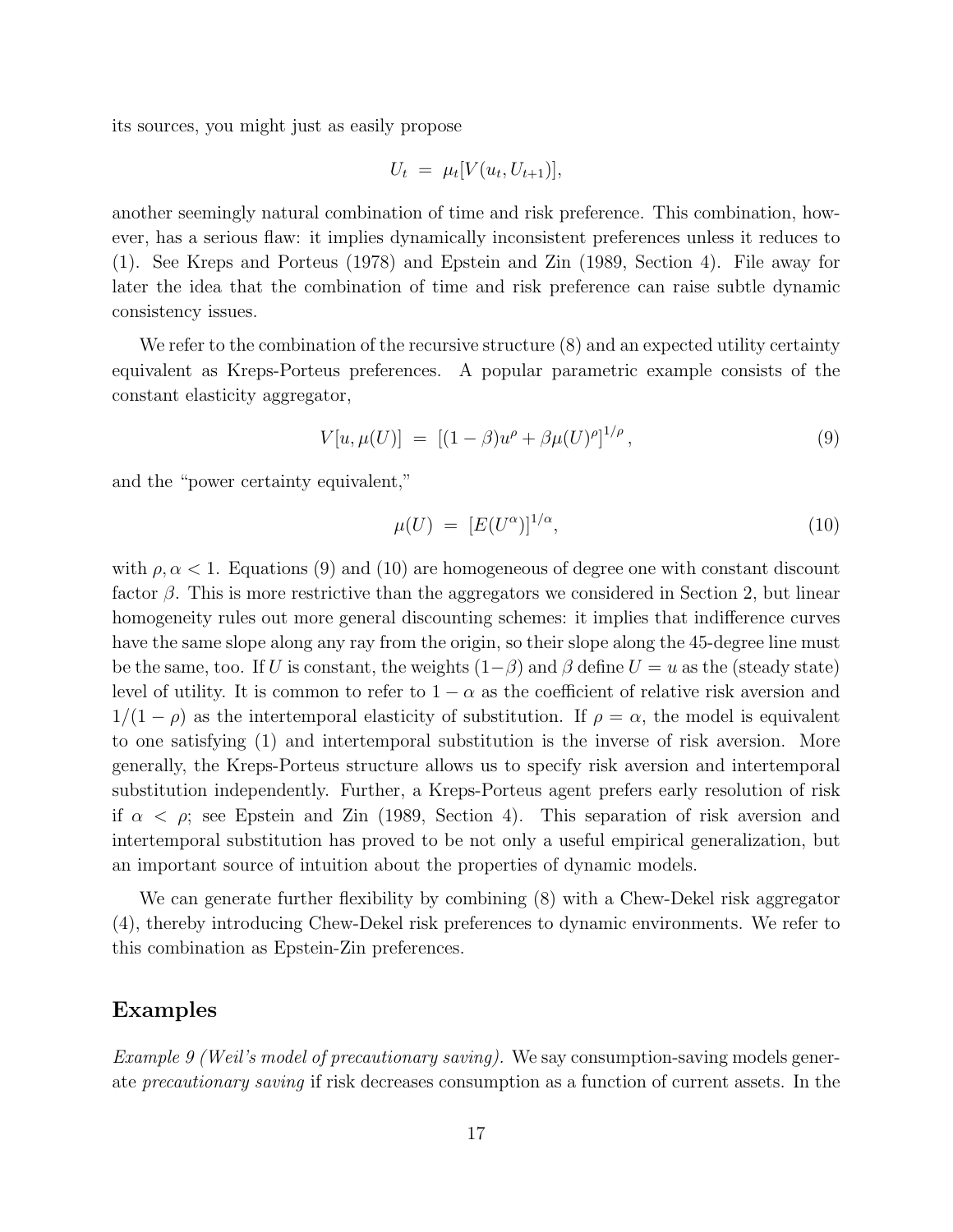canonical consumption problem with additive preferences, income risk has this effect if the period utility function u has constant  $k \equiv u_{111}u_1/(u_{11})^2 > 0$ . See, for example, Ljungqvist and Sargent (2000, pp 390-393). Both power utility and exponential utility satisfy this condition. With power utility  $(u(c) = c^{\alpha}/\alpha)$ ,  $k = (\alpha - 2)(\alpha - 1)$ , which is positive for  $\alpha < 1$ and therefore implies precautionary saving. (In the next section we look at quadratic utility, which effectively sets  $\alpha = 2$ , implying  $k = 0$  and no precautionary saving.) Similarly, with exponential utility  $(u(c) = -e^{c})$ ,  $k = 1 > 0$ . With Kreps-Porteus preferences we can address a somewhat different question: Does precautionary saving depend on intertemporal substitution, risk aversion, or both? To answer this question, consider the problem characterized by the Bellman equation

$$
J(a) = \max_{c} \ \{ (1 - \beta)c^{\rho} + \beta \mu [J(a')]^{\rho} \}^{1/\rho}
$$

subject to the budget constraint  $a' = r(a - c) + y'$ , where  $\mu(x) = -\alpha^{-1} \log E \exp(-\alpha x)$  and  ${y_t} \sim \text{NID}(\kappa_1, \kappa_2)$ . The exponential certainty equivalent  $\mu$  is not homogeneous of degree one, but it is analytically convenient for problems with additive risk. The parameters satisfy  $\rho \leq 1, \ \alpha \geq 0, \ r > 1, \text{ and } \beta^{1/(1-\rho)}r^{\rho/(1-\rho)} < 1.$  Of particular interest are  $\rho$ , which governs intertemporal substitution, and  $\alpha$ , which governs risk aversion.

The value function in this example is linear with parameters that can be determined by the time-honored guess-and-verify method. We guess (we've seen this problem before)  $J(a) = A + Ba$  for parameters  $(A, B)$  to be determined. The certainty equivalent of future utility is

$$
\mu[J(a')] = \mu[A + Br(a - c) + By'] = A + Br(a - c) + B\kappa_1 - \alpha B^2 \kappa_2/2, \tag{11}
$$

which follows from equation (42) of Appendix B. The first-order and envelope conditions are

$$
0 = J(a)^{1-\rho} \left[ (1-\beta)c^{\rho-1} - \beta \mu^{\rho-1}Br \right]
$$
  

$$
J_1(a) = B = J(a)^{1-\rho} \beta \mu^{\rho-1}Br,
$$

which imply

$$
\mu = (\beta r)^{1/(1-\rho)} J(a) = (\beta r)^{1/(1-\rho)} (A + Ba)
$$
  

$$
c = [(1-\beta)/B]^{1/(1-\rho)} J(a) = [(1-\beta)/B]^{1/(1-\rho)} (A + Ba).
$$

The latter tells us that the decision rule is linear, too. If we substitute both equations into (11), we find that the parameters of the value function must be

$$
A = (r-1)^{-1}(\kappa_1 - B\alpha\kappa_2/2)B, \qquad B = \left[\frac{(1-\beta)^{1/(1-\rho)}}{1-\beta^{1/(1-\rho)}r^{\rho/(1-\rho)}}\right]^{(1-\rho)/\rho}
$$

.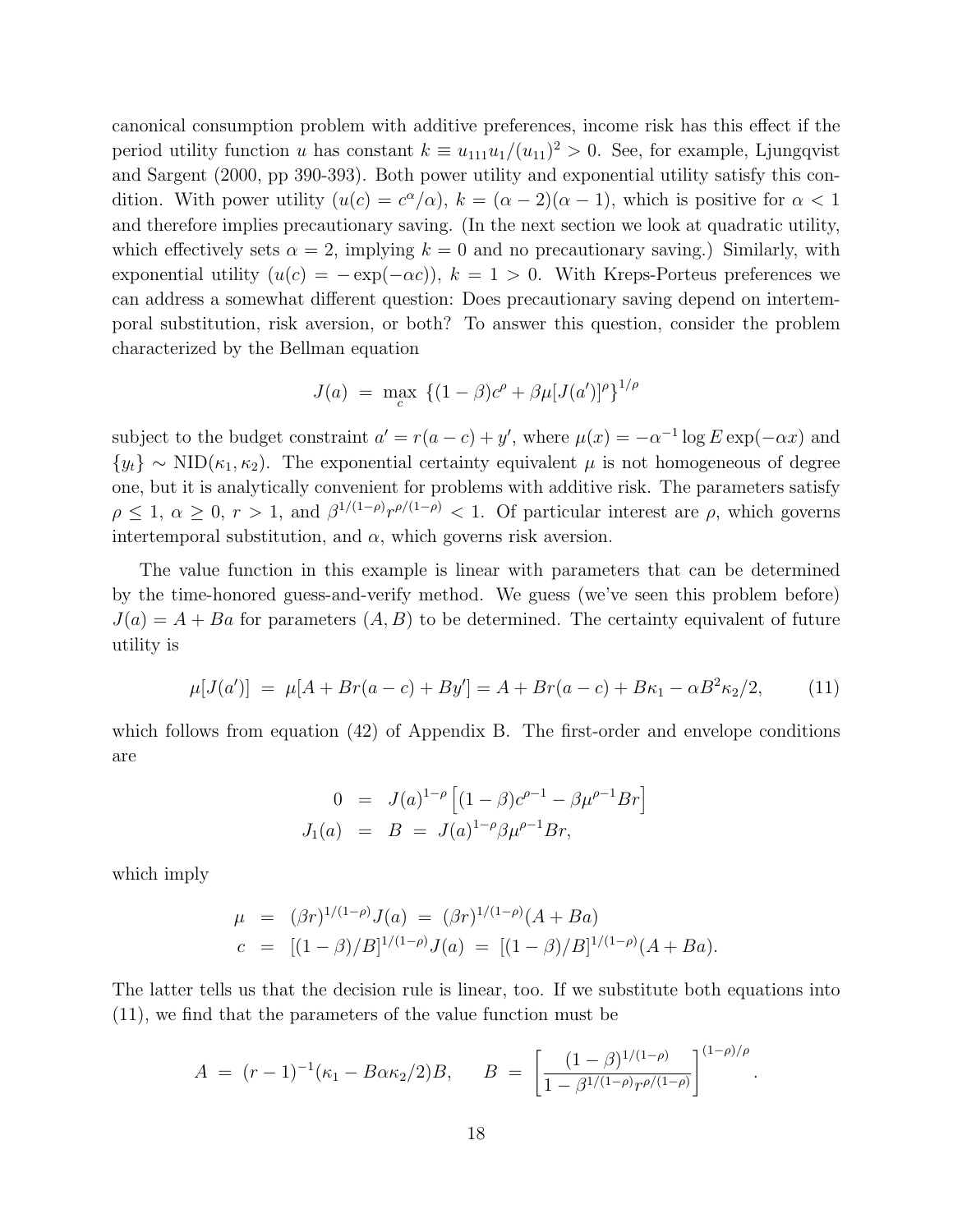They imply the decision rule

$$
c = \left(1 - \beta^{1/(1-\rho)} r^{\rho/(1-\rho)}\right) \left(a + (r-1)^{-1} [\kappa_1 - B\alpha \kappa_2/2]\right).
$$

The last term is the impact of risk. Apparently a necessary condition for precautionary saving is  $\alpha > 0$ , so the parameter controlling precautionary saving is risk aversion. [Adapted] from Weil (1993).]

Example 10 (Merton-Samuelson portfolio model). Our next example illustrates the relation between consumption and portfolio decisions in iid environments. The model is similar to the previous example, and we use it to address a similar issue: the impact of asset return risk on consumption. At each date  $t$  a theoretical agent faces the budget constraint

$$
a_{t+1} = (a_t - c_t) \sum_i w_{it} r_{it+1},
$$

where  $w_{it}$  is the share of post-consumption wealth invested in asset i and  $r_{it+1}$  is its return. Returns  ${r_{i,t+1}}$  are iid over time. Preferences are characterized by the constant elasticity time aggregator (9) and an arbitrary linearly homogeneous certainty equivalent function. The Bellman equation is

$$
J(a) = \max_{c,w} \{ (1-\beta)c^{\rho} + \beta \mu [J(a')]^{\rho} \}^{1/\rho},
$$

subject to

$$
a' = (a - c) \sum_{i} w_i r'_i = (a - c) r'_p
$$

and  $\sum_i w_i = 1$ , where  $r_p$  is the portfolio return. Since the time and risk aggregators are linear homogeneous, so is the value function, and the problem decomposes into separate portfolio and consumption problems. The portfolio problem is:

$$
\max_{w} \mu[J(a')] = (a - c) \max_{w} \mu[J(r'_p)].
$$

Since returns are iid, the portfolio problem is the same at all dates and can be solved using methods outlined in the previous section. Given a solution  $\mu^*$  to the portfolio problem, the consumption problem is:

$$
J(a) = \max_{c} \{ (1 - \beta)c^{\rho} + \beta[(a - c)\mu^*)]^{\rho} \}^{1/\rho}.
$$

The first-order condition implies the decision rule  $c = [A/(1+A)]a$ , where

$$
A = [(1 - \beta)/\beta]^{1/(1 - \rho)} (\mu^*)^{-\rho/(1 - \rho)}.
$$

The impact of risk is mediated by  $\mu^*$  and involves the familiar balance of income and substitution effects. If  $\rho < 0$ , the intertemporal elasticity of substitution is less than one and smaller  $\mu^*$  (larger risk premium) is associated with lower consumption (the income effect).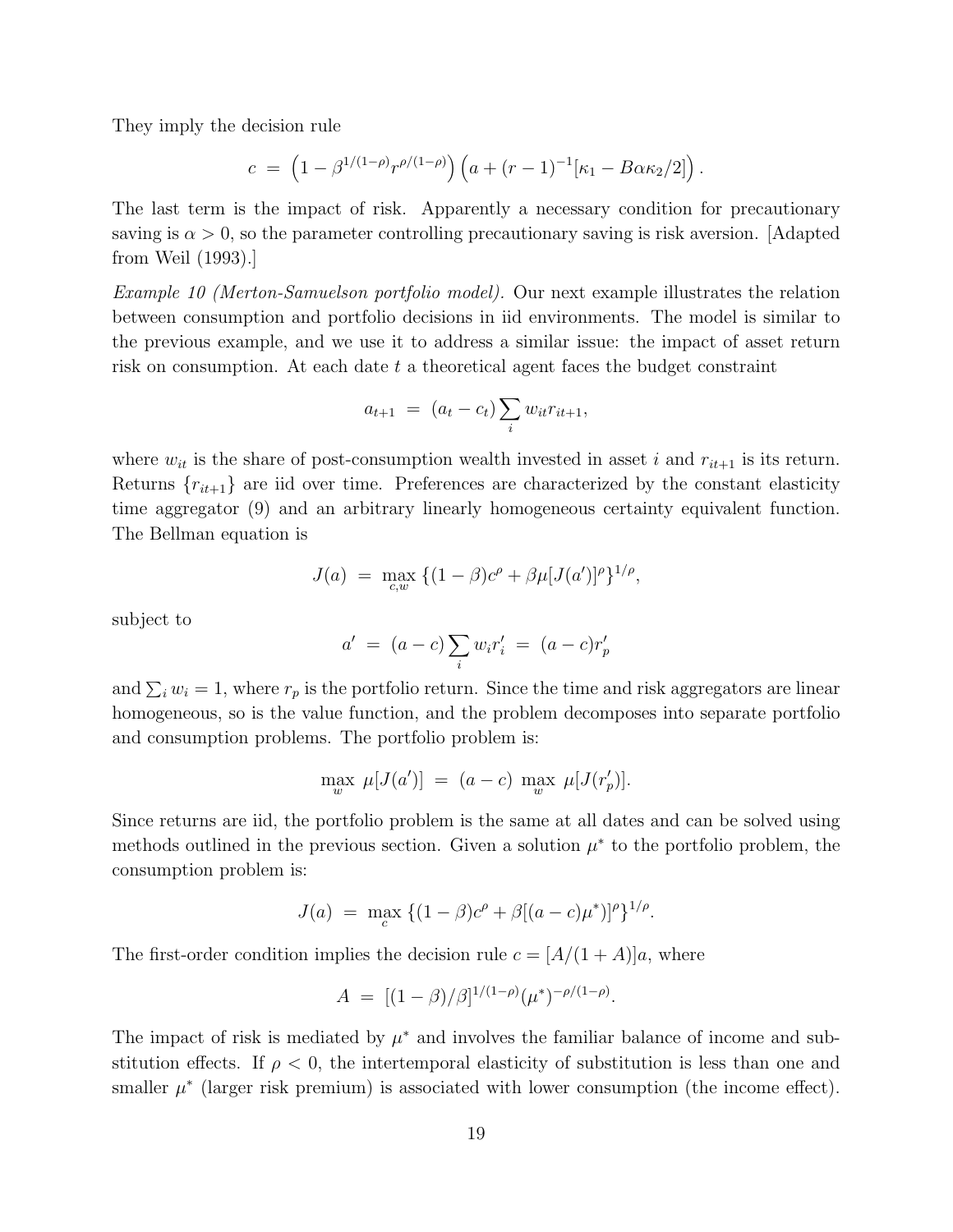If  $\rho > 0$ , the opposite happens. In contrast to the previous example, the governing parameter is  $\rho$ ; the impact of risk parameters is imbedded in  $\mu^*$ . Note, too, that the impact on consumption of a change in  $\mu^*$  can generally be offset by a change in  $\beta$  that leaves A unchanged. This leads to an identification issue that we discuss at greater length in the next example. Farmer and Gertler use a similar result to motivate setting  $\alpha = 1$  (risk neutrality) in the Kreps-Porteus preference models, which leads to linear decision rules even with risk to income, asset returns, and length of life. [Adapted from Epstein and Zin (1989), Farmer (1990), Gertler (1999), and Weil (1990).]

Example 11 (asset pricing). The central example of this section is an exploration of time and risk preference in the traditional exchange economy of asset pricing. Preferences are governed by the constant elasticity time aggregator (9) and the Chew-Dekel risk aggregator (4). We characterize asset returns for general recursive preferences and discuss the identification of time and risk preference parameters. We break the argument into a series of steps.

Step (i) (consumption and portfolio choice). Consider a stationary Markov environment with states z and conditional probabilities  $p(z'|z)$ . A dynamic consumption/portfolio problem for this environment is characterized by the Bellman equation

$$
J(a, z) = \max_{c, w} \{ (1 - \beta)c^{\rho} + \beta \mu [J(a', z')]^{\rho} \}^{1/\rho},
$$

subject to the budget constraint  $a' = (a - c) \sum_i w_i r_i(z, z') = (a - c) \sum_i w_i r'_i = (a - c) r'_p$ , where  $r_p$  is the portfolio return. The budget constraint and linear homogeneity of the time and risk aggregators imply linear homogeneity of the value function:  $J(a, z) = aL(z)$  for some scaled value function L. The scaled Bellman equation is

$$
L(z) = \max_{b,w} \left\{ (1-\beta)b^{\rho} + \beta(1-b)^{\rho} \mu[L(z')r_{p}(z,z')]^{\rho} \right\}^{1/\rho},
$$

where  $b \equiv c/a$ . Note that  $L(z)$  is the marginal utility of wealth in state z.

As in the previous example, the problem divides into separate portfolio and consumption decisions. The portfolio decision solves: choose  $\{w_i\}$  to maximize  $\mu[L(z')r_p(z, z')]$ . The mechanics are similar to Example 6. The portfolio first-order conditions are

$$
\sum_{z'} p(z'|z) M_1[L(z')r_p(z,z'),\mu] L(z')[r_i(z,z') - r_j(z,z')] = 0
$$
\n(12)

for any two assets i and j. Given a maximized  $\mu$ , the consumption decision solves: choose b to maximize L. The intertemporal first-order condition is

$$
(1 - \beta)b^{\rho - 1} = \beta(1 - b)^{\rho - 1}\mu^{\rho}.
$$
 (13)

If we solve for  $\mu$  and substitute into the (scaled) Bellman equation, we find

$$
\mu = [(1 - \beta)/\beta]^{1/\rho} [b/(1 - b)]^{(\rho - 1)/\rho} \nL = (1 - \beta)^{1/\rho} b^{(\rho - 1)/\rho}.
$$
\n(14)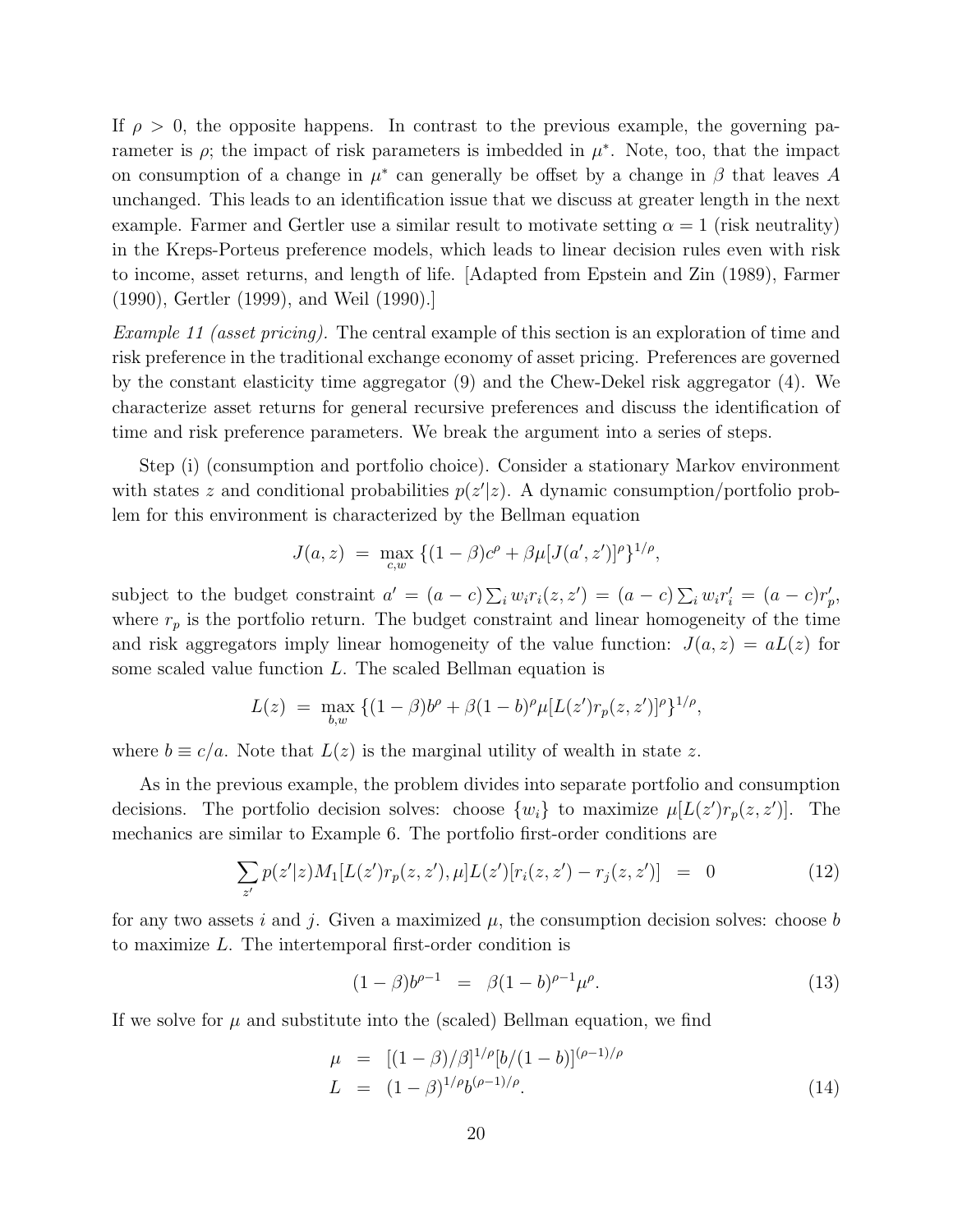The first-order condition (13) and value function (14) allow us to express the relation between consumption and returns in almost familiar form. Since  $\mu$  is linear homogeneous, the firstorder condition implies  $\mu(x'r'_p) = 1$  for

$$
x' = L'/\mu = \left[ \beta (c'/c)^{\rho - 1} (r'_p)^{1 - \rho} \right]^{1/\rho}.
$$

The last equality follows from  $(c'/c) = (b'/b)(1-b)r'_p$ , a consequence of the budget constraint and the definition of b. The intertemporal first-order condition can therefore be expressed

$$
\mu(x' r'_p) = \mu\left(\left[\beta(c'/c)^{\rho-1} r'_p\right]^{1/\rho}\right) = 1, \tag{15}
$$

a generalization of the tangency condition for an optimum (set the marginal rate of substitution equal to the price ratio). Similar logic leads us to express the portfolio first-order conditions (12) as

$$
E\left[M_1(x'r'_p,1)x'(r'_i-r'_j)\right] = 0.
$$

If we multiply by the portfolio weight  $w_j$  and sum over j we find

$$
E\left[M_1(x'r'_p,1)x'r'_i\right] = E\left[M_1(x'r'_p,1)x'r'_p\right].
$$
\n(16)

Euler's theorem for homogeneous functions allows us to express the right side as

$$
E\left[M_1(x'r'_p,1)x'r'_p\right] = 1 - EM_2(x'r'_p,1).
$$

Whether this is helpful depends on M. [Adapted from Epstein and Zin (1989).]

Step (ii) (equilibrium). Now shift focus to an exchange economy in which output growth follows a stationary Markov process:  $g' = y'/y = g(z')$ . In equilibrium, consumption equals output and the optimal portfolio is a claim to the stream of future output. We denote the price of this claim by q and the price-output ratio by  $Q = q/y$ . Its return is therefore

$$
r'_p = (q' + y')/q = (Q'y' + y')/(Qy) = g'(Q' + 1)/Q.
$$
 (17)

With linear homogeneous preferences, the equilibrium price-output ratio is a stationary function of the current state,  $Q(z)$ . Asset pricing then consists of these steps: (a) Substitute  $(17)$  into  $(15)$  and solve for  $Q$ :

$$
\mu\left( [\beta(g')^{\rho}(Q'+1)]^{1/\rho} \right) = Q^{1/\rho}.
$$

(b) Compute the portfolio return  $r_p$  from (17). (c) Use (16) to derive returns on other assets.

Step (iii) (the iid case). If the economy is iid, we cannot generally identify separate time and risk parameters. Time and risk parameters are intertwined in (16), but suppose we were somehow able to estimate the risk parameters. How might we estimate the time preference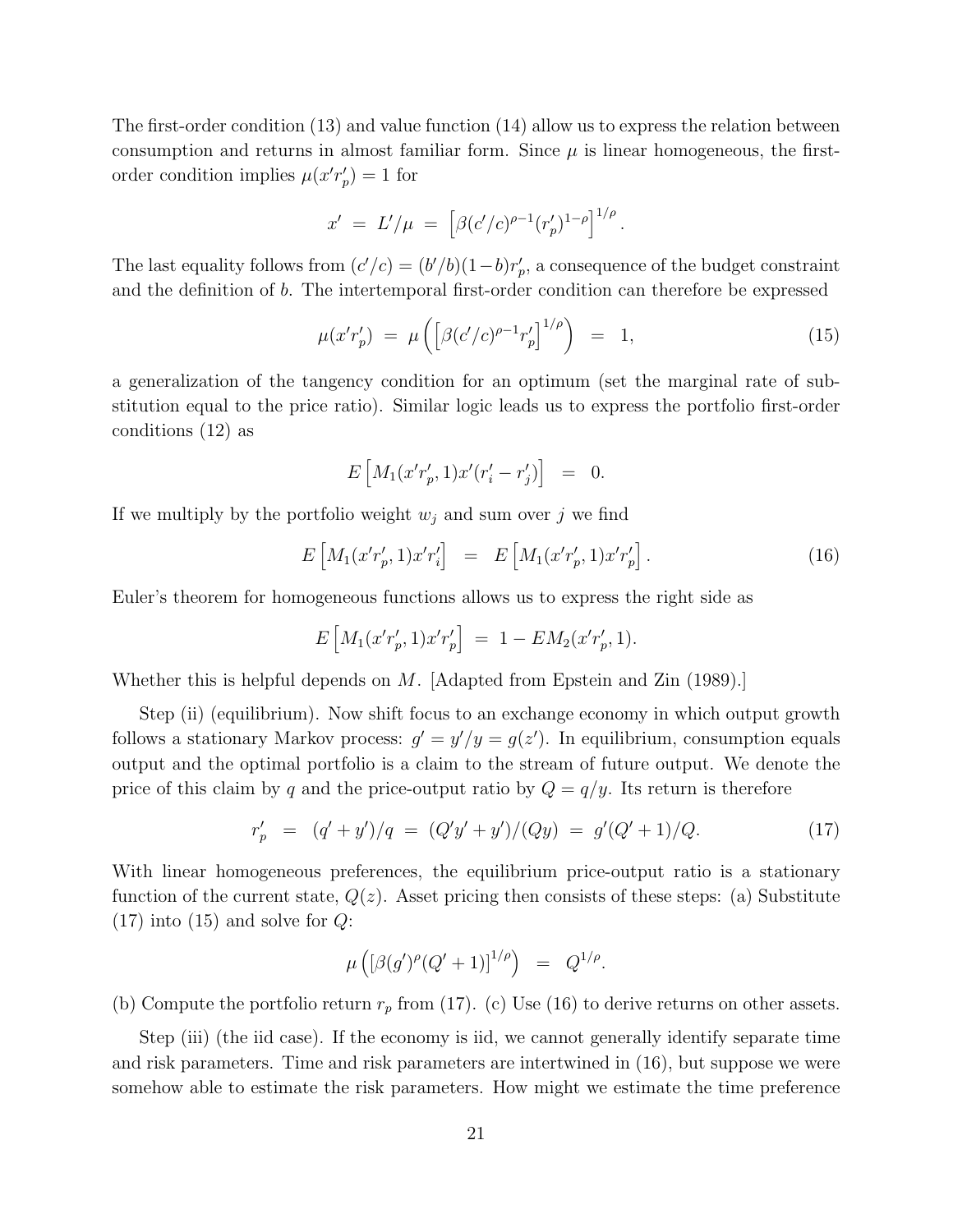parameters  $\beta$  and  $\rho$  from observations of  $r_p$  (returns) and b (the consumption-wealth ratio)? Formally, equations (13) and (14) imply the intertemporal optimality condition

$$
(1-b)^{1-\rho} = \beta \mu (r'_p)^{\rho}.
$$

If  $r_p$  is iid,  $\mu$  and b are constant. With no variation in  $\mu$  or b, the optimality condition cannot tell us both  $\rho$  and  $\beta$ : for any value of  $\rho$ , we can satisfy the condition by adjusting the discount factor  $\beta$ . The only limit to this is the restriction  $\beta$  < 1. Evidently a necessary condition for identifying separate time and risk parameters is that risk varies over time. The issue doesn't arise with additive preferences, which tie time preference to risk preference. [Adapted from Kocherlakota (1990) and Wang (1993).]

Step (iv) (extensions). With Kreps-Porteus preferences and non-iid returns, the model does somewhat better in accounting for asset returns. It nevertheless fails to provide an entirely persuasive account of observed relations between asset returns and aggregate consumption. Roughly speaking, the same holds for more general risk preference specifications, although the combination of exotic preferences and time-varying risk shows promise. [See Bansal and Yaron (2003), Epstein and Zin (1991), Lettau, Ludvigson, and Wachter (2003), Routledge and Zin (2003), Tallarini (2000), and Weil (1989).]

Example 12 (risk sharing). With additive preferences and equal discount factors, Pareto problems generate constant weights on agents' utilities over time and across states of nature, even if period/state utility functions differ. With Kreps-Porteus preferences, differences in risk aversion lead to systematic drift in the weights. To be concrete, suppose states  $z$  follow a Markov chain with conditional probabilities  $p(z'|z)$ . Aggregate output is  $y(z)$ . Agents have the same aggregator,  $V(c, \mu) = (c^{\rho} + \beta \mu^{\rho})/\rho$ , but different certainty equivalent functions,

$$
\mu^{i}[x(z')] = \left(\sum_{z'} p(z'|z)x(z')^{\alpha_{i}}\right)^{1/\alpha_{i}}
$$

for state-dependent "utility" x. The Bellman equation for the Pareto problem is

$$
J(w, z) = \max_{c, \{w_{z'}\}} ((y(z) - c)^{\rho} + \beta \mu^{1} [J(w_{z'}, z')]^{\rho}) / \rho
$$

subject to

$$
\left(c^{\rho}+\beta\mu^2[w_{z'}]^{\rho}\right)/\rho~\geq~w.
$$

Here c and  $w_{z'}$  refer to consumption and promised future utility of the second agent. The first-order and envelope conditions imply

$$
(y(z) - c)^{\rho - 1} = \lambda c^{\rho - 1}
$$
  

$$
(\mu^1)^{\rho - \alpha_1} J(w_{z'}, z')^{\alpha_1 - 1} J_1(w_{z'}, z') = J_1(w, z) (\mu^2_{z'})^{\rho - \alpha_2} w_{z'}^{\alpha_2 - 1}
$$
  

$$
J_1(w, z) = -\lambda.
$$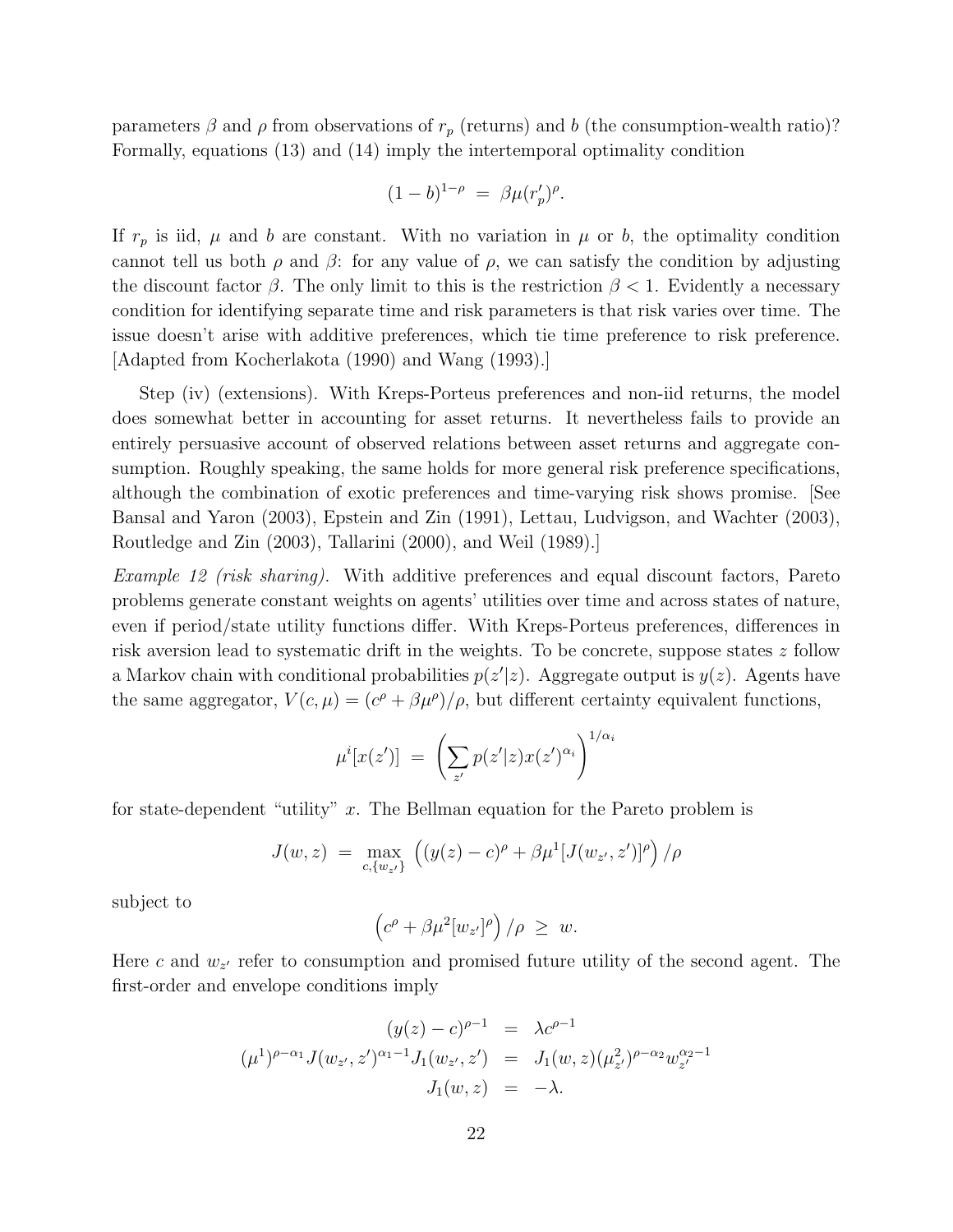The first equation leads to the familiar allocation rule  $c = [1 + \lambda^{1/(\rho-1)}]^{-1} y(z)$ . If  $\alpha_1 \neq \alpha_2$ , the weight  $\lambda$  will generally vary over time. [Adapted from Anderson (2004) and Kan (1995).]

Example 13 (habits, disappointment aversion, and conditional independence). Habits and disappointment aversion both assess utility by comparing consumption to a benchmark. With disappointment aversion, the benchmark is the certainty equivalent. With habits, the benchmark is a function of past consumption. Despite this apparent similarity, there are a number of differences between them. One is timing: the habit is known and fixed when current decisions are made, while the certainty equivalent generally depends on those decisions. Another is that disappointment aversion places restrictions on the benchmark that have no obvious analog in the habit model. A third is that habits take us outside the narrowly-defined class of recursive preferences summarized by equation (8): they violate the assumption of conditional independence. Why? Because preferences at any node in the event tree depend on past consumption through the habit, which in turn depends on nodes that can no longer be reached. In Figure 1, for example, decisions at node (A) depend on the habit, which was chosen at (say) the initial node  $z_0$  and therefore depends on anything that could have happened from there on, including (B) and its successors. The solution, of course, is to define preferences conditional on a habit state variable and proceed in the natural way.

### Discussion: distinguishing time and risk preference

The defining feature of this class of preferences is the separation of time preference (summarized by the aggregator  $V$ ) and risk preference (summarized by the certainty equivalent function  $\mu$ ). In the functional forms used in this section, time preference is characterized by a discount factor and an intertemporal substitution parameter. Risk preference is characterized by risk aversion and possibly other parameters indicated by the Chew-Dekel risk aggregator. We have therefore added one or more parameters to the conventional additive utility function (1). Examples suggest that the additional parameters may be helpful in explaining precautionary saving, asset returns, and the intertemporal allocation of risk.

A critical question in applications is whether these additional parameters can be identified and estimated from a single time series realization of all the relevant variables. If so, we can use the methods outlined in the previous section: apply a method of moments estimator to the first-order conditions of the problem of interest. Identification hinges on the nature of risk. If risk is iid, we cannot identify separate time and risk parameters. This is clear in examples, but the logic is both straightforward and general: we need variation over time to identify time preference. A more formal statement is given by Wang (1993).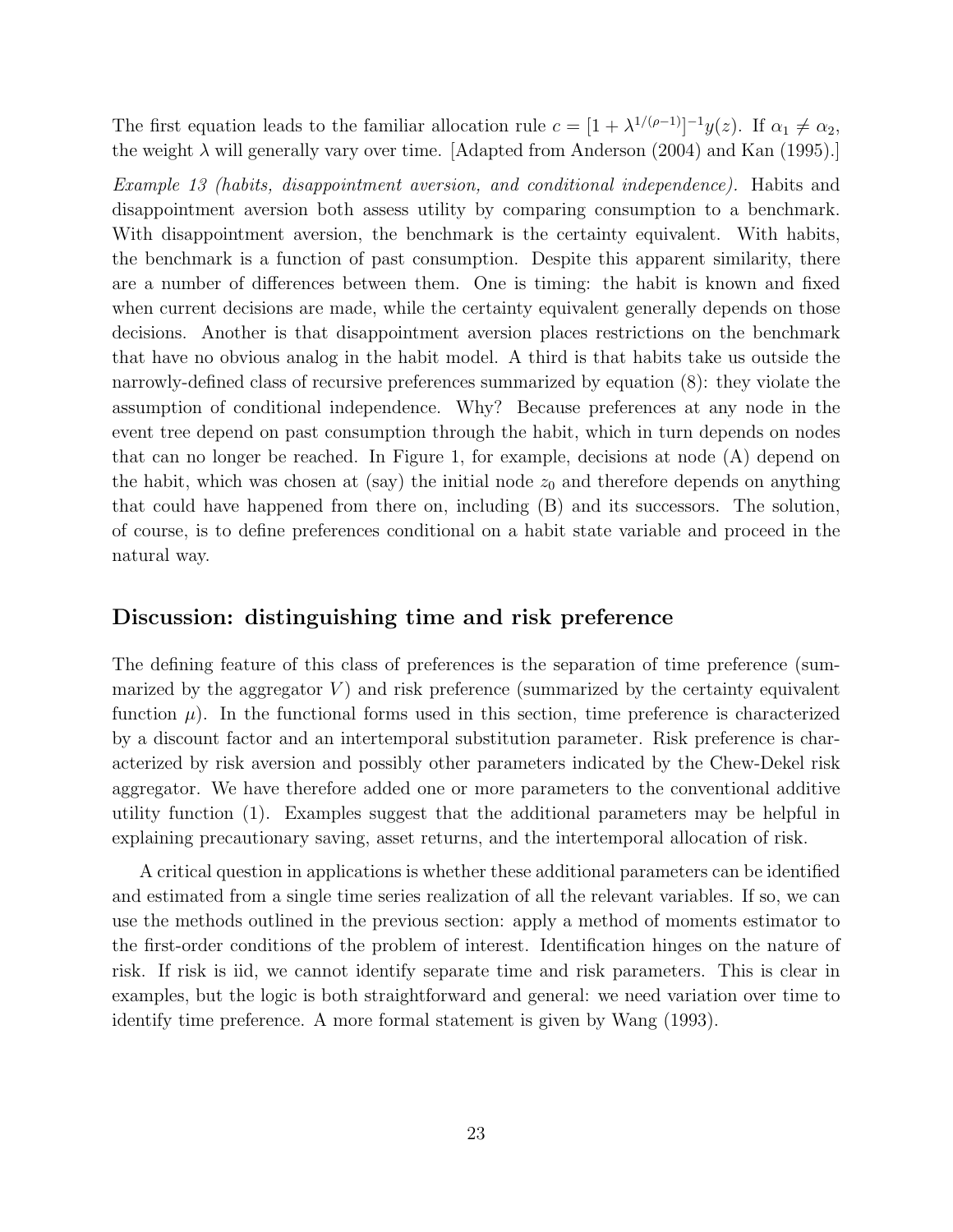## 5 Risk-sensitive and robust control

Risk-sensitive and robust control emerged in the engineering literature in the 1970s and were brought to economics and developed further by Hansen and Sargent, their many coauthors, and a few other brave souls. The most popular version of risk-sensitive control is based on Kreps-Porteus preferences with an exponential certainty equivalent function. Robust control considers a new issue: decision making when the agent does not know the probability model generating the data. The agent considers instead a range of models, and makes decisions that maximize utility given the worst possible model. The same issue is addressed from a different perspective in the next section. Much of this work deals with linear-quadraticguassian (LQG) problems, but the ideas are applicable more generally. We start by describing risk-sensitive and robust control in a static scalar LQG setting, where the insights are less cluttered by algebra. We go on to consider dynamic LQG problems, robust control problems outside the LQG universe, and challenges of estimating, and distinguishing between, models based on risk-sensitive and robust control.

#### Static control

Many of the ideas behind risk-sensitive and robust control can be illustrated with a static, scalar example. We consider traditional optimal control, risk-sensitive control, and robust control as variants of the same underlying problem. The striking result is the equivalence of optimal decisions made under risk-sensitive and robust control.

In our example, an agent maximizes some variant of a quadratic "return" function,

$$
u(v, x) = -[Qv^2 + Rx^2],
$$

subject to the linear constraint,

$$
x = Ax_0 + Bv + C(w + \varepsilon), \tag{18}
$$

where v is a control variable chosen by the agent, x is a state variable that is controlled indirectly through v,  $x_0$  is a fixed "initial" value,  $(Q, R) > 0$  are preference parameters,  $(A, B, C)$  are nonzero parameters describing the determination of  $x, \varepsilon \sim N(0, 1)$  is noise, and  $w$  is a distortion of the model that we'll describe in greater detail when we get to robust control. The problem sets up a tradeoff between the cost  $(Qv^2)$  and potential benefit  $(Rx^2)$ of nonzero values of v. If you've seen LQG control problems before, most of this should look familiar.

*Optimal control.* In this problem and the next one we set  $w = 0$ , thereby ruling out distortions. The control problem is: choose v to maximize  $Eu$  given the constraint (18). Since

$$
Eu = -[Qv^2 + R(Ax_0 + Bv)^2] - RC^2,
$$
\n(19)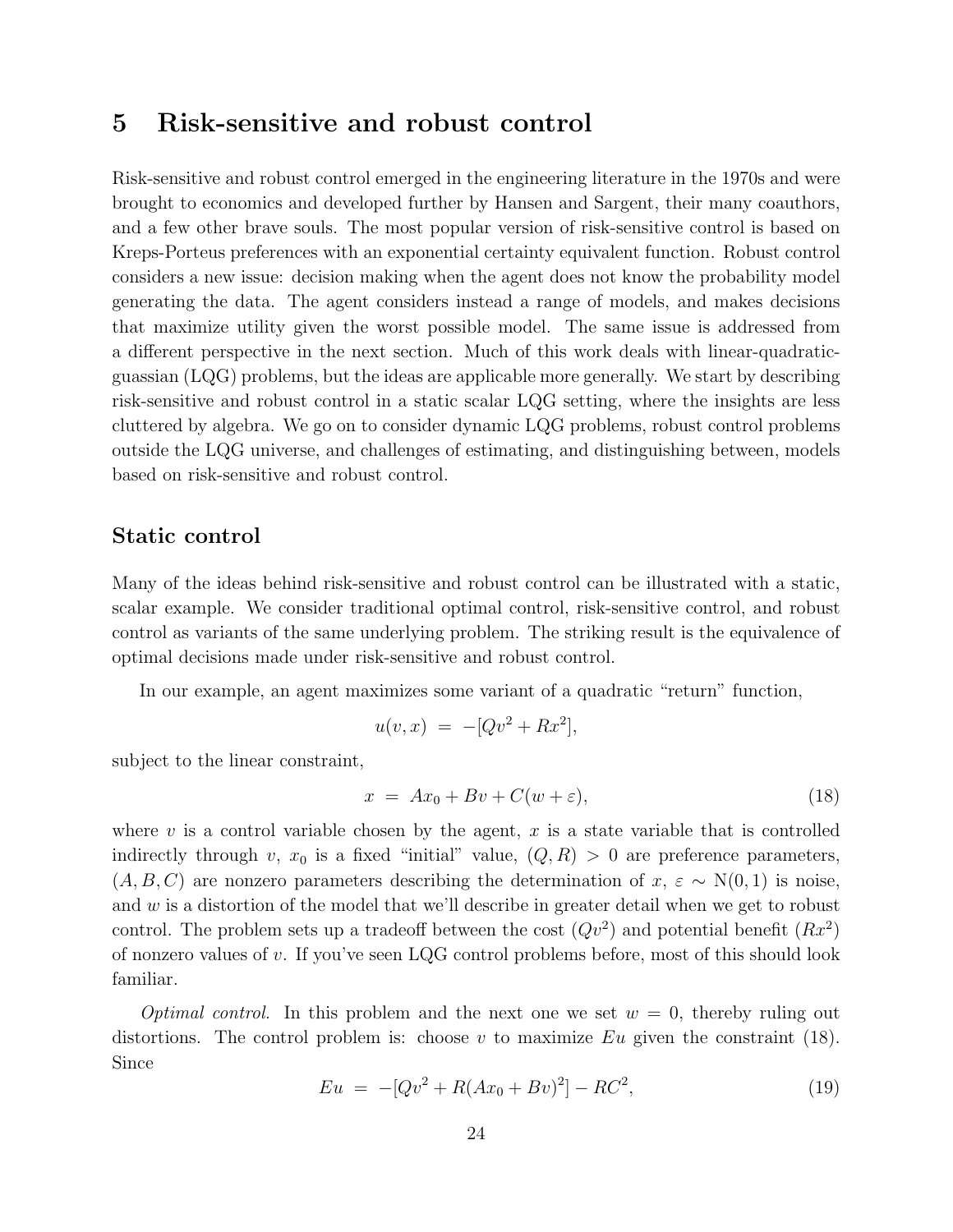the objective functions with and without noise differ only by a constant. Noise therefore has no impact on the optimal choice of v. For both problems, the optimal v is

$$
v = -(Q + B^2 R)^{-1} (ABR)x_0.
$$

This solution serves as a basis of comparison for the next two.

Risk-sensitive control. Continuing with  $w = 0$ , we consider an alternative approach that brings risk into the problem in a meaningful way: we maximize an exponential certainty equivalent of  $u$ :

$$
\mu(u) = -\alpha^{-1} \log E \exp(-\alpha u),
$$

where  $\alpha > 0$  is a risk aversion parameter. (This is more natural in a dynamic setting, where we would compute the certainty equivalent of future utility à la Kreps and Porteus.) We find  $\mu(u)$  by applying formula (43) of Appendix B:

$$
\mu(u) = -(1/2)\log(1 - 2\alpha RC^2) - [Qv^2 + [R/(1 - 2\alpha RC^2)](Ax_0 + Bv)^2]
$$
(20)

as long as  $1 - 2\alpha RC^2 > 0$ . This condition places an upper bound on the risk aversion parameter  $\alpha$ . Without it, the agent can be so sensitive to risk that her objective function is negative infinity regardless of the control. The first term on the right side of (20) does not depend on  $v$  or  $x$ , so it has no effect on the choice of  $v$ . The important difference from (19) is the last term: the coefficient of  $(Ax_0 + Bv)^2$  is larger than R, making the agent more willing to tolerate nonzero values of v to bring x close to zero. The optimal v is

$$
v = -(Q + B^2 R - \alpha Q R C^2)^{-1} (ABR)x_0.
$$

If  $\alpha = 0$  (risk neutrality) or  $C = 0$  (no noise), this is the same as the optimal control solution. If  $\alpha > 0$  and  $C \neq 0$ , the optimal choice of v is larger in absolute value because risk aversion increases the benefit of driving  $x$  to zero.

Robust control. Our third approach is conceptually different. We bring back the distortion w and tell the following story: We are playing a game against a malevolent nature, who chooses w to minimize our objective function. If our objective were to maximize  $Eu$ , then w would be infinite and our objective function would be minus infinity regardless of what we do. Let us therefore add a penalty (to nature) of  $\theta w^2$ , making our objective function

$$
\min_{w} Eu + \theta w^2.
$$

The parameter  $\theta > 0$  has the effect of limiting how much nature distorts the model, with small values of  $\theta$  implying weaker limits on nature. The minimization implies

$$
w = (\theta - RC^2)^{-1}R(Ax_0 + Bv),
$$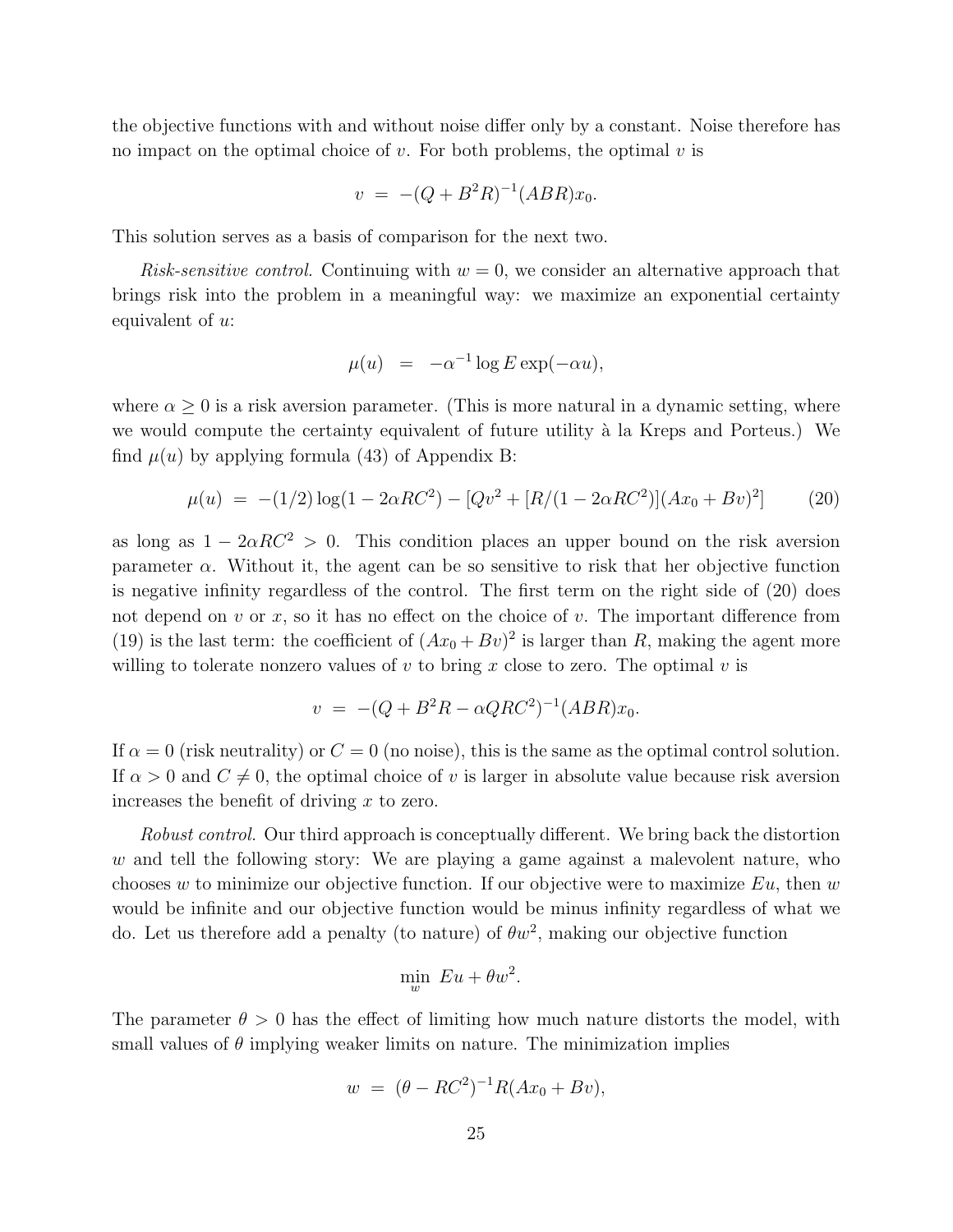making the robust control objective function

$$
\min_{w} Eu + \theta w^2 = -[Qv^2 + [R/(1 - \theta^{-1}RC^2)](Ax_0 + Bv)^2] - RC^2.
$$
 (21)

The remarkable result: if we set  $\theta^{-1} = 2\alpha$ , the robust control objective differs from the risk-sensitive control objective (20) only by a constant, so it leads to the same choice of v. As in risk-sensitive control, the choice of  $v$  is larger in absolute value, in this case to offset the impact of w. There is, once again, a limit on the parameter: where  $\alpha$  was bounded above,  $\theta$  is bounded below. An infinite value of  $\theta$  reproduces the optimal control objective function and solution.

A further result applies to the example: risk-sensitive and robust control are observationally equivalent to the traditional control problem with suitably adjusted  $R$ . That is, if we replace  $R$  in equation (19) with

$$
\hat{R} = R/(1 - 2\alpha RC^2) = R + 2\alpha R^2 C^2/(1 - 2\alpha RC^2) > R,
$$
\n(22)

then the optimal control problem is equivalent to risk-sensitive control, which we've seen is equivalent to robust control. If Q and R are functions of more basic parameters it may not be possible to adjust  $R$  in this way, but the exercise points to the qualitative impact on the control: be more aggressive. This result need not survive beyond the scalar case, but it's suggestive.

Although risk-sensitive and robust control lead to the same decision, they are based on different preferences and give the decision different interpretations. With risk-sensitive control, we are concerned with risk for traditional reasons and the parameter  $\alpha$  measures risk aversion. With robust control, we are concerned with model uncertainty (possible nonzero values of  $w$ ). To deal with it, we make decisions that maximize given the worst possible specification error. The parameter  $\theta$  controls how bad the error can be.

Entropy constraints. One of the most interesting developments in robust control is a procedure for setting  $\theta$ : namely, choose  $\theta$  to limit the magnitude of model specification error, with specification error measured by *entropy*. We define the entropy of transformed probabilities  $\hat{p}$  relative to reference probabilities p by

$$
I(\hat{p};p) \equiv \sum_{z} \hat{p}(z) \log[\hat{p}(z)/p(z)] = \hat{E} \log(\hat{p}/p), \qquad (23)
$$

where the expectation is understood to be based on  $\hat{p}$ . Note that  $I(\hat{p};p)$  is non-negative and equals zero when  $\hat{p} = p$ . Since the likelihood is the probability density function expressed as a function of parameters, entropy can be viewed as the expected difference in log-likelihoods between the reference and transformed models, with the expectation based on the latter.

In a robust control problem, we can limit the amount of specification error faced by an agent by imposing an upper bound on I: consider (say) only transformations  $\hat{p}$  such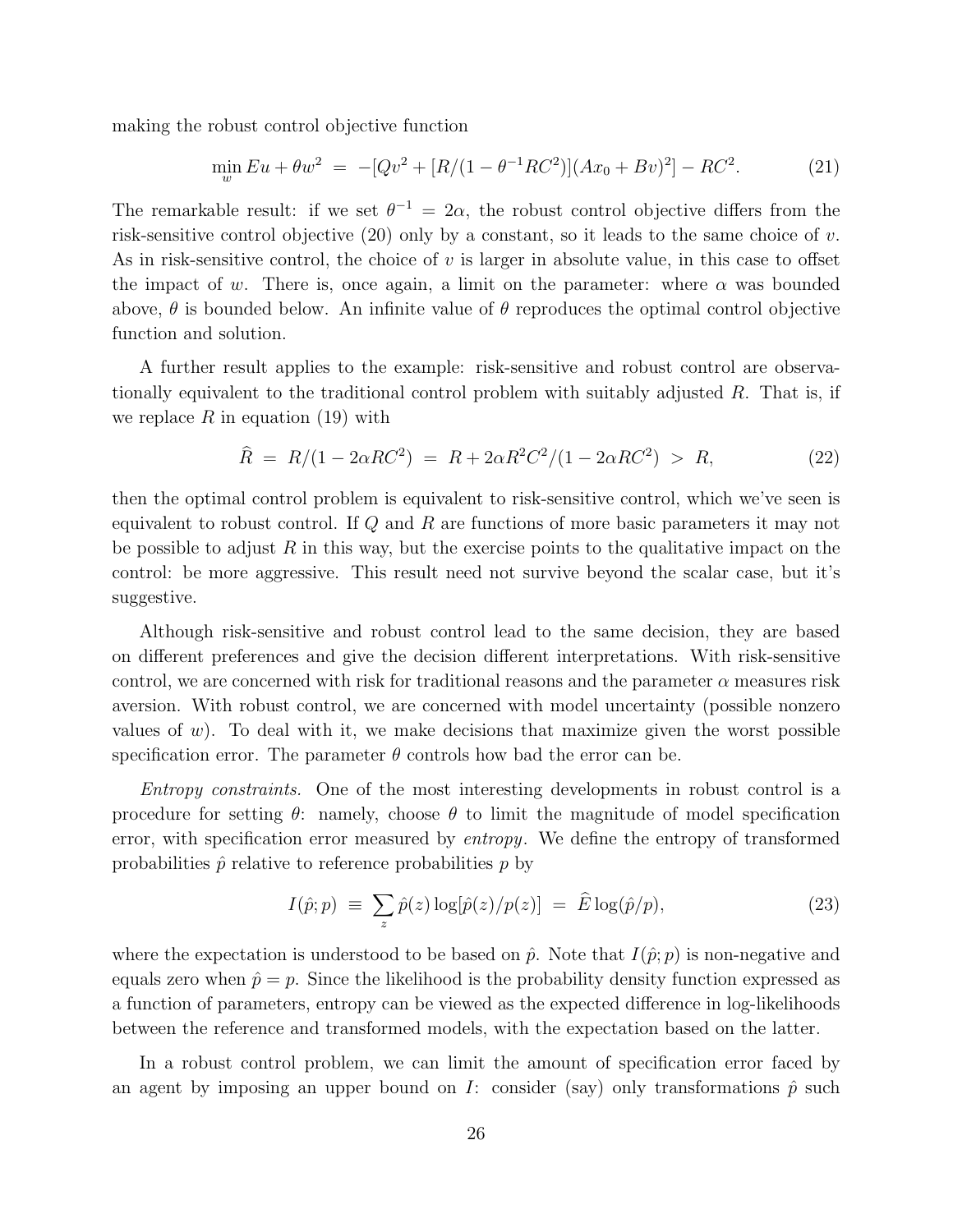that  $I(\hat{p};p) \leq I_0$  for some positive number  $I_0$ . This entropy constraint takes a particularly convenient form in the normal case. Let  $\hat{p}$  be the density of x implied by equation (18) and p the density with  $w = 0$ :

$$
\hat{p}(x) = (2\pi C^2)^{-1/2} \exp[-(x - Ax_0 - Bv - Cw)^2 / 2C^2] = (2\pi C^2)^{-1/2} \exp[-\varepsilon^2 / 2]
$$
  
\n
$$
p(x) = (2\pi C^2)^{-1/2} \exp[-(x - Ax_0 - Bv)^2 / 2C^2] = (2\pi C^2)^{-1/2} \exp[-(w + \varepsilon)^2 / 2].
$$

Relative entropy is

$$
I(\hat{p};p) = \hat{E}(w^2/2 + w\varepsilon) = w^2/2.
$$

If we add the constraint  $w^2/2 \leq I_0$  to the optimal control objective (19), the new objective is

$$
\min_{w} \ -[Qv^2 + R(Ax_0 + Bv + Cw)^2] - RC^2 + \theta(w^2 - 2I_0),
$$

where  $\theta$  is the Lagrange multiplier on the constraint. The only difference from the robust control problem we discussed earlier is that  $\theta$  is determined by  $I_0$ . Low values of  $I_0$  (tighter constraints) are associated with high values of  $\theta$ , so the lower bound on  $\theta$  is associated with an upper bound on  $I_0$ .

Example 14 (Kydland and Prescott's inflation game). A popular macroeconomic policy game goes like this: the government chooses inflation  $q$  to maximize the quadratic return function,

$$
u(q, y) = -[q^2 + Ry^2],
$$

subject to the Phillips curve,

$$
y = y_0 + B(q - q^e) + C(w + \varepsilon),
$$

where y is the deviation of output from its social optimum,  $q^e$  is expected inflation,  $(R, B, C)$ are positive parameters,  $y_0$  is the noninflationary level of output, and  $\varepsilon \sim N(0, 1)$ . We assume  $y_0 < 0$ , which imparts an inflationary bias to the economy.

This problem is similar to our example, with one twist: We assume  $q^e$  is chosen by private agents to equal the value of  $q$  they expect the government to choose (another definition of rational expectations), but taken as given by the government (and nature). Agents know the model, so they end up setting  $q^e = q$ . A robust control version of this problem leads to the optimization:

$$
\max_{q} \min_{w} -E\left(q^{2} + R[y_{0} + B(p - p^{e}) + C(w + \varepsilon)]^{2}\right) + \theta w^{2}.
$$

Note that we can do the min and max in any order (the min-max theorem). We do both at the same time, which generates the first-order conditions

$$
q + RB[y_0 + B(q - q^e) + Cw] = 0
$$
  

$$
-\theta w + RC[y_0 + B(q - q^e) + Cw] = 0.
$$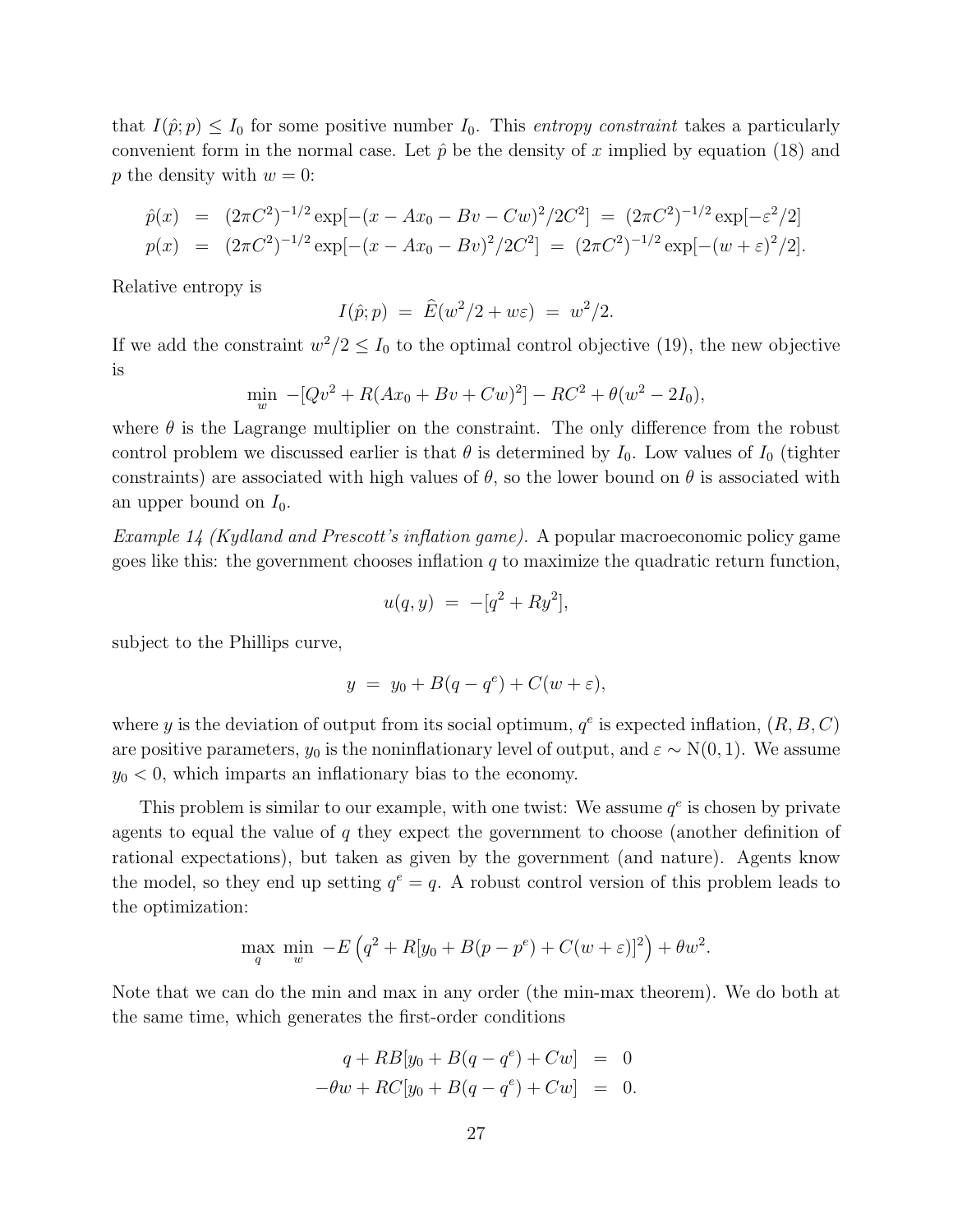Applying the rational expectations condition  $q^e = q$  leads to

$$
q = -\left(\frac{RB}{1 - \theta^{-1}RC^2}\right)y_0, \quad w = \left(\frac{\theta^{-1}RC}{1 - \theta^{-1}RC^2}\right)y_0.
$$

Take  $\theta^{-1} = 0$  as the benchmark. Then  $q = -RBy_0 > 0$  (the inflationary bias we mentioned earlier) and  $w = 0$  (no distortions). For smaller values of  $\theta > RC^2$ , inflation is higher. Why? Because negative values of  $w$  effectively lower the noninflationary level of output (it becomes  $y_0 + Cw$ , leading the government to tolerate more inflation. As  $\theta$  approaches its lower bound of  $RC^2$ , inflation approaches infinity. If we treat this as a "constraint problem" with entropy bound  $w^2/2 \leq I_0$ , then  $w = -(2I_0)^{1/2}$  (recall that  $w < 0$ ) and the Lagrange multiplier  $\theta$  is related to  $I_0$  by

$$
\theta = RC^2 - RCy_0/(2I_0)^{1/2}.
$$

The lower bound on  $\theta$  corresponds to an upper bound on  $I_0$ . All of this is predicated on private agents understanding the government's decision problem, including the value of  $\theta$ . [Adapted from Hansen and Sargent (2004, ch 5) and Kydland and Prescott (1977).]

Example 15 (entropy with three states). With three states, the constraint  $I(\hat{p};p) \leq I_0$  is twodimensional, since the probability of the third state can be computed from the other two. Figure 4 illustrates the constraint for the reference probabilities  $p(1) = p(2) = p(3) = 1/3$ (the point marked "+") and  $I_0 = 0.1$ . The boundary of the constraint set is the "egg." By varying  $I_0$  we vary the size of the constraint set. Chew-Dekel preferences can be viewed from the same perspective. Disappointment aversion, for example, is a one-dimensional class of "distortions." If the first state is the only one worse than the certainty equivalent, the transformed probabilities are  $\hat{p}(1) = (1+\delta)p(1)/[1+\delta p(1)]$ ,  $\hat{p}(2) = p(2)/[1+\delta p(1)]$ , and  $\hat{p}(3) = p(3)/[1 + \delta p(1)].$  Their entropy is

$$
I(\delta) = \log[1 + \delta p(1)] - p(1)\log(1 + \delta),
$$

a positive increasing function of  $\delta \geq 0$ . By varying  $\delta$  subject to the constraint  $I(\delta) \leq I_0$ , we produce the line shown in the figure. (It hits the boundary at  $\delta = 1.5$ .) The interpretation of disappointment aversion, however, is different: in the theory of Section 3, the line represents different preferences, not model uncertainty.

## Dynamic control

Similar issues and equations arise in dynamic settings. The traditional linear-quadratic control problem starts with the quadratic return function,

$$
u(v_t, x_t) = -\left(v_t^\top Q v_t + x_t^\top R x_t + 2x_t^\top S v_t\right),
$$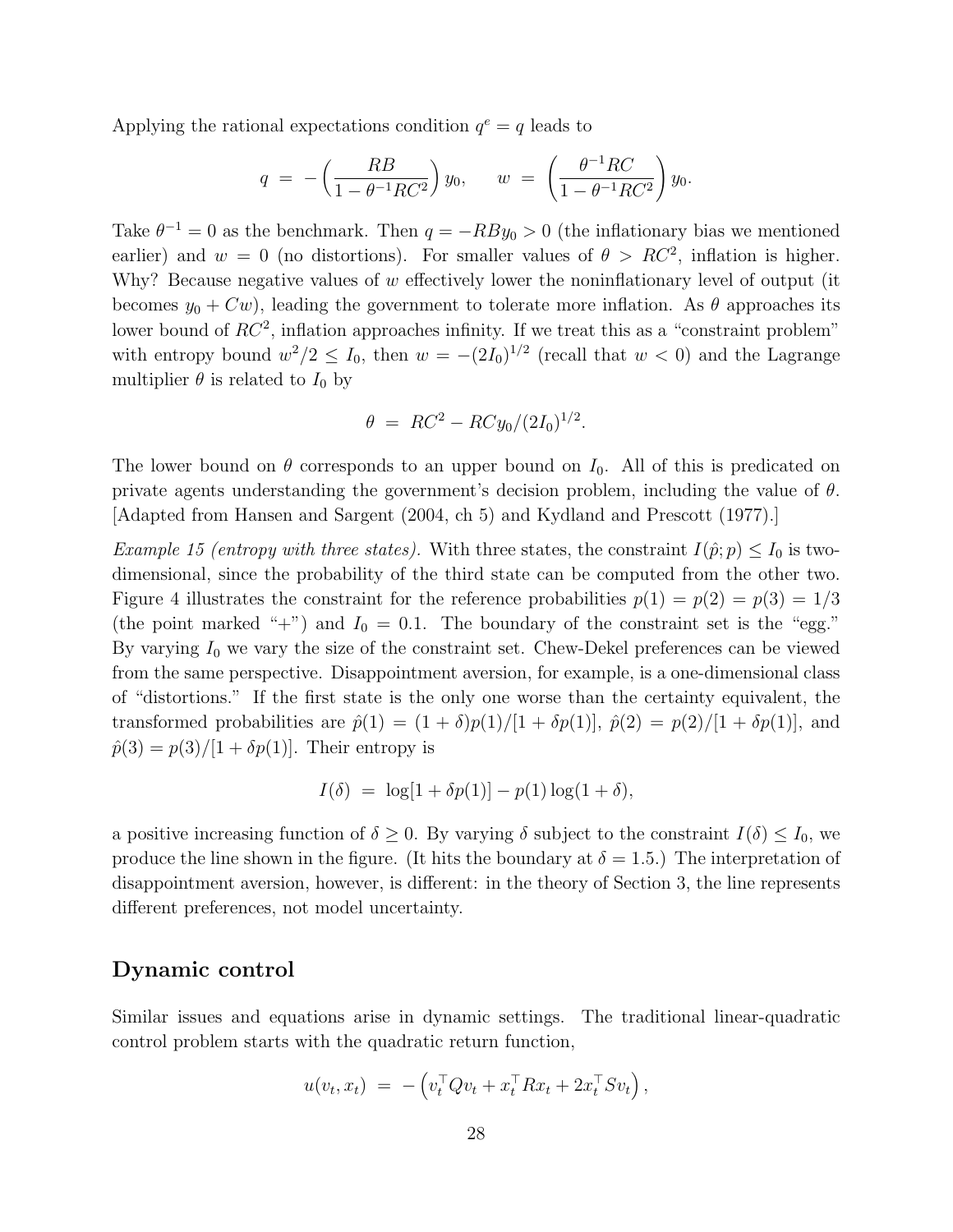where v is the control and x is the state. Both are vectors, and  $(Q, R, S)$  are matrices of suitable dimension. The state evolves according to the law of motion

$$
x_{t+1} = Ax_t + Bv_t + C(w_t + \varepsilon_{t+1}),
$$
\n(24)

where w is a distortion (zero in some applications) and  $\{\varepsilon_t\} \sim \text{NID}(0, I)$  is random noise. We use these inputs to describe optimal, risk-sensitive, and robust control problems. As in the static example, the central result is the equivalence of decisions made under risk-sensitive and robust control. We skip quickly over the more torturous algebraic steps, which are available in the sources listed in Appendix A.

Optimal control. We maximize the objective function,

$$
E_0 \sum_{t=0}^{\infty} \beta^t u(v_t, x_t),
$$

subject to (24) and  $w_t = 0$ . From long experience, we know that the value function takes the form

$$
J(x) = -x^{\top}Px - q \tag{25}
$$

for a positive semi-definite symmetric matrix  $P$  and a scalar  $q$ . The Bellman equation is

$$
-x^{\top}Px - q = \max_{v} \left\{ -\left(v^{\top}Qv + x^{\top}Rx + 2x^{\top}Sv\right) -\beta E\left[(Ax + Bv + C\varepsilon')^{\top}P(Ax + Bv + C\varepsilon') + p\right] \right\}.
$$
 (26)

Solving the maximization in (26) leads to the Riccati equation

$$
P = R + \beta A^{\mathsf{T}} P A - (\beta A^{\mathsf{T}} P B + S)(Q + \beta B^{\mathsf{T}} P B)^{-1} (\beta B^{\mathsf{T}} P A + S^{\mathsf{T}}). \tag{27}
$$

Given a solution for P, the optimal control is  $v = -Fx$ , where

$$
F = (Q + \beta B^{\top} P B)^{-1} (\beta B^{\top} P A + S^{\top}). \tag{28}
$$

As in the static scalar case, risk is irrelevant: the control (28) does not depend on C. You can solve such problems numerically by iterating on the Riccati equation: make an initial guess of P (we use I), plug it into the right side of  $(27)$  to generate the next estimate of P, and repeat until successive values are sufficiently close together. See Anderson, Hansen, McGrattan, and Sargent (1996) for algebraic details, conditions guaranteeing convergence, and superior computational methods (the doubling algorithm, for example).

Risk-sensitive control. Risk-sensitive control arose independently, but can be regarded as an application of Kreps-Porteus preferences using an exponential certainty equivalent. The exponential certainty equivalent introduces risk into the decisions without destroying the quadratic structure of the value function. The Bellman equation is

$$
J(x) = \max_{v} \{ u(v, x) + \beta \mu[J(x')] \},
$$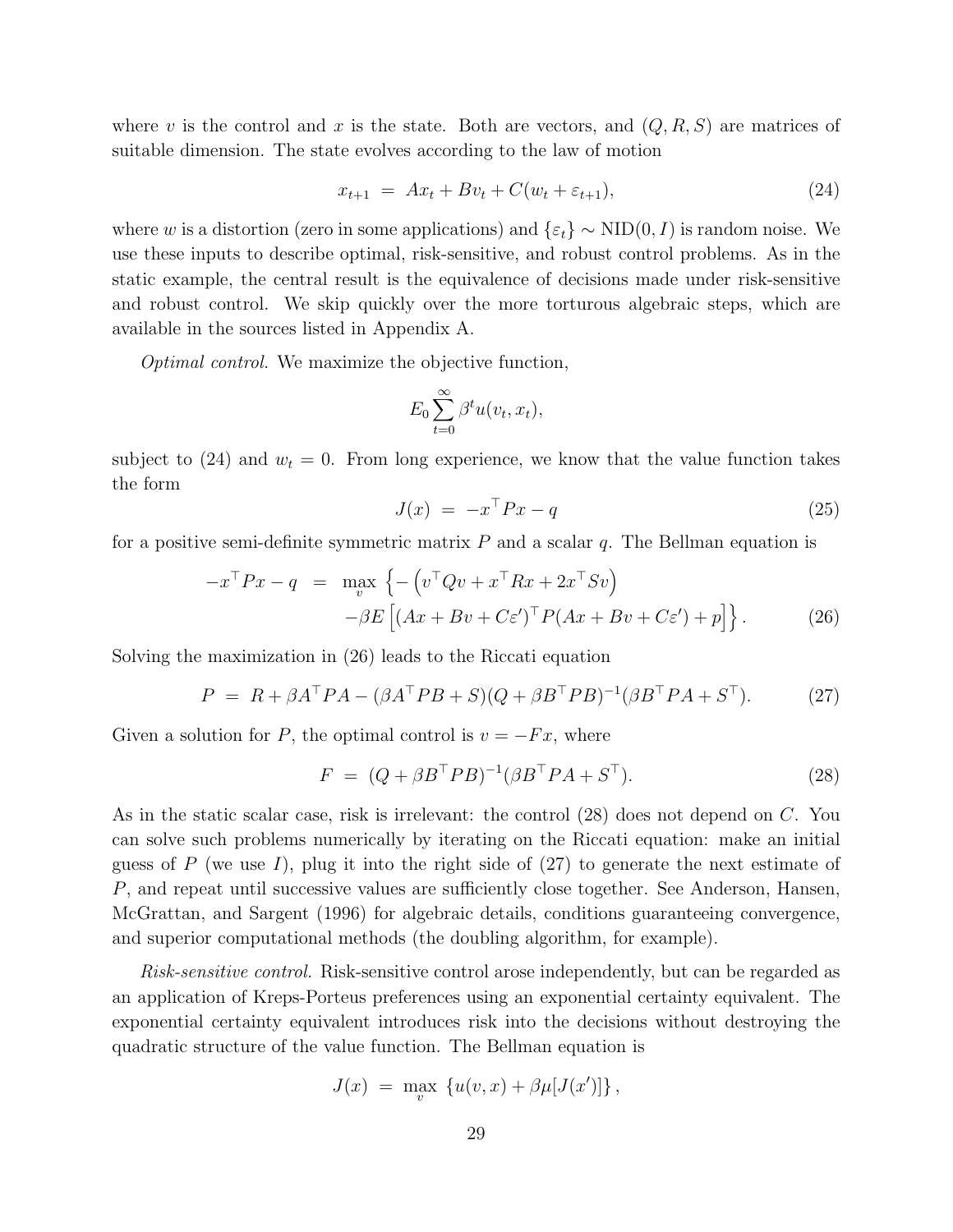where the maximization is subject to  $x' = Ax + Bv + C\varepsilon'$  and  $\mu(J) = -\alpha^{-1} \log E \exp(-\alpha J)$ . If the value function has the quadratic form (25), the multivariate analog to (43) gives us:

$$
\mu[J(Ax + Bv + C\varepsilon')] = -(1/2)\log|I - 2\alpha C^{\top}PC| + (Ax + Bv)^{\top}\widehat{P}(Ax + Bv),
$$

where

$$
\hat{P} = P + 2\alpha PC(I - 2\alpha C^{\top} PC)^{-1}C^{\top}P \tag{29}
$$

as long as  $|I - 2\alpha C^{\top}PC| > 0$ . Each of these pieces has a counterpart in the static case. The inequality again places an upper bound on the risk aversion parameter  $\alpha$ ; for larger values, the integral implied by the expectation diverges. Equation (29) corresponds to (22); in both equations, risk sensitivity increases the agent's aversion to non-zero values of the state variable. Substituting  $\hat{P}$  into the Bellman equation and maximizing leads to a variant of the Riccati equation,

$$
P = R + \beta A^{\top} \hat{P} A - (\beta A^{\top} \hat{P} B + S)(Q + \beta B^{\top} \hat{P} B)^{-1} (\beta B^{\top} \hat{P} A + S^{\top}), \tag{30}
$$

and associated control matrix,

$$
F = (Q + \beta B^{\top} \hat{P} B)^{-1} (\beta B^{\top} \hat{P} A + S^{\top}).
$$

A direct (if inefficient) solution technique is to iterate on (29,30) simultaneously. We describe another method shortly.

Robust control. As in our static example, the idea behind robust control is that a malevolent nature chooses distortions  $w$  that reduce our utility. A recursive version has the Bellman equation:

$$
J(x) = \max_{v} \min_{w} \left\{ u(v, x) + \beta \left( \theta w^{\top} w + E J(x') \right) \right\}
$$

subject to the law of motion  $x' = Ax + Bv + C(w + \varepsilon')$ . The value function again takes the form (25), so the Bellman equation can be expressed

$$
-x^{\top}Px - q = \max_{v} \min_{w} \left\{ -\left(v^{\top}Qv + x^{\top}Rx + 2v^{\top}Sx\right) + \beta\theta w^{\top}w -\beta E\left(\left[Ax + Bv + C(w + \varepsilon')\right]^{\top}P(Ax + Bv + C\varepsilon') + p\right)\right\}.
$$
 (31)

The minimization leads to

$$
w = (\theta I - C^{\top} P C)^{-1} C^{\top} P (Ax + Bv)
$$

and

$$
\theta w^{\top} w - (Ax + Bv + Cw)^{\top} P(Ax + Bv + Cw) = (Ax + Bv)^{\top} \widehat{P}(Ax + Bv),
$$

where

$$
\widehat{P} = P + \theta^{-1} PC(I - \theta^{-1} C^{\top} PC)^{-1} C^{\top} P. \tag{32}
$$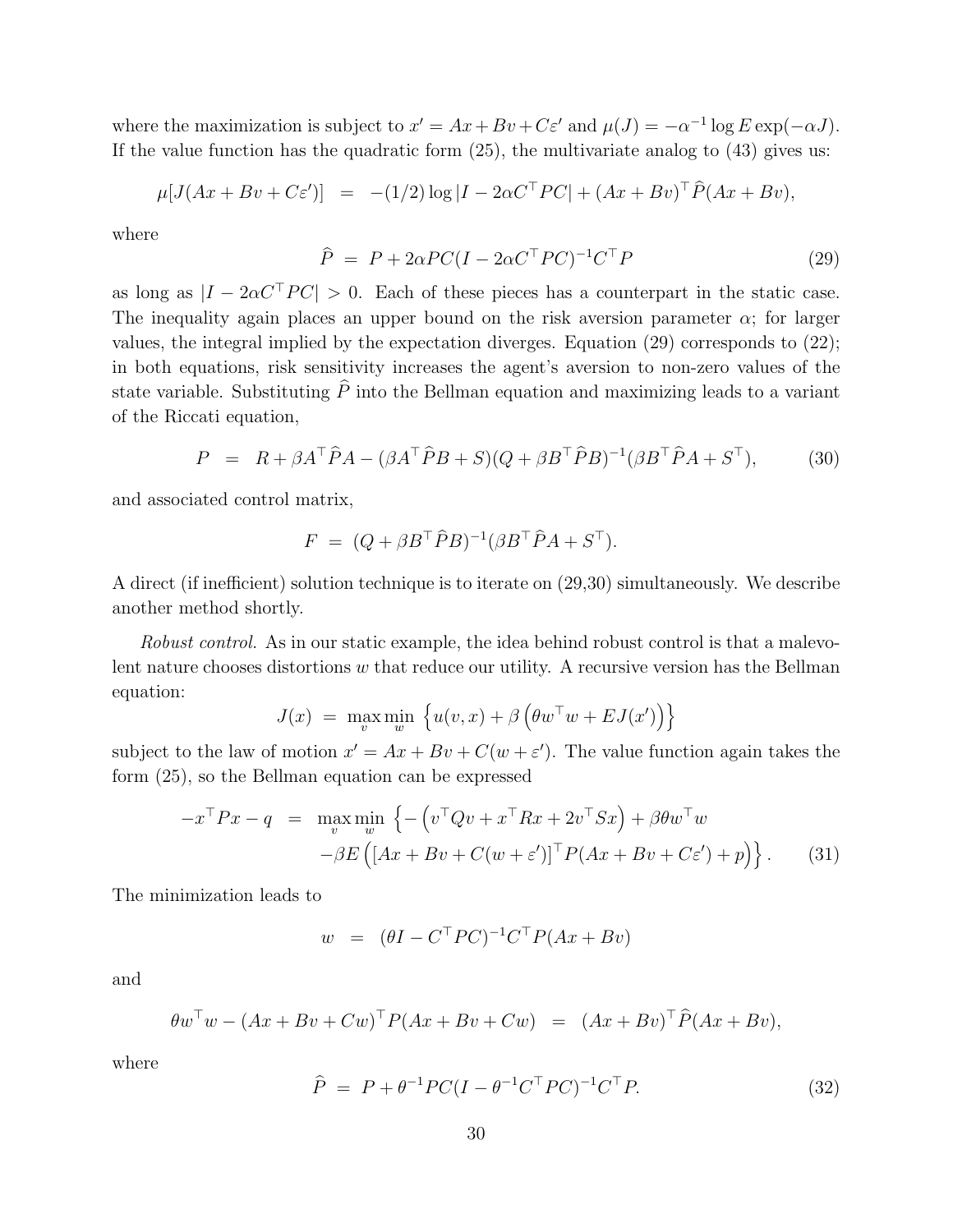Comparing (32) with (29), we see that risk-sensitive and robust control lead to similar objective functions and produce identical decision rules if  $\theta^{-1} = 2\alpha$ .

A different representation of the problem leads to a solution that fits exactly into the traditional optimal control framework and is therefore amenable to traditional computational methods. The min-max theorem suggests that we can compute the solutions for  $v$  and  $w$ simultaneously. With this in mind, define

$$
\hat{v} = \begin{bmatrix} v_t \\ w_t \end{bmatrix}, \quad \hat{Q} = \begin{bmatrix} Q & 0 \\ 0 & -\beta\theta I \end{bmatrix}, \quad \hat{S} = \begin{bmatrix} S & 0 \end{bmatrix}, \quad \hat{B} = \begin{bmatrix} B & C \end{bmatrix}.
$$

Then the problem is one of optimal control, and can be solved using the Riccati equation (27) applied to  $(\widehat{Q}, R, \widehat{S}, A, \widehat{B})$ . The optimal controls are  $v = -F_1x$  and  $w = -F_2x$ , where the  $F_i$  come from partitioning F. A doubling algorithm applied to this problem provides an efficient computational technique for robust and risk-sensitive control problems.

Entropy constraints. As in the static case, dynamic robust control problems can be derived using an entropy constraint. Hansen and Sargent (2004, ch 6) suggest

$$
\sum_{t=0}^{\infty} \beta^t w_t^\top w_t/2 \ \leq \ I_0.
$$

Discounting is convenient here, but is not a direct outcome of a multiperiod entropy calculation. They argue that discounting allows distortions to continue to play a role in the solution; without it, the problem tends to drive  $I_t$  and  $w_t$  to zero with time. A recursive version of the constraint is

$$
I_{t+1} = \beta^{-1}(w_t^\top w_t - I_t).
$$

A recursive robust constraint problem is based on an expanded state vector,  $(x, I)$ , and the law of motion for I above. As in the static case, the result is a theory of the Lagrange multiplier  $\theta$ . Conversely, the solution to a traditional robust control problem with given  $\theta$  can be used to compute the implied value of  $I_0$ . The recursive version highlights an interesting feature of this problem: nature not only minimizes at a point in time, but allocates entropy over time in the way that has the greatest adverse impact on the agent.

Example 16 (robust precautionary saving). Consider a linear-quadratic version of the precautionary saving problem. A theoretical agent has quadratic utility,  $u(c_t) = (c_t - \gamma)^2$ , and maximizes the expected discounted sum of utility subject to a budget constraint and an autoregressive income processs:

$$
a_{t+1} = r(a_t - c_t) + y_{t+1}
$$
  

$$
y_{t+1} = (1 - \varphi)\overline{y} + \varphi y_t + \sigma \varepsilon_{t+1},
$$

where  $\{\varepsilon_t\} \sim \text{NID}(0, 1)$ . We express this as a linear-quadratic control problem using  $c_t$  as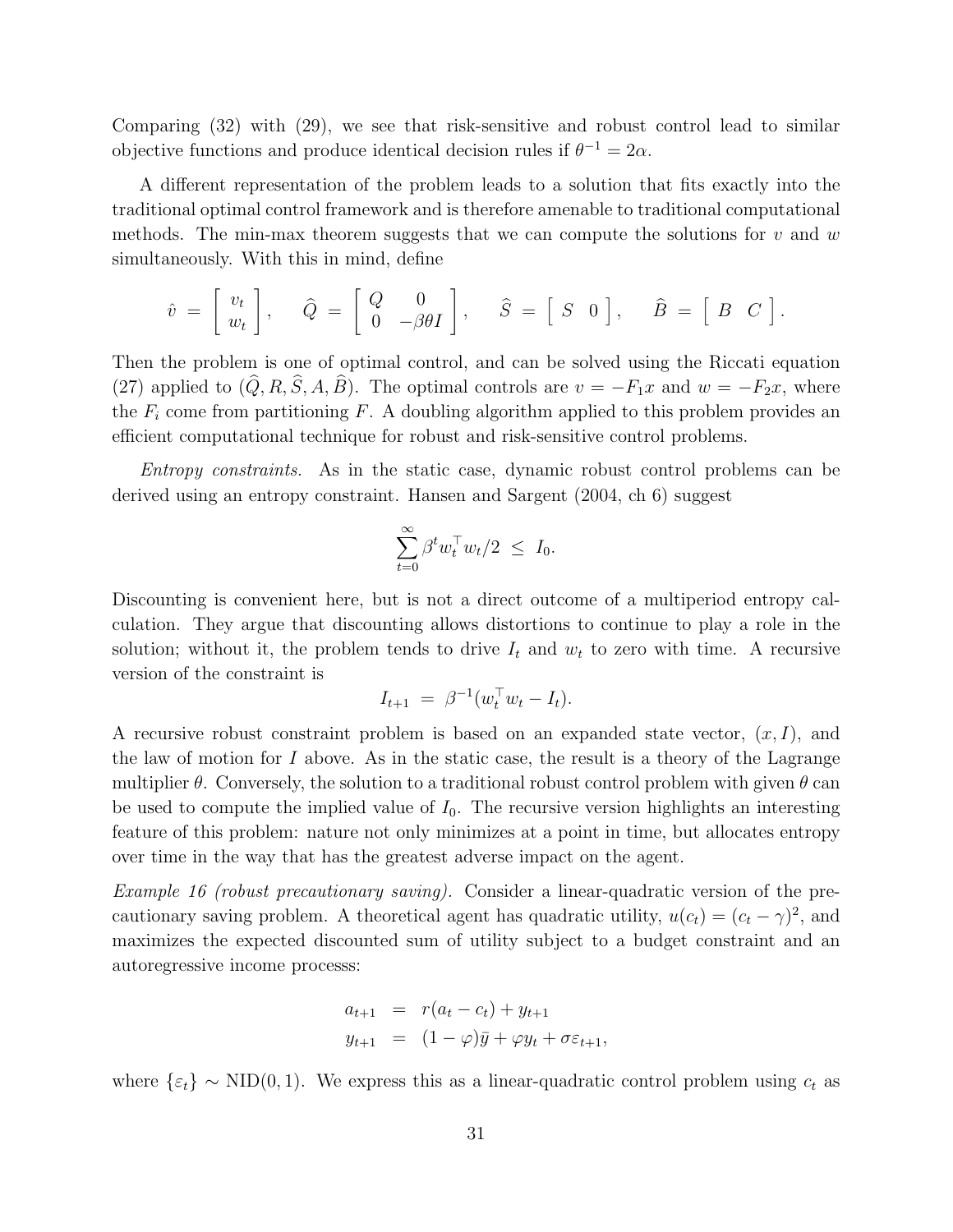the control and  $(1, a_t, y_t)$  as the state. The relevant matrices are

$$
\begin{bmatrix} Q & S^{\top} \\ S & R \end{bmatrix} = \begin{bmatrix} 1 & -\gamma & 0 & 0 \\ -\gamma & \gamma^{2} & 0 & 0 \\ 0 & 0 & 0 & 0 \\ 0 & 0 & 0 & 0 \end{bmatrix},
$$

$$
A = \begin{bmatrix} 1 & 0 & 0 \\ (1 - \varphi)\bar{y} & r & \varphi \\ (1 - \varphi)\bar{y} & 0 & \varphi \end{bmatrix}, \quad B = \begin{bmatrix} 0 \\ -r \\ 0 \end{bmatrix}, \quad C = \begin{bmatrix} 0 \\ \sigma \\ \sigma \end{bmatrix}.
$$

We set  $\beta = 0.95$ ,  $r = 1/\beta$ ,  $\gamma = 2$ ,  $\bar{y} = 1$ ,  $\varphi = 0.8$ , and  $\sigma = 0.25$ . For the optimal control problem, the decision rule is

$$
c_t = 0.7917 + 0.0500a_t + 0.1583y_t.
$$

For the robust control problem with  $\theta = 2$  (or the risk-sensitive control problem with  $\alpha =$  $1/2\theta = 0.25$ , the decision rule is

$$
c_t = 0.7547 + 0.0515a_t + 0.1632y_t.
$$

The impact of robustness is to reduce the intercept (precautionary saving) and increase the responsiveness to a and y. Why? The anticipated distortion is

$$
w_t = -0.1557 + 0.0064a_t + 0.0204y_t,
$$

making the actual and distorted dynamics

$$
A = \begin{bmatrix} 1 & 0 & 0 \\ 0.2 & 1.0526 & 0.8 \\ 0.2 & 0 & 0.8 \end{bmatrix}, \quad A - CF_2 = \begin{bmatrix} 1 & 0 & 0 \\ -0.1247 & 1.0661 & 0.8425 \\ -0.1247 & 0.0134 & 0.8425 \end{bmatrix}.
$$

The distorted dynamics are pessimistic (the income intercept changes from  $0.2$  to  $-0.1247$ ) and more persistent (the maximal eigenvalue increases from 1.0526 to 1.1086). The latter calls for more aggressive responses to movements in  $a$  and  $y$ . [Adapted from Hansen, Sargent, and Tallarini (1999) and Hansen, Sargent, and Wang (2002).]

## Beyond LQG

You might conjecture (as we did) that the equivalence of risk-sensitive and robust control hinges critically on the linear-quadratic-gaussian structure. It doesn't. The critical functional forms are the exponential certainty equivalent and the entropy constraint. With these two ingredients, the objective functions of risk-sensitive and robust control are the same.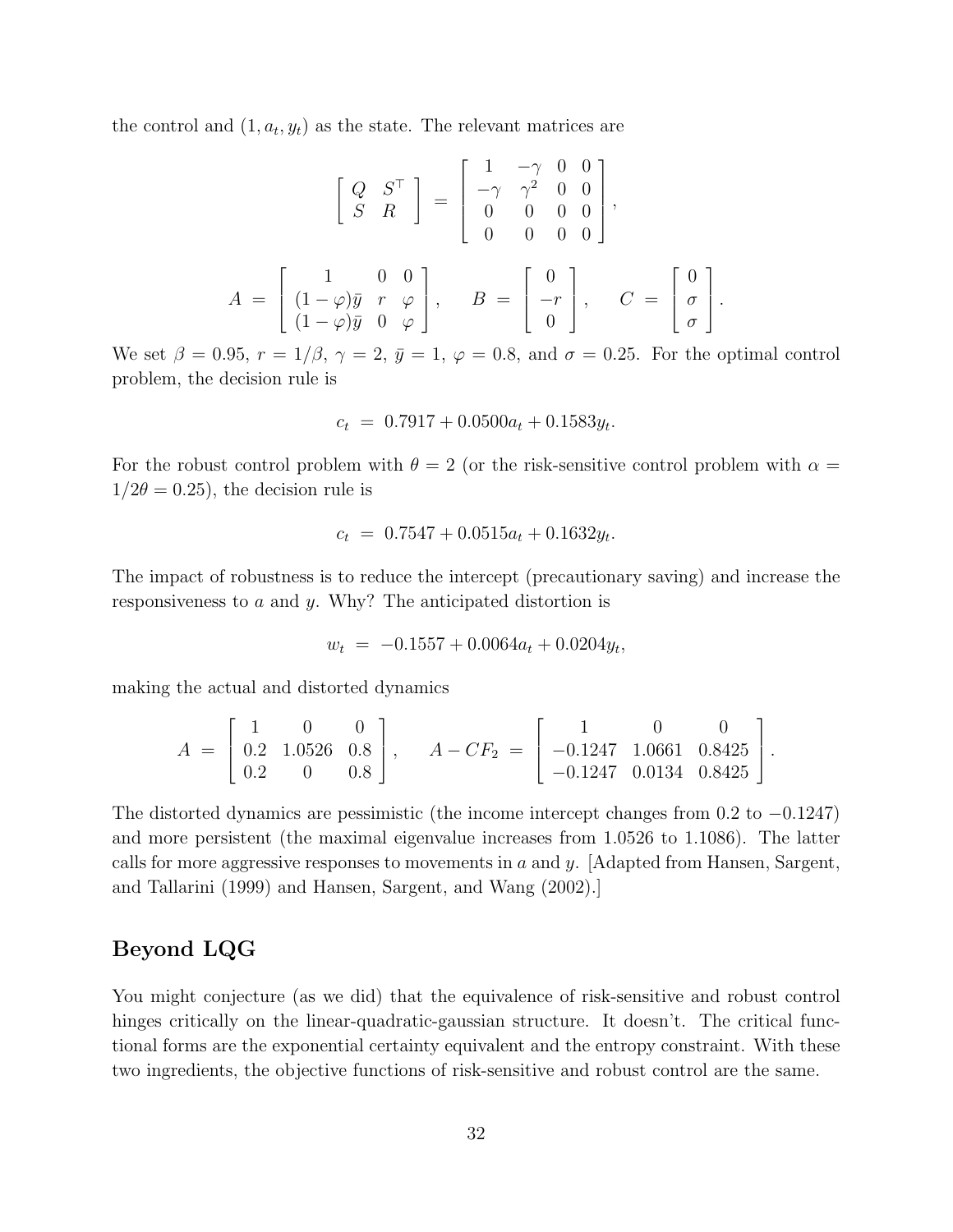We demonstrate the equivalence of risk-sensitive and robust control objective functions in a finite-state setting where the math is relatively simple. Consider an environment with conditional probabilities  $p(z'|z)$ . Since z is immaterial in what follows, we ignore it from here on. In a typical dynamic programming problem, the Bellman equation includes the term  $EJ = \sum_{z'} p(z')J(z')$ . A robust control problem has a similar term based on transformed probabilities  $\hat{p}(z')$  whose values are limited by an entropy penalty:

$$
\widehat{J} = \min_{\{\widehat{p}(z')\}} \sum_{z'} \widehat{p}(z')J(z') + \theta \left\{ \sum_{z'} \widehat{p}(z') \log[\widehat{p}(z')/p(z')] \right\} + \lambda \left( \sum_{z'} \widehat{p}(z') - 1 \right)
$$

If  $\hat{p}(z') = p(z')$ , this is simply EJ. The new elements are the minimization with respect to  $\hat{p}$ (the defining feature of robust control), the entropy penalty on the choice of  $\hat{p}$  (the standard functional form), and the constraint that the transformed probabilities sum to one. For each  $\hat{p}(z')$ , the first-order condition for the minimization is

$$
J(z') + \theta \{ \log[\hat{p}(z')/p(z')] + 1 \} + \lambda = 0.
$$
 (33)

.

If we multiply by  $\hat{p}(z')$  and sum over  $z'$ , we get  $\hat{J} + \theta + \lambda = 0$ , which we use to eliminate  $\lambda$ below. Each first-order condition implies

$$
\hat{p}(z') = p(z')e^{-[J(z')+\theta+\lambda]/\theta} = p(z')e^{-J(z')/\theta+\widehat{J}/\theta}.
$$

If we sum over  $z'$  and take logs, we get

$$
\widehat{J} = -\theta \log \left( \sum_{z'} p(z') \exp[-J(z')/\theta] \right),
$$

our old friend the exponential certainty equivalent with risk aversion parameter  $\alpha = \theta^{-1}$ . If we place  $\hat{J}$  in its Bellman equation context, we've shown that robust control is equivalent (even outside the LQG class) to maximizing Kreps-Porteus utility with an exponential certainty equivalent. The log in the entropy constraint of robust control reappears in the exponential certainty equivalent. An open question is whether there's a similar relationship between Kreps-Porteus preferences with (say) a power certainty equivalent and a power-like alternative to the entropy constraint.

## Discussion: interpreting parameters

Risk-sensitive and robust control raise a number of estimation issues, some we've seen, and some we haven't. Risk-sensitive control is based on a special case of Kreps-Porteus preferences and therefore leads to the same identification issues we faced in the previous section: we need variation over time in the conditional distribution of next period's state to distinguish time and risk parameters.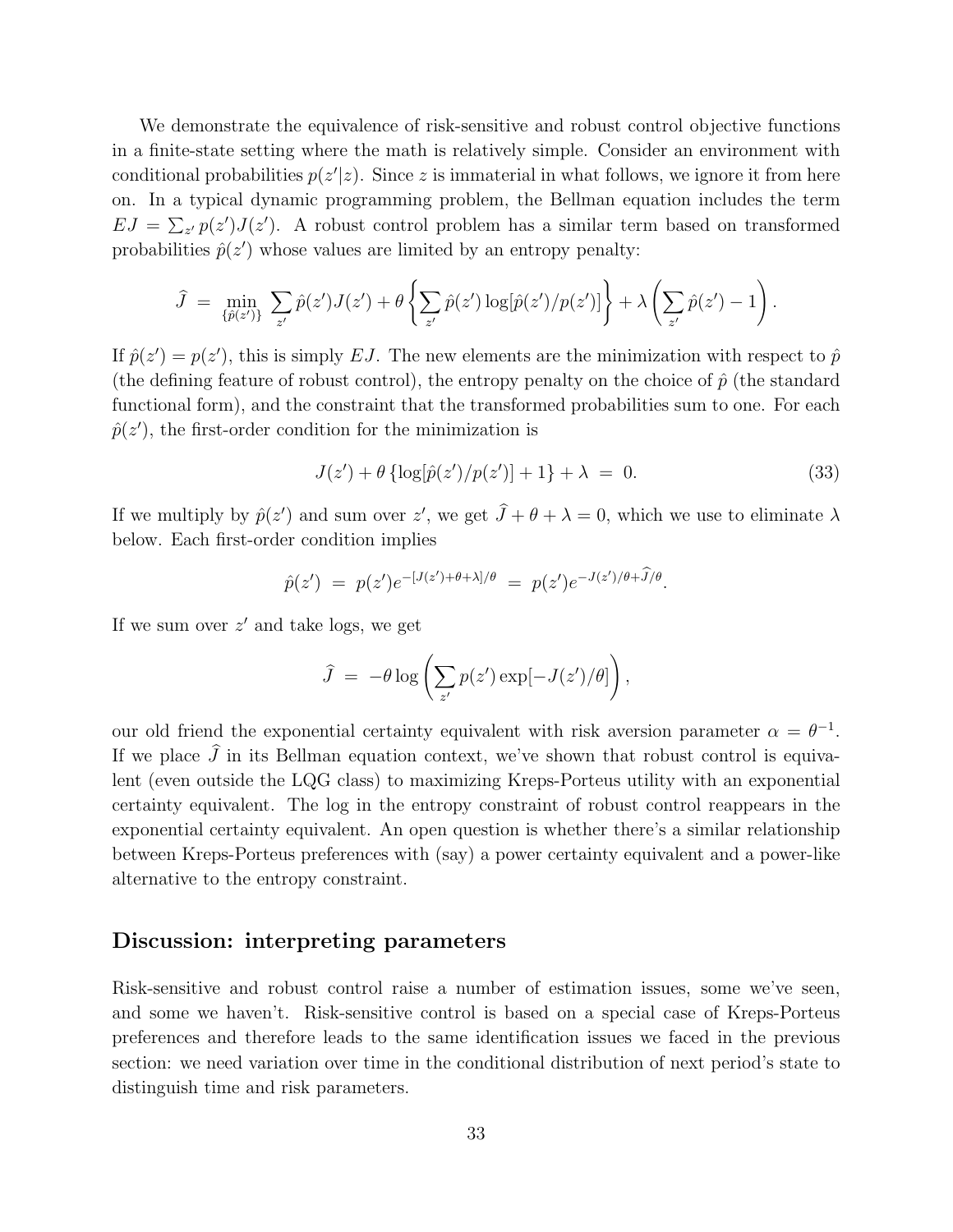Robust control raises new issues. Risk-sensitive and robust control lead to the same decision rules, so we might regard them as equivalent. But they're based on different preferences and therefore lead to different interpretations of parameters. While risk-sensitive control suggests a risk averse agent, robust control suggests an agent who is uncertain about the model that generated the data. In practice, the two can be quite different. One difference is plausibility: We may find an agent with substantial model uncertainty (small  $\theta$ ) more plausible than one with enormous risk aversion (large  $\alpha$ ). Similarly, if we find that a model estimated for Argentina suggests greater risk aversion than one estimated for the US, we might prefer to attribute the difference to model uncertainty. Hansen and Sargent (2004, ch 8) have developed a methodology for calibrating model uncertainty ("error detection probabilities") that gives the robust-control interpretation some depth. Another difference crops up in comparisons across policy regimes: the two models can differ substantially if we consider policy experiments that change the amount of model uncertainty.

# 6 Ambiguity

In Sections 3 and 4, agents know the probabilities they face, and with enough regularity and repetition an econometrician can estimate them. Here we consider preferences when the consequences of our choices are uncertain or ambiguous. It's not difficult to think of such situations: what are the odds that China revalues this year by more than 10%, that the equity premium is less than 3%, or that productivity shocks account for more than half of the variance of US output growth? We might infer probabilities from history or market prices, but it's a stretch to say that we know (or can find out) these probabilities, even though they may affect some of our decisions. One line of attack on this issue was suggested by Savage (1954): that people maximize expected utility using "personal" or "subjective" probabilities. In this case, we retain the analytical tractability of expected utility but lose the empirical convenience of preferences based on the same probabilities that generate outcomes (rational expectations). Another line of attack generalizes Savage: preferences are characterized by multiple probability distributions or "priors." We refer to such preferences as capturing ambiguity and ambiguity aversion, and explore two examples: Gilboa and Schmeidler's (1989) "max-min" expected utility for static environments and Epstein and Schneider's (2003) "recursive multiple priors" extension to dynamic environments. The central issues are dynamic consistency (something we need to address in dynamic settings) and identification (how do we distinguish agents with ambiguous preferences from those with expected utility?).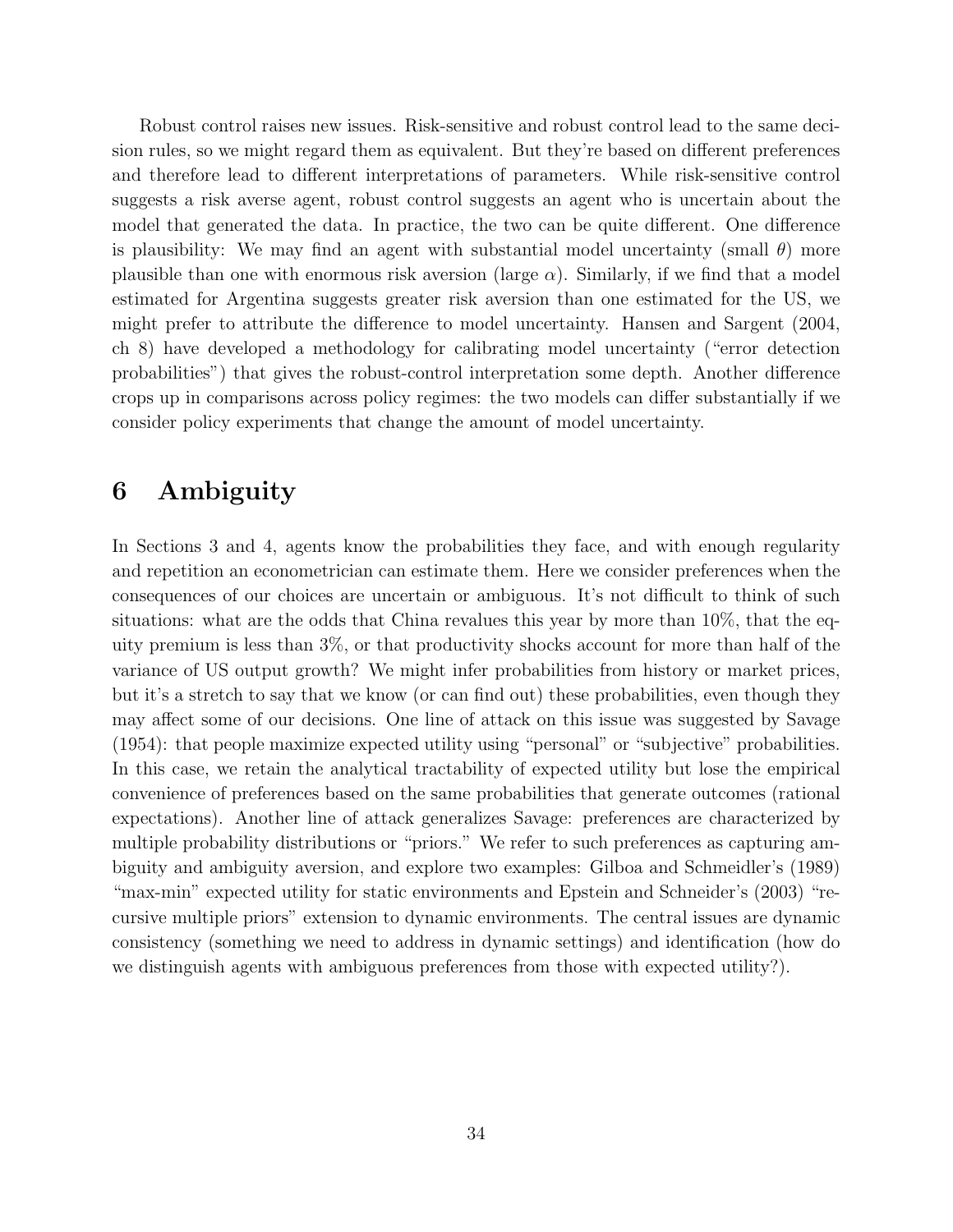### Static ambiguity

Ambiguity has a long history and an equally long list of terminology. Different varieties have been referred to as Knightian uncertainty, Choquet expected utility, and expected utility with non-additive (subjective) probabilities. Each of these terms refers to essentially the same preferences. Gilboa and Schmeidler (1989) provide a simple representation and an axiomatic basis for a preference model in which an agent entertains multiple probability models or priors. If the set of priors is  $\Pi$ , preferences are represented by the utility function

$$
U(\{c(z)\}) = \min_{\pi \in \Pi} \sum_{z} \pi(z) u[c(z)] = \min_{\pi \in \Pi} E_{\pi} u(c). \tag{34}
$$

Gilboa and Schmeidler refer to such preferences as "max-min" because agents maximize a utility function that has been minimized with respect to the probabilities  $\pi$ . We denote probabilities by  $\pi$ , rather than p, as a reminder that they are preference parameters. The defining feature is the set Π, which characterizes both ambiguity and ambiguity aversion. If Π has a single element, (34) reduces to Savage's subjective expected utility.

Gilboa and Schmeidler's max-min preferences incorporate aversion to ambiguity: agents dislike consequences with unknown odds. Consider an agent choosing among mutually exclusive assets in a three-state world. State 1 is pure risk: it occurs with probability 1/3. State 2 is ambiguous: it occurs with probability  $1/3 - \gamma$ , with  $-1/6 \leq \gamma \leq 1/6$ . State 3 is also ambiguous and occurs with probability  $1/3 + \gamma$ . The agent's probability distributions over  $\gamma$  define the set  $\Pi$ . We use the distributions  $\pi_{\gamma}(\gamma = g) = 1$  for  $-1/6 \le g \le 1/6$ , which imply  $(1/3, 1/3 - g, 1/3 + g)$  as elements of  $\Pi$ . These distributions over  $\gamma$  are *dogmatic* in the sense that each places probability one on a particular value. The approach also allows non-dogmatic priors, such as  $\pi_{\gamma}(\gamma = -1/6) = \pi_{\gamma}(\gamma = 1/6) = 1/2$ . In this setting, consider the agent's valuation of three assets: A pays one in state 1, nothing otherwise; B pays one in state 2; and C pays one in state 3. How much is each asset worth on its own to a max-min agent? To emphasize the difference between risk and ambiguity, let  $u(c) = c$ . Using (34), we find that asset A is worth  $1/3$  and assets B and C are each worth  $1/6$ . The agent is apparently averse to ambiguity in the sense that the ambiguous assets, B and C, are worth less than the unambiguous asset, A. In contrast, an expected utility agent would never value both B and C less than A.

Example 17 (portfolio choice and non-participation). We illustrate the impact of ambiguity on behavior with an ambiguous version of Example 6. An agent has max-min preferences with  $u(c) = c^{\alpha}/\alpha$  and  $\alpha = 0.5$ . She invests fraction w of initial wealth  $a_0$  in a risky asset with returns  $(r(1) = \kappa_1 - \sigma, r(2) = \kappa_1 + \sigma,$  with  $\sigma = 0.17$ ) and fraction  $1 - w$  in a risk-free asset with return  $r_0 = 1.01$  in both states. Previously we assumed the states were equally likely:  $\pi(1) = \pi(2) = 1/2$ . Here we let  $\pi(1)$  take on any value in the interval [0.4, 0.6] and set  $\pi(2) = 1 - \pi(1)$ . Two versions of this example illustrate different features of max-min preferences.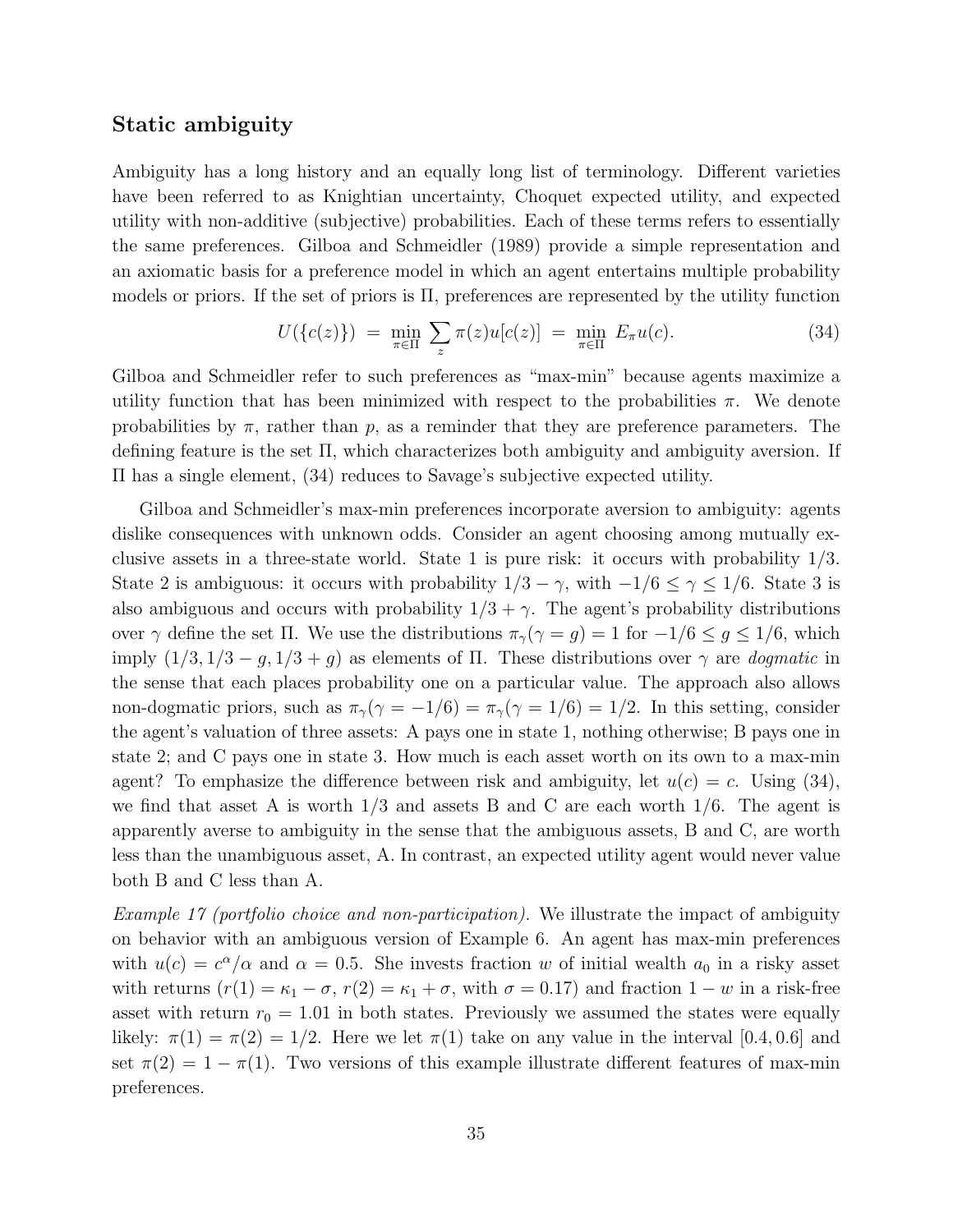• Version 1: First-order risk aversion generates a non-participation result. With expected utility, agents are approximately neutral to fair bets. In a portfolio context, this means they'll buy a positive amount of an asset whose expected return is higher than the riskfree rate, and sell it short if the expected return is lower. They choose  $w = 0$  only if the expected return is the same. With multiple priors, the agent chooses  $w = 0$  for a range of values of  $\kappa_1$  around the risk-free rate (the non-participation result). If we buy, state 1 is the worst state and the min sets  $\pi(1) = 0.6$ . To buy a positive amount of the risky asset, the first-order condition must be increasing at  $w = 0$ :

$$
0.6(r_0)^{\alpha-1}(\kappa_1-\sigma-r_0)+0.4(r_0)^{\alpha-1}(\kappa_1+\sigma-r_0) \geq 0,
$$

which implies  $\kappa_1 - r_0 \geq 0.2\sigma$  or  $\kappa_1 \geq 1.01 + 0.2(0.17) = 1.044$ . If we sell, state 2 is worst and the min sets  $\pi(2) = 0.6$ . The analogous first-order condition must be decreasing:

$$
0.4(r_0)^{\alpha-1}(\kappa_1-\sigma-r_0)+0.6(r_0)^{\alpha-1}(\kappa_1+\sigma-r_0) \leq 0,
$$

which implies  $\kappa_1 \le r_0 - 0.2\sigma = 0.976$ . For  $0.976 \le \kappa_1 \le 1.044$  the agent neither buys nor sells.

• Version 2: Let  $\kappa_1 = 1.07$ . Then the mean return is high enough to induce the agent to buy the risky asset and state 1 is worst. The optimal portfolio is  $w = 2.147$ . In this two-state example, the result is identical to disappointment aversion with  $\delta = 0.5$ . With more states, this need not be the case.

[Adapted from Dow and Werlang (1993) and Routledge and Zin (2001).]

### Dynamic ambiguity

Epstein and Schneider (2003) extend max-min preferences to dynamic settings, providing an axiomatic basis for

$$
U_t = u_t + \beta \min_{\pi \in \Pi_t} E_{\pi} U_{t+1}, \tag{35}
$$

where  $U_t$  is short-hand for utility starting at some date-t history  $z^t$ ,  $u_t$  is utility at  $z^t$ ,  $U_{t+1}$ refers to utilities starting with histories  $z^{t+1} = (z^t, z_{t+1})$  stemming from  $z^t$ ,  $\Pi_t$  is a set of one-period conditional probabilities  $\pi(z_{t+1}|z^t)$ , and  $E_{\pi}$  denotes the expectation computed from the prior  $\pi$ . Hayashi (2003) generalizes (35) to non-linear time aggregators:  $U_t$  =  $V(u_t, \min_{\pi \in \Pi_t} E_{\pi} U_{t+1}).$ 

As in Section 4, the combination of time and risk raises a question of dynamic consistency: Can (35) be reconciled with some reasonable specification of date-zero max-min preferences? The answer is yes, but the argument is subtle. Consider the "dilation" example suggested by Seidenfeld and Wasserman (1993). The starting point is the event tree in Figure 1, to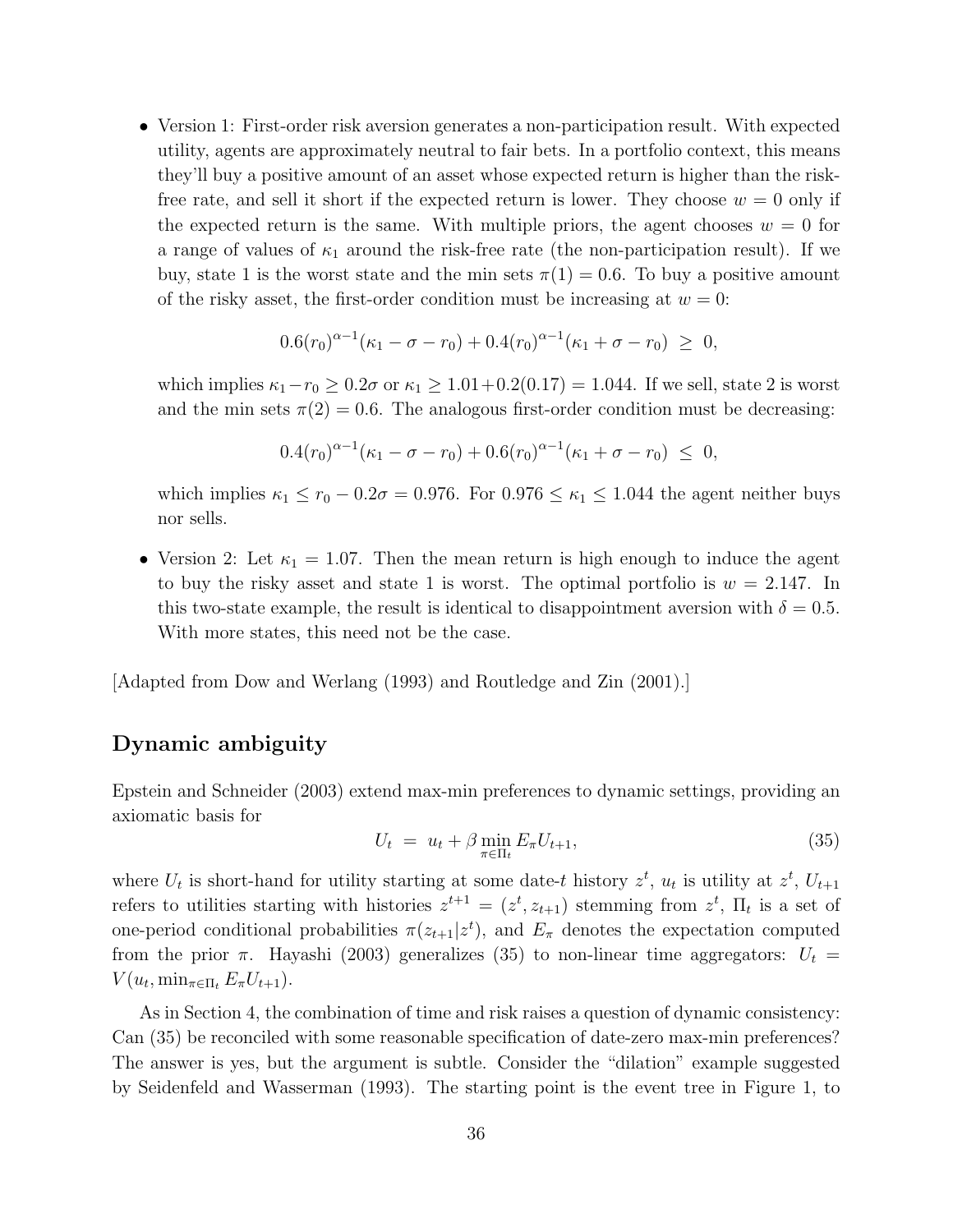which we add ambiguous probabilities. (We suggest you write them on the tree.) Dateone probabilities are  $\pi(z_1 = 1) = \pi(z_1 = 2) = 1/2$ ; they are not ambiguous. Date-two (conditional) probabilities depend on  $z_1$  and an autocorrelation parameter  $\rho$ , for which the agent has dogmatic priors on the values  $+1$  and  $-1$ . Listed from top to bottom in the figure, the conditional probabilities of the four date-two branches are  $\pi(z_2 = 1|z_1 = 1) = \pi(z_2 =$  $2|z_1 = 2| = (1 + \rho)/2$  and  $\pi(z_2 = 2|z_1 = 1) = \pi(z_2 = 1|z_1 = 2) = (1 - \rho)/2$ . In words: the probabilities depend on whether  $z_1$  and  $z_2$  are the same or different and whether  $\rho$  is +1 or −1.

With these probabilities, consider the value of an asset that pays one if  $z_2 = 1$ , zero otherwise. For convenience, let  $u(c) = c$  and set  $\beta = 1$ . If the recursive and date-zero valuations of the asset differ, preferences are dynamically inconsistent. Consider recursive valuation. At node (A) in Figure 1, the value is  $(1 + \rho)/2$ . Minimizing with respect to  $\rho$ as suggested by (35) implies  $\rho = -1$  and a value of zero. Similarly, the value at node (B) is also zero, this time based on  $\rho = 1$ . The value at date zero is therefore zero as well; there is no ambiguity, so the value is  $(1/2)(0) + (1/2)(0) = 0$ . Now consider a (naive) datezero problem based on the two-period probabilities of the four possible two-period paths:  $(1 + \rho)/4$ ,  $(1 - \rho)/4$ ,  $(1 - \rho)/4$ , and  $(1 + \rho)/4$ . Ambiguity in these probabilities is again represented by  $\rho$ . Since the asset pays one if the first or third path occurs, its date-zero value is  $(1+\rho)/4 + (1-\rho)/4 = 1/2$ , which is not ambiguous. The date-zero value  $(1/2)$  is clearly greater than the recursive value (0), so preferences are dynamically inconsistent. The computational point: our recursive valuation allows  $\rho$  to differ across date-one nodes, while our date-zero valuation does not. The conceptual point: giving the agent access to date-one information increases the amount of information but also increases the amount of ambiguity, which reduces the value of the asset.

Any resolution of this dynamic inconsistency problem must modify either recursive or date-zero preferences. Epstein and Schneider propose the latter. They show that if we expand the set of date-zero probabilities in the right way, they lead to the same preferences as (35). In general, preferences depend on probabilities over complete paths, which in our example you might associate with the four terminal nodes in Figure 1. Epstein and Schneider's "rectangularity condition" tells us to compute the set of probabilities recursively, one period at a time, starting at the end. At each step, we compute a set of probabilities for paths given our current history. In our example, the main effect of this approach is to eliminate any connection between the values of  $\rho$  at the two date-one nodes. The resulting date-zero probabilities take the form  $(1 + \rho_1)/4$ ,  $(1 - \rho_1)/4$ ,  $(1 - \rho_2)/4$ , and  $(1 + \rho_2)/4$ . The value of the asset is therefore  $(1 + \rho_1)/4 + (1 - \rho_2)/4 = 1/2 + (\rho_1 - \rho_2)/4$ . If we minimize with respect to both  $\rho_1$  and  $\rho_2$ , we set  $\rho_1 = -1$  and  $\rho_2 = +1$  and the value is zero, the same value we computed recursively. In short, expanding the date-zero set of probabilities in this way reconciles date-zero and recursive valuations and resolves the dynamic inconsistency problem.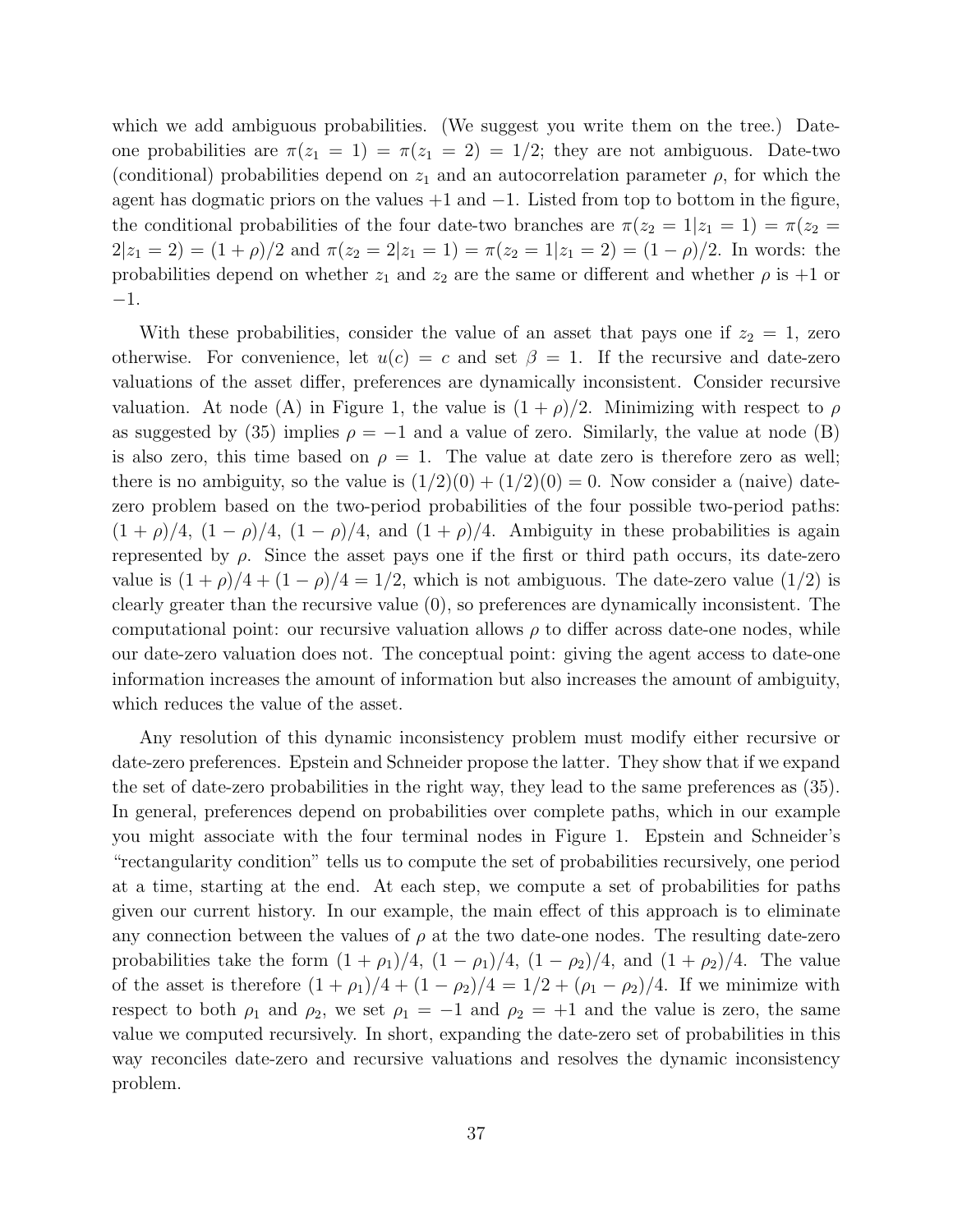A related example illustrates the Epstein-Schneider approach in a somewhat more complex environment that allows comparison to an alternative based on entropy constraints. The setting remains the event tree in Figure 1. Date-one probabilities are  $\pi(z_1 = 1) = (1 + \delta)/2$ and  $\pi(z_1 = 2) = (1 - \delta)/2$ , with a dogmatic prior for any  $\delta$  in the interval  $[-\overline{\delta}, \overline{\delta}]$  and  $0 \leq \bar{\delta} < 1$ . Date-two probabilities remain  $(1+\rho)/2$ ,  $(1-\rho)/2$ ,  $(1-\rho)/2$ , and  $(1+\rho)/2$ , but we restrict  $\rho$  to the interval  $[-\bar{\rho}, \bar{\rho}]$  for  $0 \leq \bar{\rho} \leq 1$ . An asset has date-two payoffs of (from top to bottom in the tree)  $1 + \varepsilon$ ,  $\varepsilon$ , 1, and 0, where  $\varepsilon \geq 0$ . The Seidenfeld-Wasserman example is a special case with  $\overline{\delta} = \varepsilon = 0$  and  $\overline{\rho} = 1$ . The addition of  $\varepsilon$  to the payoffs introduces a concern for first-period ambiguity. Consider four approaches to the problem of valuing the asset:

- Naive date-zero approach. The four branches have date-zero probabilities of  $[(1+\delta)(1+\delta)]$  $\rho$ / $(4, (1 + \delta)(1 - \rho)/4, (1 - \delta)(1 - \rho)/4, (1 - \delta)(1 + \rho)/4$ . Conditional on  $\delta$  and  $\rho$ , the asset is worth  $(1 + \varepsilon + \delta + \delta \rho)/2$ . If we minimize with respect to both  $\delta$  and  $\rho$ , the value is  $(1 + \varepsilon + \overline{\delta}\varepsilon - \overline{\delta}\overline{\rho})/2$ . If  $\overline{\delta} = \overline{\rho} = 1/2$  and  $\varepsilon = 1$ , the value is 9/8.
- Recursive approach. We work our way through the tree, starting at the end, applying (35) as we go. At node (A), the value of the asset is  $(1 - \rho)/2$ . If we minimize with respect to  $\rho$ , the value is  $\min_{\rho} (1 + \rho)/2 + \varepsilon = (1 - \bar{\rho})/2 + \varepsilon$  (set  $\rho = -\bar{\rho}$ ). At (B), the value is min<sub>ρ</sub>  $(1 - \rho)/2 = (1 - \bar{\rho})/2$  (set  $\rho = \bar{\rho}$ ). At the initial node, the value is  $(1 - \bar{\rho})/2 + (1 + \delta)\varepsilon/2$ . Minimizing with respect to  $\delta$  gives us  $(1 - \bar{\rho})/2 + (1 - \bar{\delta})\varepsilon/2 =$  $[1 - \bar{\rho} + (1 - \bar{\delta})\varepsilon]/2$  (set  $\delta = -\bar{\delta}$ ). This is smaller than the date-zero valuation, which implicitly forced us to choose the same value of  $\rho$  at (A) and (B). If  $\bar{\delta} = \bar{\rho} = 1/2$  and  $\varepsilon = 1$ , the value is  $1/2$ .
- Rectangular approach ("sophisticated date-zero"). As in the dilation example, we allow  $\rho$  to differ between the two date-one nodes, giving us two-period probabilities of  $(1 +$ δ)(1+ρ<sub>1</sub>)/4, (1+δ)(1−ρ<sub>1</sub>)/4, (1−δ)(1−ρ<sub>2</sub>)/4, (1−δ)(1+ρ<sub>2</sub>)/4]. Conditional on δ, ρ<sub>1</sub>, and  $\rho_2$ , the asset is worth  $(1+\delta)(1+\rho_1)(1+\varepsilon)/4 + (1+\delta)(1-\rho_1)\varepsilon/4 + (1-\delta)(1-\rho_2)/4$ . Minimizing with respect to the parameters gives us the same value as the recursive approach.
- *Entropy approach*. In this context, entropy is simply a way of describing the set  $\Pi$ : an entropy constraint places limits on  $(\delta, \rho_1, \rho_2)$  that correspond to limits on the conditional probabilities at each node. We compute entropy at each node from equation (23) using  $(1/2, 1/2)$  as the reference probabilities. The date-one entropy of probabilities following the initial node is

$$
I_1(\delta) = (1/2)[(1+\delta)\log(1+\delta) + (1-\delta)\log(1-\delta)].
$$

Note that  $I_1(0) = 0$ ,  $I_1(\delta) = I_1(-\delta) \geq 0$ , and  $dI_1/d\delta = (1/2) \log[(1+\delta)/(1-\delta)]$ .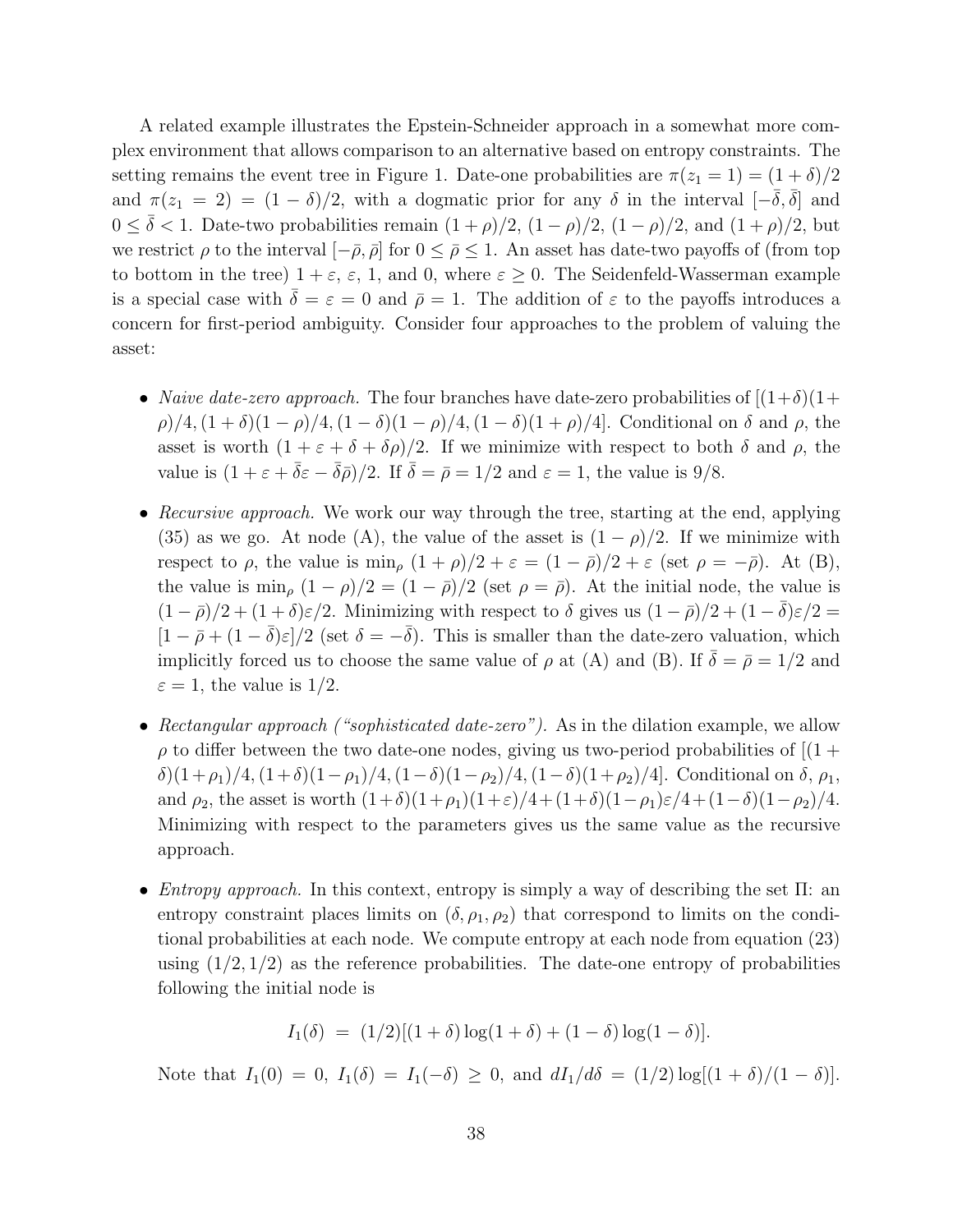Similarly, the date-two entropy for the node following  $z_1 = i$  is

$$
I_{2i}(\rho_i) = (1/2)[(1+\rho_i)\log(1+\rho_i) + (1-\rho_i)\log(1-\rho_i)],
$$

which has the same functional form as  $I_1$ . The overall two-period entropy constraint is

$$
I_1(\delta) + [(1+\delta)/2]I_{21}(\rho_1) + [(1-\delta)/2]I_{22}(\rho_2) \le \bar{I}
$$
\n(36)

for some number  $\bar{I} > 0$  (a preference parameter). Our problem is to chose  $(\delta, \rho_1, \rho_2)$ to minimize the value of the asset subject to the entropy constraint. What's new is the ability to shift ambiguity across periods implicit in the tradeoff between first- and second-period entropy.

We solve this problem recursively. To do this, it's helpful to break the constraint into pieces:  $I_1(\delta) \leq \bar{I}_1$  and, for each  $i, I_{2i}(\rho_i) \leq \bar{I}_2 \equiv \bar{I} - \bar{I}_1$ . they are equivalent to the single entropy constraint (36) if the multipliers on the individual constraints are equal. In the first period, we choose not only the value of  $\delta$  that satisfies the dateone entropy constraint but how much entropy to use now  $(I_1)$  and how much to save for the second period  $(\bar{I}_2 = \bar{I} - \bar{I}_1)$ . The solution is the allocation of entropy that equates the multipliers. Given a choice  $\bar{I}_1$ , we solve the date-two problems. At node A, the entropy-constrained valuation problem is to choose  $\rho_1$  to minimize  $\varepsilon + (1 + \rho_1)/2$ subject to the entropy constraint  $I_{21}(\rho_1) \leq \bar{I}_2$ . If  $\theta$  is the multiplier on the constraint, the first-order condition is

$$
1/2 + (\theta/2) \log[(1+\rho_1)/(1-\rho_1)] = 0.
$$

As with rectangularity, we set  $\rho_1 < 0$  to reduce the probability of the good state  $(z_2 = 1)$ . We're going to reverse engineer this and determine the constraint associated with setting  $\rho_1 = -1/2$ , the number we used earlier. With this value, entropy is  $I_2 = 0.1308$  and the first-order condition implies  $\theta = 0.9102$ . The value of the asset at this node is therefore  $\varepsilon + 1/4$ . At node B, if  $\overline{I}_2 = 0.1308$  a similar calculation implies  $\rho_2 = 1/2, \theta = 0.9102$ , and an asset value of 1/4. Note, in particular, that  $\rho$  is set differently at the two nodes, just as it is under rectangularity. At the initial node, we now have the problem of choosing  $\delta$  to minimize  $[(1+\delta)/2](\varepsilon+1/4)+[(1-\delta)/2](1/4)$  =  $1/4+[(1+\delta)/2]\varepsilon$  subject to the entropy constraint  $I_1(\delta) \leq \overline{I}_1$ . The first-order condition is

$$
\varepsilon/2 + (\theta/2) \log[(1+\delta)/(1-\delta)] = 0.
$$

If  $\varepsilon = 1$  and  $\overline{I} = 0.2616$ , the solution includes  $\delta = 1/2$ ,  $\overline{I}_1 = 0.1308$ , and  $\theta = 0.9102$ . As with rectangularity, the value is  $1/2$ . However, for other values of  $\varepsilon$  entropy will be reallocated between the two periods in the way that has the largest adverse impact on utility. If  $0 \leq \varepsilon < 1$ , the risk between nodes (A) and (B) is relatively small and entropy will be shifted from period one to period two, increasing  $|\rho_i|$  and decreasing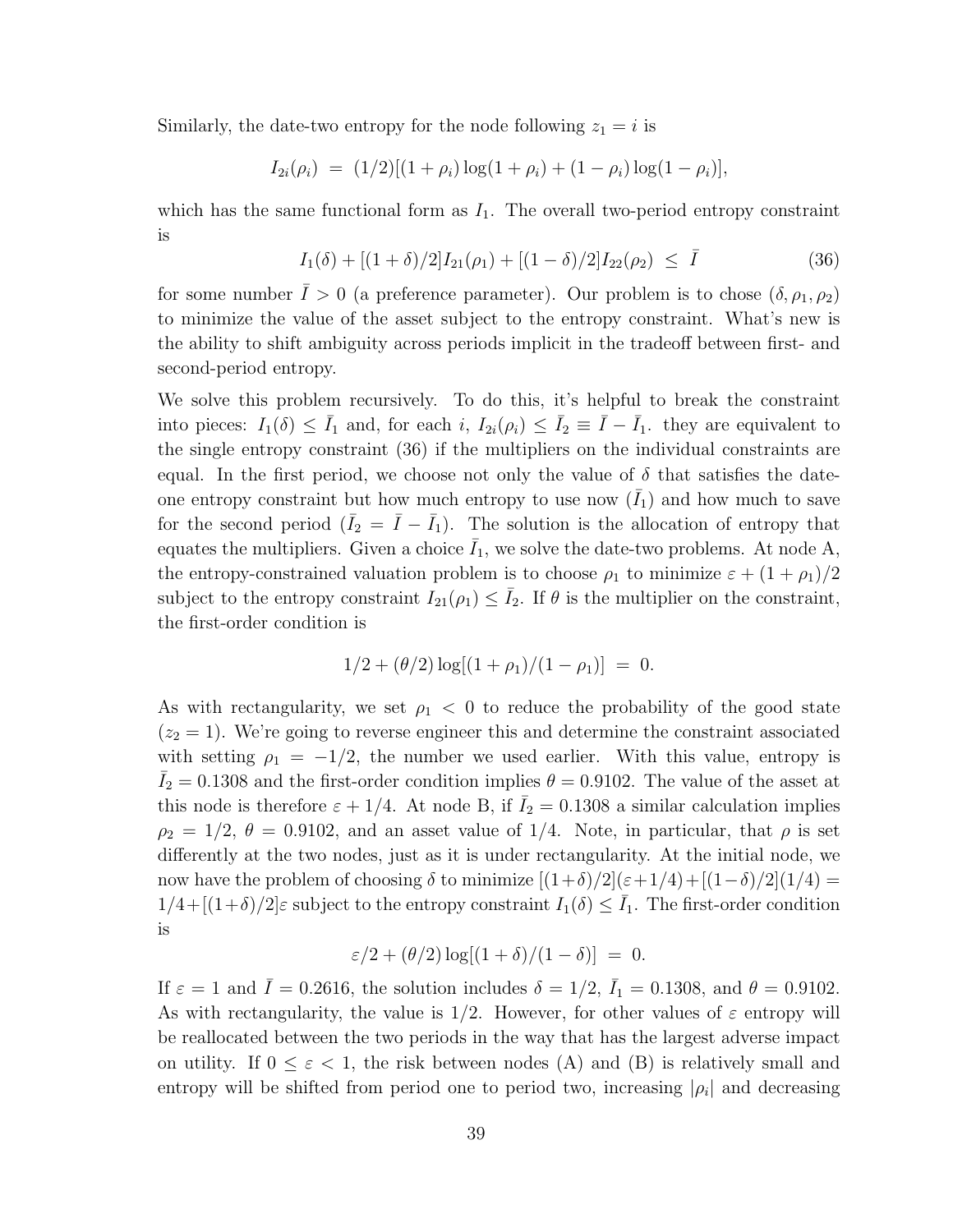|δ|. If  $\varepsilon > 1$ , first-period risk is more important and entropy will be shifted from period two to period one, with the opposite effect. This reallocation of ambiguity has no counterpart with rectangularity, where the range of probabilities (and associated parameters) is unrelated to other aspects of the problem (the payoffs, for example, represented here by  $\varepsilon$ ).

We have, then, four approaches to the same problem, each of which has arguments in its favor. The naive date-zero approach, which is in the spirit of Chamberlain's (2000) econometric application, allows less impact of ambiguity than the other approaches, but does so in a way that remains consistent with a version of date-zero max-min preferences. It does, however, place some importance on the choice of date zero: if we reoptimize in the future, we would typically compute different decisions. The recursive approach, without rectangularity, might be justified as a game among agents at different dates. The same idea has been widely used in other contexts (the next section, for example). The rectangular approach is a clever way to reconcile date-zero and recursive approaches and leads to a natural recursive extension of Gilboa-Schmeidler. One puzzling consequence is that it can induce ambiguity in events that have none to begin with. (Recall the joint probability of the first and third paths in the dilation example, which is  $1/2$  regardless of  $\rho$ .) The apparent puzzle is resolved if we realize that the date-zero rectangular set does not represent datezero ambiguity, it represents the date-zero probabilities needed to anticipate preferences over future ambiguity. Epstein and Schneider (2003, p 16) put it this way: "there is an important conceptual distinction between the set of probability laws that the decision maker views as possible ... and the set of priors that is part of the representation of preference." Finally, the entropy approach allows the "min" to operate not only within a period but across periods, as entropy and ambiguity are allocated over time to have the greatest impact. This violates conditional independence for reasons similar to habits (Example 13), but seems consistent with the spirit of pessimism captured by the "min" in  $(34)$ .

Example 18 (precautionary saving). Ambiguity generates precautionary saving through pessimism: pessimistic forecasts of future income reduce current consumption and raise current saving. The magnitude depends on the degree of ambiguity. We illustrate the result with a two-period example that shares several features with its robust control counterpart (Example 16). The endowment is  $y_0$  at date zero and  $y_1 \sim N(\kappa_1 + \gamma, \kappa_2)$  at date one. The parameter  $\gamma$  governs ambiguity:  $\gamma^2 \leq g^2$  for some positive number g. An agent has utility function

$$
U = u(c_0) + \beta \min_{\gamma} Eu(c_1)
$$

with  $u(c) = -\exp(-\alpha c)$ . The budget constraint is  $c_1 = y_1 + r(y_0 - c_0)$ . If we substitute this into the objective function and compute the expectation, we find

$$
U = -\exp(-\alpha c_0) - \beta \min_{\gamma} \exp[-\alpha r(y_0 - c_0) - \alpha(\kappa_1 + \gamma) + \alpha^2 \kappa_2/2].
$$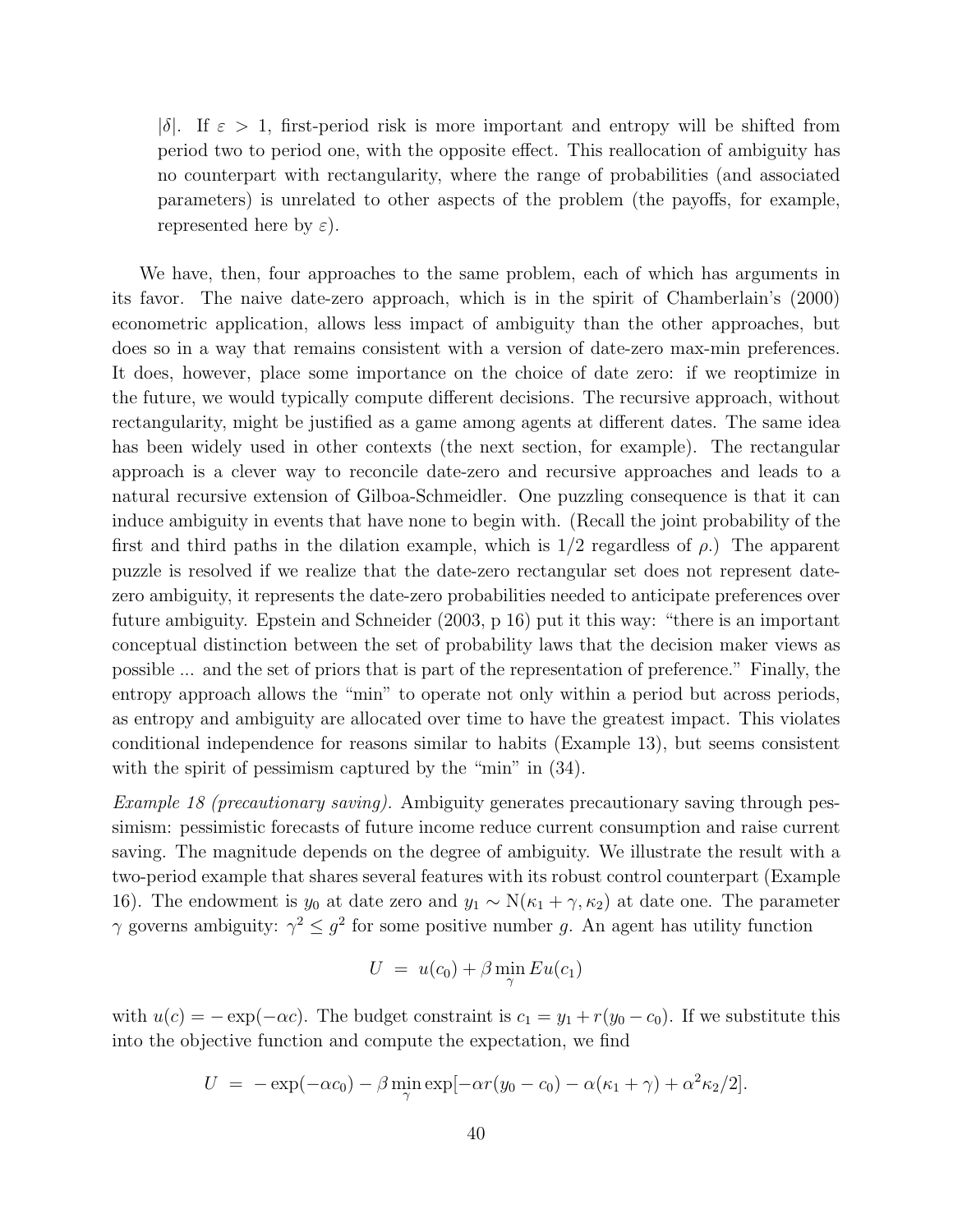The minimization implies  $\gamma = -g$  (pessimism). The first-order condition for  $c_0$  then implies

$$
c_0 = \log(\beta r)/[\alpha(r-1)] + (ry_0 + \kappa_1)/(1+r) - \alpha \kappa_2/[2(1+r)] - g/(1+r).
$$

Here the second term is permanent income, the third is risk and risk aversion, and the fourth the impact of ambiguity. [Adapted from Miao (2003).]

Example 19 (sharing ambiguity). If agents have identical homothetic preferences, optimal allocations are proportional: the ratio of date-state consumption by one agent is proportional to that of every other agent. In stationary settings, we often say (with some abuse of the language) that consumptions are perfectly correlated. Observations of individuals and countries, however, exhibit lower correlations, suggesting a risk-sharing puzzle. One line attack on this puzzle is to let agents have different preferences. In international economics, for example, we might let the two countries consume different goods. A variation on this theme is to let preferences differ in their degree of ambiguity. In particular, suppose agents have less ambiguity over their own endowment than over other agents' endowments. A symmetric two-period, two-agent example shows how this might work. Agent  $i$  has utility function

$$
U^i = \log c_0^i + \beta \min_{\pi^i \in \Pi^i} \sum_z \pi^i(z) \log c_1^i(z),
$$

for  $i = 1, 2$ . In period zero, each is endowed with one unit of the common good. In period one, there are four states (*z*) with the following endowments  $(y<sup>i</sup>)$  and probabilities  $(\pi<sup>i</sup>)$ :

|  | $z \quad y^1 \quad y^2 \quad \pi^1 \quad \pi^2 \quad c^1 \quad c^2$ |  |  |
|--|---------------------------------------------------------------------|--|--|
|  | 1 2 2 $1/4 - \gamma_1$ $1/4 - \gamma_2$ 2 2                         |  |  |
|  | 2 2 1 $1/4 + \gamma_1$ $1/4 - \gamma_2$ $9/4$ $3/4$                 |  |  |
|  | 3 1 2 $1/4 - \gamma_1$ $1/4 + \gamma_2$ $3/4$ $9/4$                 |  |  |
|  | 4 1 1 $1/4+\gamma_1$ $1/4+\gamma_2$ 1 1                             |  |  |

Each set  $\Pi^i$  is constructed from dogmatic priors over values for  $\gamma_i$  between  $-1/8$  and  $1/8$ . Note that each agent is ambiguous about the other agent's endowment, but not her own. Without ambiguity  $(\gamma_i = 0)$ , the symmetric optimal allocation consists of one-half the aggregate endowment in all states: perfect correlation across the date-one states. With ambiguity, agent *i* chooses the value of  $\gamma_i$  that minimizes her utility,  $\gamma_i = 1/8$ . Since agent 1 applies a lower probability  $(1/8)$  to state 3 than agent 2  $(3/8)$ , she gets a proportionally smaller share of the aggregate endowment in that state. The resulting allocations are listed in the table and show imperfect correlation across agents. The amount of ambiguity in this case is so large that in states 2 and 3 the agent with the larger endowment consumes even more than her endowment. A simple decentralization makes the same point. Suppose agents at date zero trade claims to the endowments of the two countries. How much would each invest in her own endowment, and how much in the other agent's endowment? If  $w$  is agent 1's investment in her own endowment, it satisfies

$$
wy^{1}(z) + (1-w)y^{2}(z) = c^{1}(z)
$$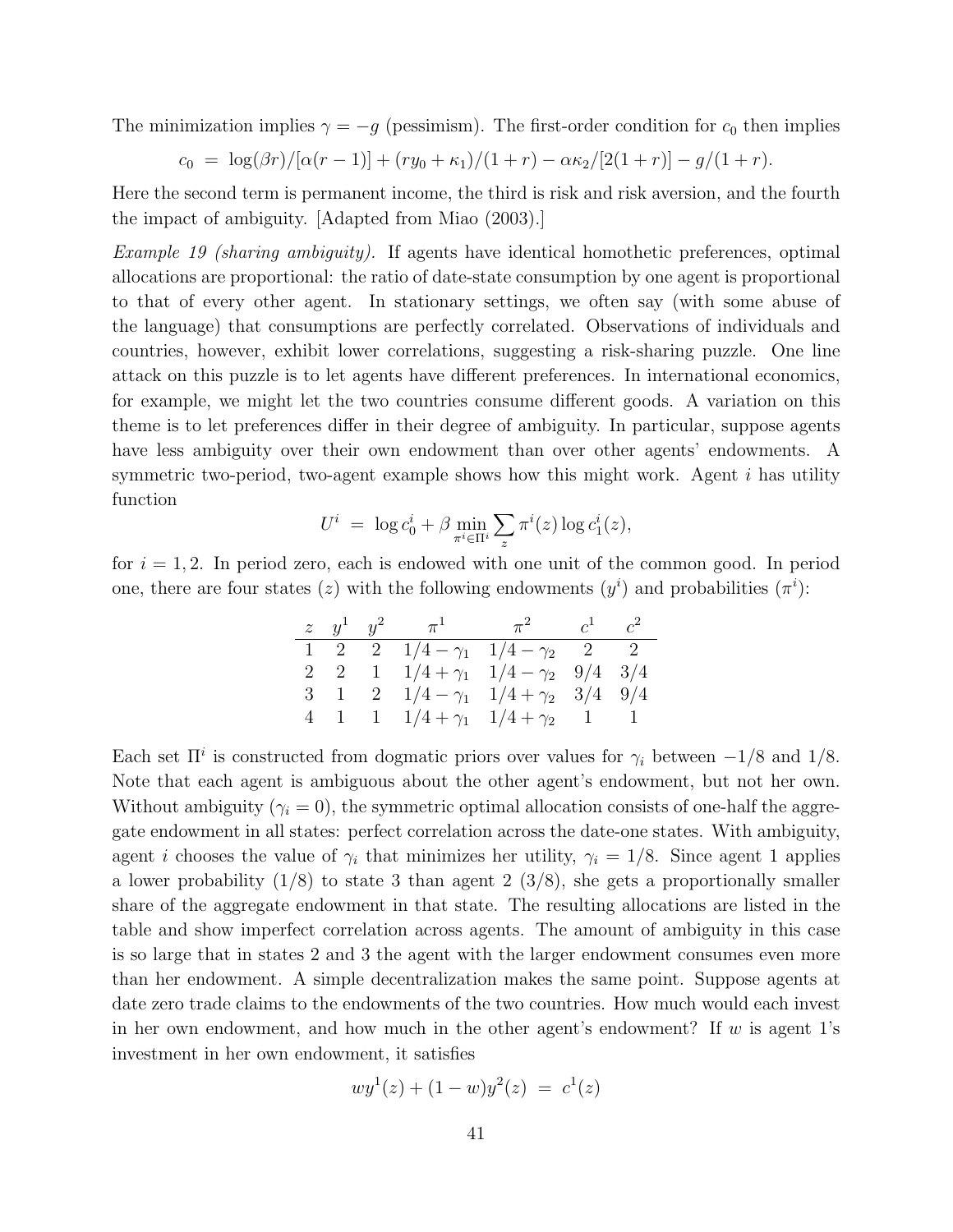for all states z. The solution in this case is  $w = 5/4$ : agent 1 exhibits extreme home bias in her portfolio. [Adapted from Alonso (2004) and Epstein (2001).]

### Discussion: detecting ambiguity

Preferences based on subjective probabilities capture interesting features of behavior that other preferences cannot, but they raise challenging issues for quantitative applications. Consider subjective expected utility. If we allow the probabilities that enter preferences  $(\pi)$  to differ from those that generate the data  $(p)$ , we can "explain" many things that are otherwise puzzling. The equity premium, for example, could result from agents placing lower probability on high-return states than the data generating process. It is precisely the lack of predictive content in such explanations that led us to rational expectations ( $\pi = p$ ) in Sections 3 and 4.

Ambiguity provides a justification for systematically pessimistic probabilities — they're the minimizing choice from a larger set — but raises two new issues. One is how to specify the larger set of probabilities or models. Hansen and Sargent (2004) propose choosing models that have have similar log-likelihood functions, much as we do in hypothesis tests. Differences between such models are presumably difficult to detect in finite data sets. Epstein and Schneider (2004) suggest nonstationary ambiguous models that are indistinguishable from a reference model, even in infinite samples. The other issue is observational equivalence: robust control and recursive multiple priors generate behavior that could have been generated by an expected utility agent, and possibly by a Kreps-Porteus agent as well. In some cases, the agent seems implausible, but in others not. Distinguishing between ambiguous and expected utility agents remains an active area of current research. The most ambitious example to date is Epstein and Schneider (2004), who note that ambiguous news has an unusual asymmetric affect on asset prices, since bad news affects the minimizing probability distribution but good news does not.

# 7 Inconsistency and temptation

Economists often tell stories about the hazards of temptation and the benefits of reducing our choice sets to avoid it. We eat too much junk food, we over-consume addictive substances, and we save too little. To counter these tendencies, we may put ourselves in situations where the range of choices limits our ability to make bad decisions. We go to restaurants that serve only healthy food, support laws that discourage or prohibit addictive substances, and sequester our wealth in housing and  $401(k)$  accounts that are less easily used to finance current consumption. The outstanding questions are why we make such choices, what the relevant welfare criterion should be, and how we might detect the impact of temptation on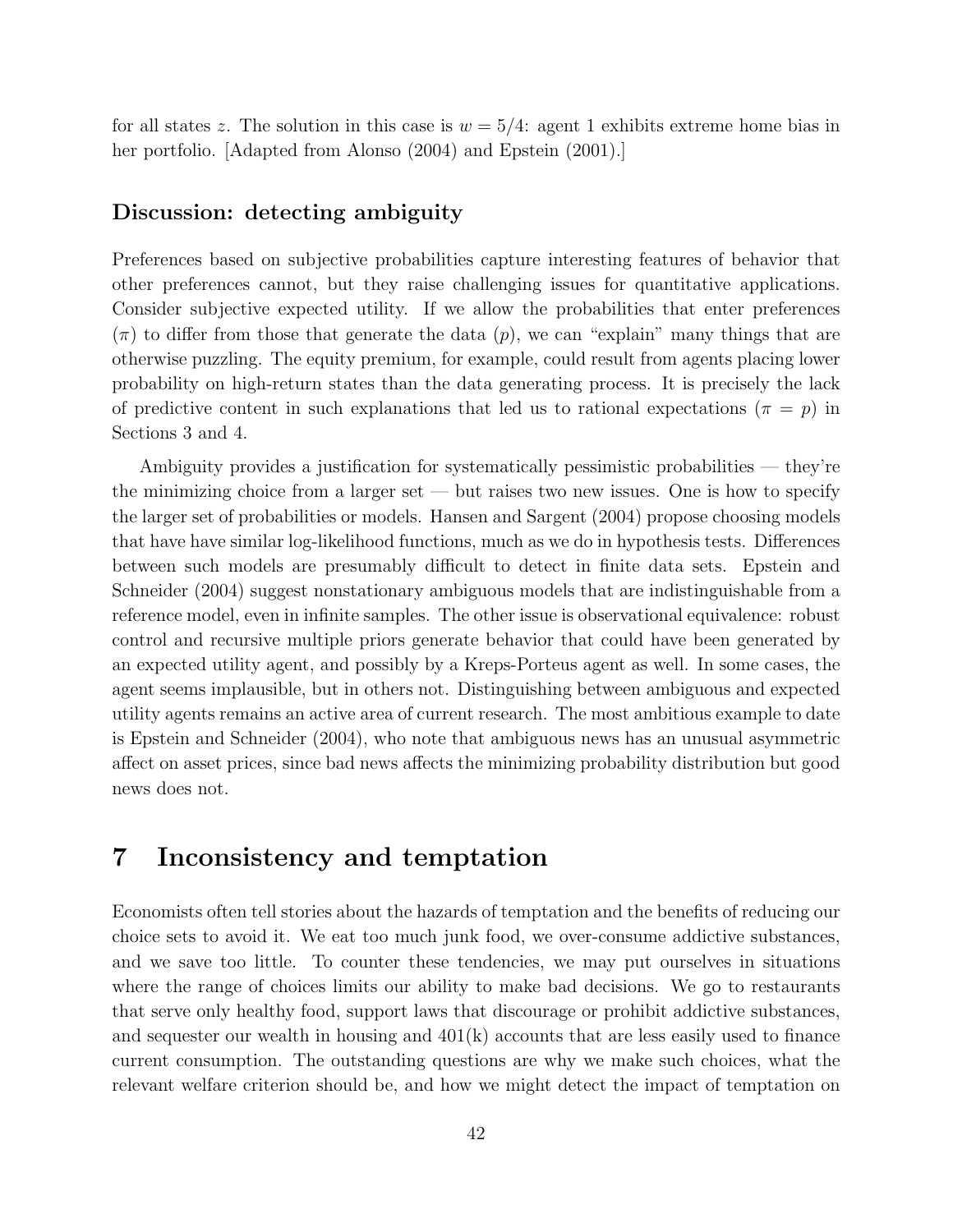observed decisions.

### Inconsistent preferences

The traditional approach was outlined in Example 4: dynamically inconsistent preferences. This line of research is motivated by experimental studies, which suggest that subjects discount the immediate future more rapidly than the distant future. Common practice is to approximate this pattern of discounting with the "quasi-geometric" or "quasi-hyperbolic" scheme:  $1, \delta\beta, \delta\beta^2, \delta\beta^3$ , and so on, with  $0 < \beta < 1$  and  $0 < \delta \leq 1$ . The critical parameter is δ: if  $\delta$  < 1, the discount factor between dates  $t = 0$  and  $t = 1$  (namely,  $\delta\beta$ ) is less than the discount factor between dates  $t = 1$  and  $t = 2 (\beta)$ .

Let us say, then, that an agent's utility from date  $t$  on is

$$
U_t = E_t \left[ u(c_t) + \delta \beta u(c_{t+1}) + \delta \beta^2 u(c_{t+2}) + \delta \beta^3 u(c_{t+3}) + \cdots \right]
$$
  
=  $u(c_t) + \delta \beta E_t \sum_{j=0}^{\infty} \beta^j u(c_{t+j+1}).$ 

The only difference from Example 4 is the introduction of uncertainty implicit in the conditional expectation  $E_t$ . The dynamic inconsistency of these preferences suggests two questions: With competing preferences across dates, what does such an agent do? And what preferences should we use for welfare analysis? We need an answer to the first question to derive the behavioral implications of inconsistent preferences, and an answer to the second to evaluate the benefits of policies that limit choice.

The consensus answer to the first question has become: treat the problem as a game with the agent at each date acting as a separate player. Each such player makes choices that maximize her utility, given the actions of other players (herself at other dates). There are many games like this, corresponding to different strategy spaces. We look at stationary Markov perfect equilibria, in which agents' decisions are stationary functions of the current state for some natural definition of the state. Consider the classical consumption problem with budget constraint  $a_{t+1} = r_{t+1}(a_t - c_t) + y_{t+1}$ , where y and r are iid positive random variables, and a borrowing constraint  $a \geq \underline{a}$  that we will ignore. Our objective is a stationary decision rule  $c_t = h(a_t)$  that solves the game. With constant discounting  $(\delta = 1)$ , the problem is the solution to the dynamic programming problem summarized by the Bellman equation,

$$
J(a) = \max_{c} u(c) + \beta E J[r'(a - c) + y'].
$$

Under standard conditions, J exists, and is unique, continuous, concave, and differentiable. Given such a J, the maximization leads to a continuous stationary decision rule  $c = h(a)$ .

The equilibrium of a game can be qualitatively different. A stationary decision rule can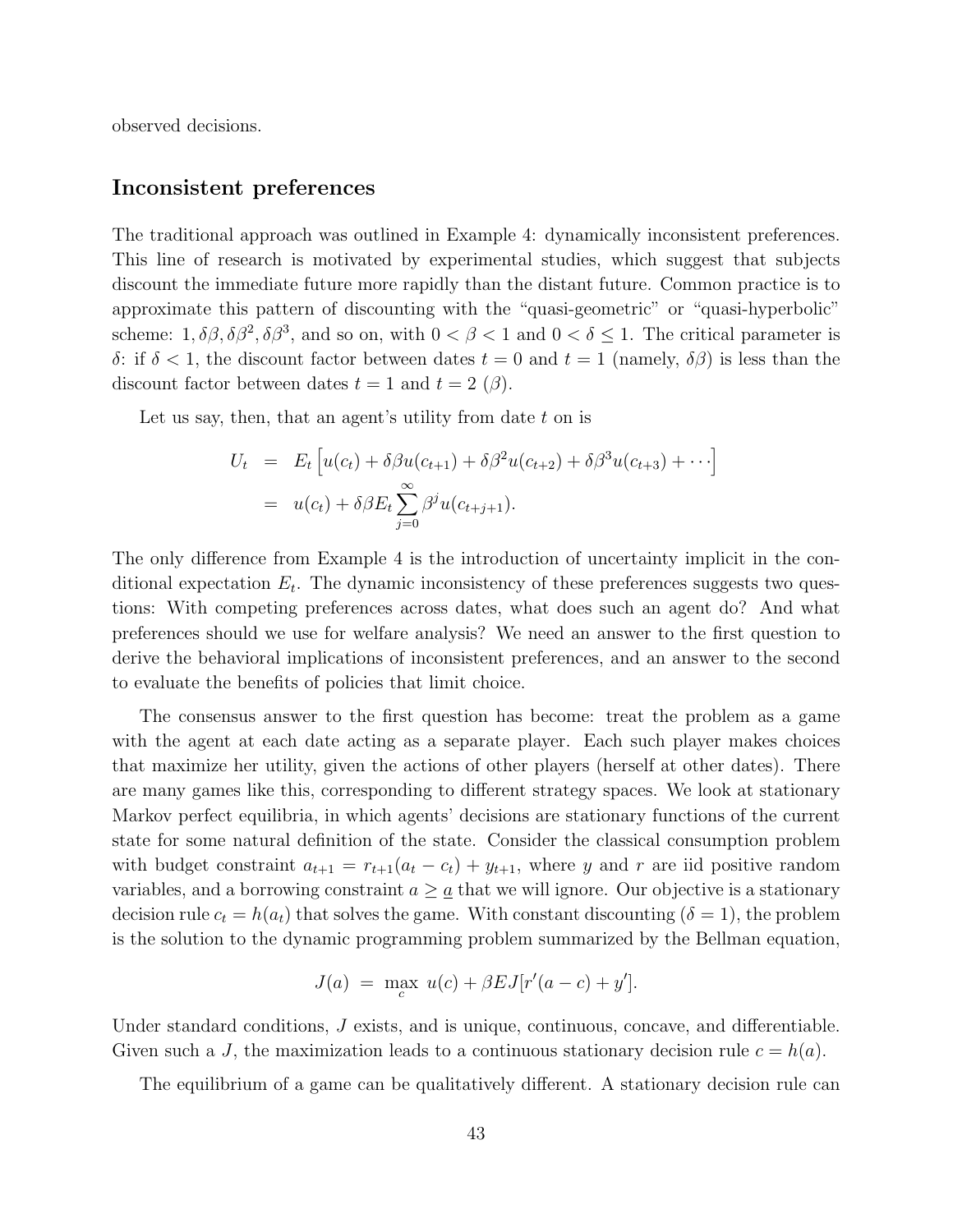be derived with a "future value function,"

$$
J(a) = u(c^*) + \beta E J[r'(a - c^*) + y'], \tag{37}
$$

where

$$
c^* = \arg\max_c u(c) + \delta \beta E J[r'(a-c) + y'].
$$
\n(38)

Note the difference: when  $\delta$  < 1, the relation that generates J is different from that generating the choice of c. As a result, the decision rule need not be unique or continuous; see Harris and Laibson (2001), Krusell and Smith (2004), and Morris and Postlewaite (1997). For all of these reasons, there can be no general observational equivalence result between constant and quasi-geometric discounting. Nevertheless, the solutions are similar in some common examples.

Example 20 (consumption and saving). Consider the classical saving problem with log utility  $(u(c) = \log c)$ , budget constraint  $a_{t+1} = r_{t+1}(a_t - c_t)$  (no labor income), and log-normal return ( $\{\log r_t\} \sim \text{NID}(\mu, \sigma^2)$ ). With quasi-geometric discounting, we compute the stationary decision rule from

$$
J(a) = \log c^* + \beta E J[r'(a - c^*)]
$$
  

$$
c^* = \arg \max_c \log c + \delta \beta E J[r'(a - c)].
$$

We find the solution by guessing that the value function has the form  $J(a) = A + B \log a$ . The first-order condition from the maximization implies  $c = (1 + \delta \beta B)^{-1}a$ . Substituting into the recursion for J, we find  $B = (1 - \beta)^{-1}$  and

$$
c = \left(\frac{1-\beta}{1-\beta+\delta\beta}\right)a = h(a).
$$

Compare this decision rule with two others:

• Constant discounting. The decision rule with constant discounting is  $c = (1 - \beta)a$  (set  $\delta = 1$ ). Note that with quasi-geometric discounting the agent consumes more, but not as much more as an agent with constant discount factor  $\beta\delta$ . The latter is the result of strategic interactions between agents. The data-t agent would like to save a fraction δβ of her assets at date t, and a larger fraction β at future dates  $t + n > t$ . She knows, however, that future agents will make the same calculation and choose saving rates less than  $\beta$ . To induce future agents to consume more (absolutely, not as a fraction of wealth), she saves more than  $\delta\beta$  today. Note, too, that her consumption behavior is observationally equivalent to an agent with constant discount factor

$$
\hat{\beta} = \frac{\delta \beta}{1 - \beta + \delta \beta} < \beta.
$$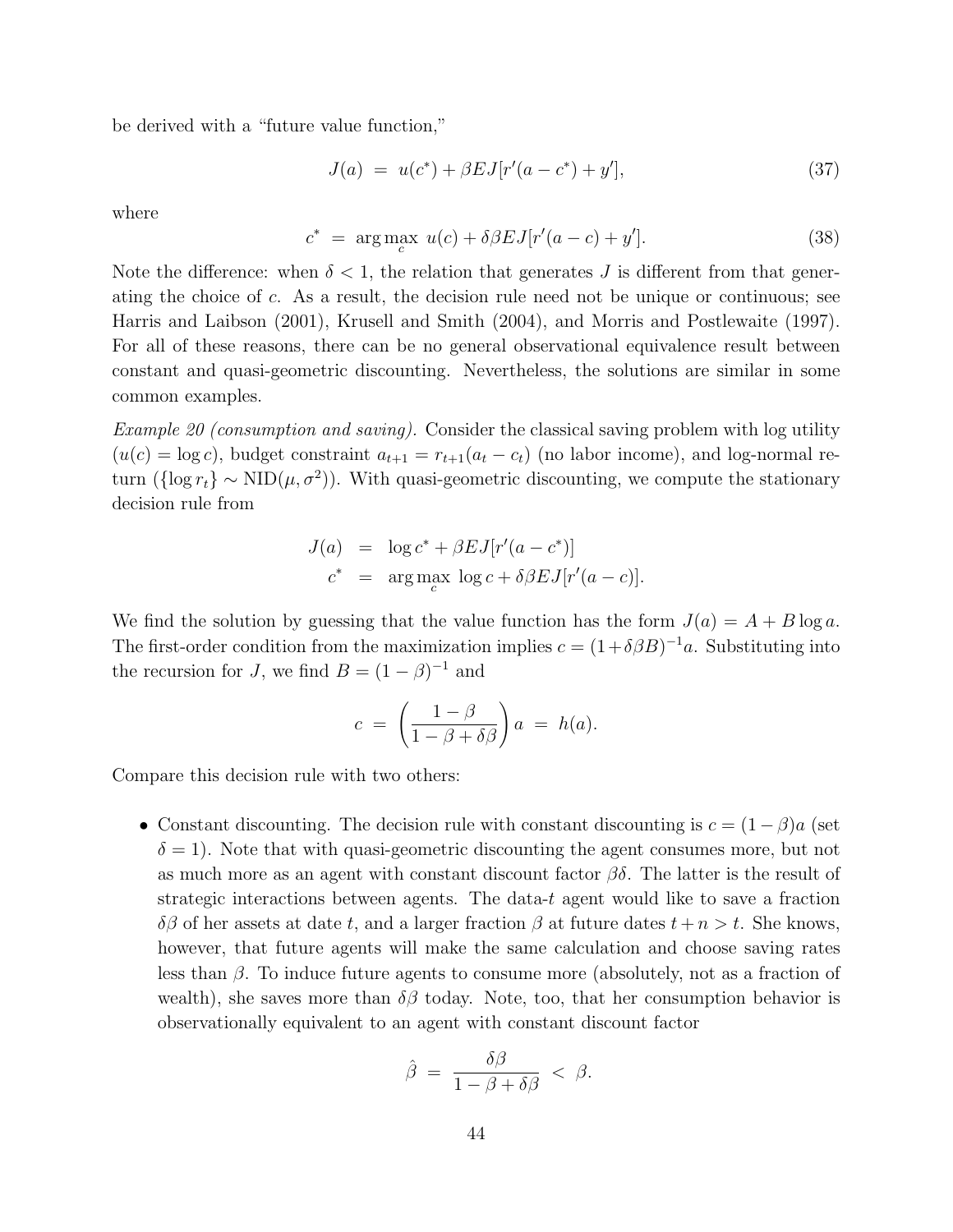A similar result holds for power utility, and suggests that despite the difficulties noted earlier, constant and quasi-geometric discounting may be difficult to distinguish in practice.

• Commitment. Suppose the date-t agent can choose decision rules for future agents. Since the agent's discount factor between any future dates  $t + n > t$  and  $t + n + 1$  is  $\beta$ , she chooses the decision rules  $c_t = (1 - \delta \beta) a_t$  for date t and  $c_{t+n} = (1 - \beta) a_{t+n}$  for all future dates  $t + n > t$ . This allocation maximizes the utility of the date-t agent, so in that sense "commitment" (limiting our future choice sets) is good. But it's not clear that date-t preferences are the appropriate welfare criterion.

[Adapted from Barro (1999), Imrohoğlu, Imrohoğlu, and Joines (2003), and Phelps and Pollack (1968).]

Example 21 (asset pricing). A similar example can be used to illustrate the role of quasigeometric discounting on asset prices. The first step is to derive the appropriate Euler equation for (37,38). Define the "current value function" by

$$
L(a) = \max_{c} u(c) + \delta \beta E J[r'(a - c) + y'].
$$
 (39)

The first-order and envelope conditions are

$$
u_1(c) = \delta \beta E[J_1(a')r']
$$
  

$$
L_1(a) = \delta \beta E[J_1(a')r'],
$$

implying the familiar  $L_1(a) = u_1(c)$ . In the constant discounting case,  $J(a) = L(a)$  and we're almost done. With quasi-geometric discounting, we need another method to express  $J_1$  in terms of  $u_1$ . Note that we if we multiply (37) by  $\delta$  and subtract from (39) we can relate *J* to *L* and *u*:  $\delta J(a) = L(a) - (1 - \delta)u(c)$ . Differentiating yields

$$
\delta J_1(a) = L_1(a) - (1 - \delta)u_1(c)h_1(a).
$$

If we multiply by  $\beta$  and substitute into the first-order condition, we get the Euler equation,

$$
u(c_t) = E_t \left\{ \beta[1 - (1 - \delta)h_1(a_{t+1})]u_1(c_{t+1})r_{t+1} \right\}.
$$

This relation is a curious object: it depends not only on the current agent's decision problem, but (through  $h$ ) on the strategic interactions among agents. The primary result is to decrease the effective discount factor, and raise mean asset returns, relative to the standard model. [Adapted from Harris and Laibson (2003), Krusell, Kuruşçu, and Smith (2002), and Luttmer and Mariotti (2003).]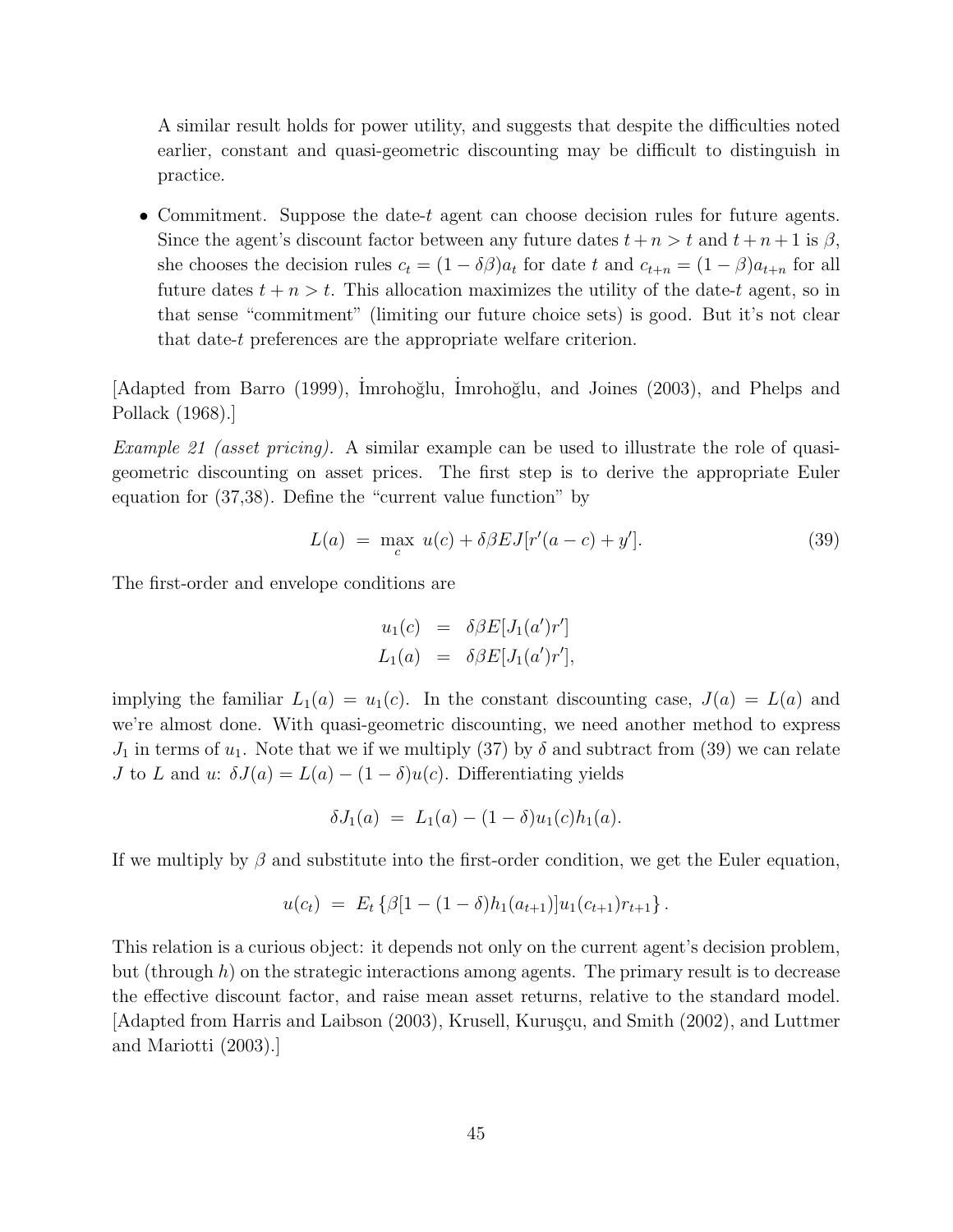### Temptation

Many of us have been in situations in which we felt we had "too many choices." (Zabar's Delicatessen and Beer World have that effect on us.) In traditional decision theory this statement is nonsense: extra choices are at best neutral, because you can always decide not to use them. Gul and Pesendorfer (2001) give the phrase meaning: they develop preferences in which adding inferior choices ("temptations") can leave you worse off. Among its features: utility can depend on the set of choices, as well as the action taken; temptation (in the sense of inferior choices) can reduce utility; and commitment (in the sense of restricting the choice set) can increase utility. We describe their theory in a static setting, then go on to explore dynamic extensions, including some that resemble quasi-geometric discounting.

Let us compare two sets of choices, A and B. In traditional decision theory, the utility of a set of possible choices is the utility of its best element. If the best element of A is at least as good as the best element of B, then we would say A is weakly preferred to B:  $A \succeq B$ in standard notation. Suppose we allow choice over the potentially larger set  $A \cup B$ . The traditional approach would tell us that this cannot have an impact on our decision or utility: if  $A \succeq B$ , then we are indifferent between A and  $A ∪ B$ . Gul and Pesendorfer suggest a set betweenness condition that allows inferior choices to affect our preference ordering:

$$
A \succeq B \quad \text{implies} \quad A \succeq A \cup B \succeq B.
$$

The traditional answer is one extreme (namely,  $A \sim A \cup B$ ), but set betweenness also allows inferior choices B to reduce our utility  $(A \succ A \cup B)$ . We say in such cases that B is a temptation.

Adding set betweenness to an otherwise traditional theory, Gul and Pesendorfer show that preferences can be represented by a utility function of the form:

$$
u(A) = \max_{c \in A} [v(c) + w(c)] - \max_{c \in A} w(c). \tag{40}
$$

Note that preferences are defined for the choice set  $A$ ; we have abandoned the traditional separation between preferences and opportunities. To see how this works, compare the choices  $c^* = \arg \max_{c \in A} [v(c) + w(c)]$  and  $c^{**} = \arg \max_{c \in A} w(c)$  for some choice set A. If  $c^* = c^{**}$ , then v and w agree on A and preferences are effectively governed by v (the w terms cancel). If not, then  $w$  acts as a temptation function.

Example 22 (consumption and saving). A clever use of temptations reproduces quasigeometric discounting. Let

$$
v(c_1, c_2) = u(c_1) + \beta u(c_2)
$$
  

$$
w(c_1, c_2) = \gamma [u(c_1) + \delta \beta u(c_2)],
$$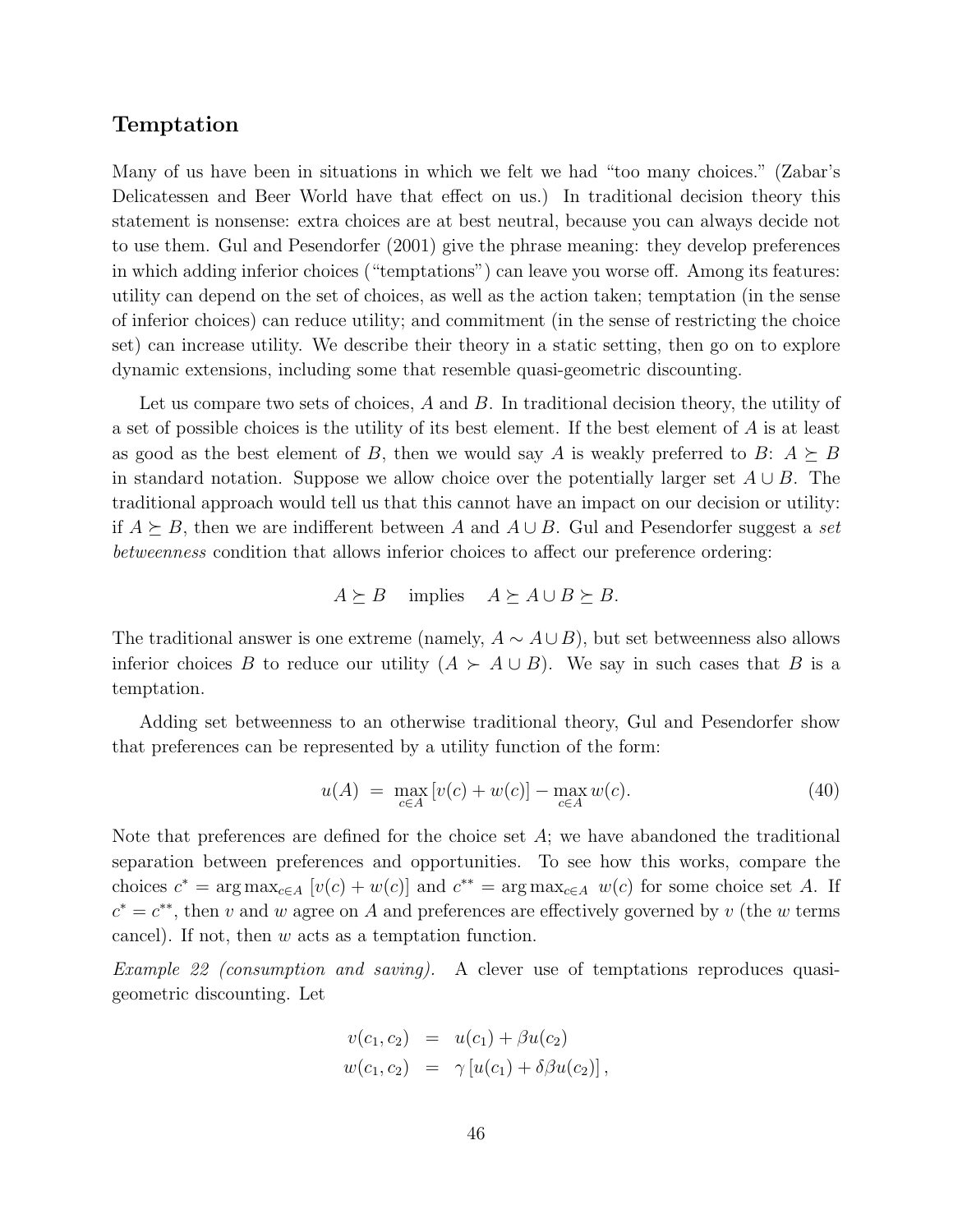with  $0 < \delta < 1$  and  $\gamma \geq 0$  (intensity of temptation). The budget constraint has two parts:  $c_1 + k_2 = rk_1$  and  $c_2 = rk_2$ , with  $k_1$  given, which defines A. The agent solves

$$
\max_{c_1, c_2 \in A} \left[ (1 + \gamma)u(c_1) + (1 + \gamma \delta) \beta u(c_2) \right] - \max_{c_1, c_2 \in A} \gamma \left[ u(c_1) + \delta \beta u(c_2) \right].
$$

The first max delivers the first-order condition

$$
1 = \left(\frac{1+\gamma\delta}{1+\gamma}\right)\beta \frac{u_1(c_2)}{u_1(c_1)} r.
$$

The difference from the standard model lies in the first term. The two extremes are  $\gamma = 0$ (which gives us the standard no-temptation model) and  $\gamma = \infty$  (which gives us an irresistible temptation and the quasi-geometric discount factor  $\delta\beta$ ). Since the term is decreasing in  $\gamma$ , greater temptation raises first-period consumption. [Adapted from Krusell, Kuruşçu, and Smith (2003).]

Gul and Pesendorfer  $(2002, 2004)$  and Krusell, Kuruşçu, and Smith  $(2003)$  have extended the temptation approach to quasi-geometric discounting to infinite-horizon settings. We illustrate the idea with a non-stochastic version of the consumption problem. Krusell, Kuruşçu, and Smith suggest an approach summarized by the "Bellman equation"

$$
J(a) = \max_{c} \{u(c) + \beta J[r(a-c)] + L[r(a-c)]\} - \max_{c} L[r(a-c)],
$$

where

$$
L(a) = \gamma \left\{ u(c^*) + \delta \beta L[r(a - c^*)] \right\}
$$

serves as a temptation function and  $c^* = \arg \max_c u(c) + \beta J[r(a-c)] + L[r(a-c)]$ . Gul and Pesendorfer suggest the special case  $\delta = 0$ . The Krusell-Kuruşçu-Smith version reproduces the first-order conditions and decision rules generated by the Markov perfect equilibrium for quasi-geometic discounting. The Gul-Pesendorfer version avoids some of the mathematical oddities associated with the former. Each suggests an answer to the welfare question.

### Discussion: detecting inconsistency and temptation

The difficulty of estimating the parameters of models based on quasi-geometric discounting is that the decision rules often look like those from traditional models with constant discounting. In some cases, they're identical. One way to distinguish between them is to look for evidence of commitment. Agents with inconsistent preferences or temptations will typically be willing to pay something to restrict their future choice sets. In models with constant discounting there is no such incentive, so commitment devices provide a natural way to tell the two approaches apart. Laibson, Repetto, and Tobacman (1998, 2004) apply this logic and find that the combination of illiquid asset positions (pensions, 401(k) accounts) and high-interest liabilities (credit card debt) generates sharp differences between the two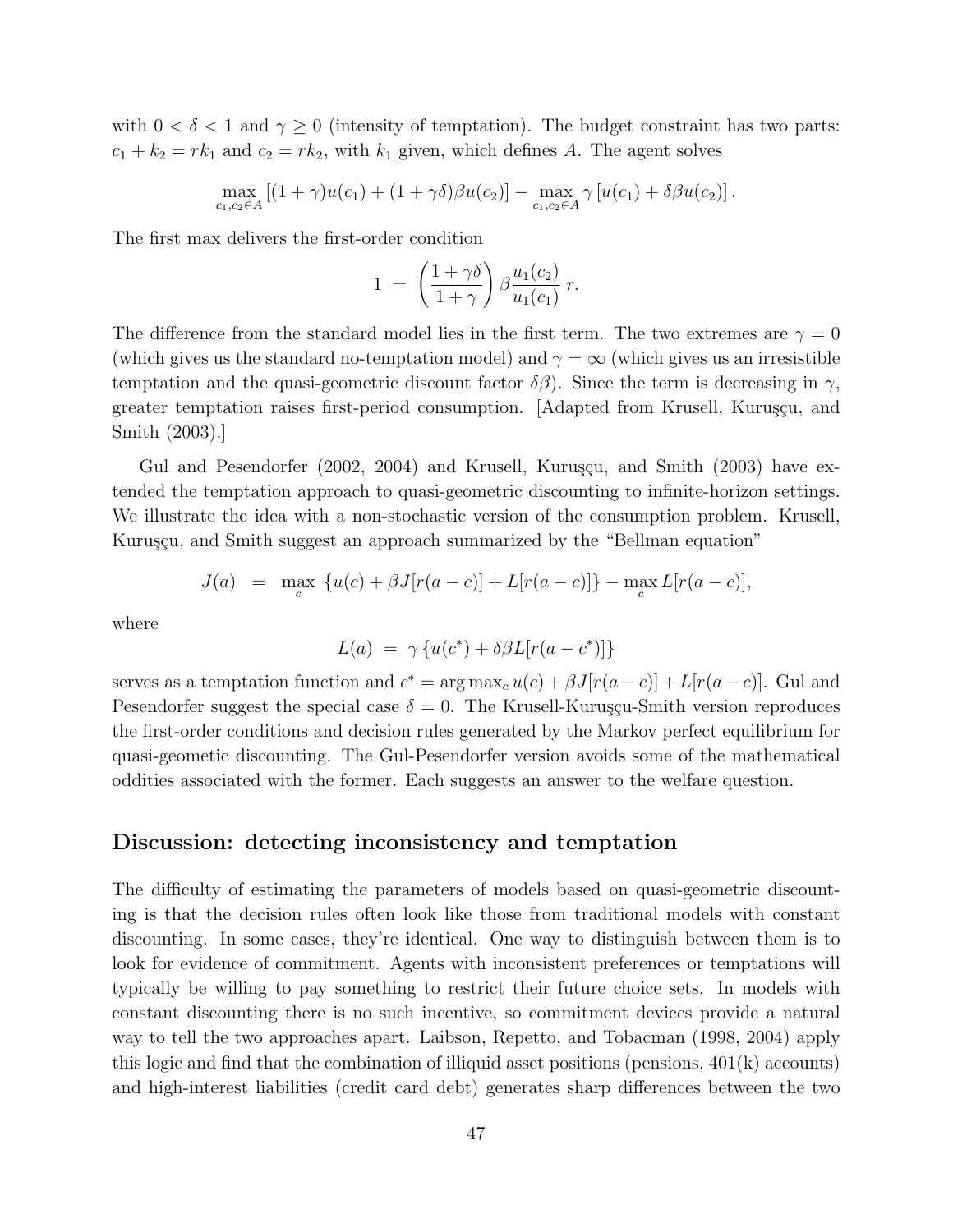models and precise estimates of the discount parameters ( $\delta = 0.70$ ,  $\beta = 0.96$ , annual). With constant discounting, borrowing at high rates and investing at (on average) lower rates are incompatible.

The focus on commitment devices seems right to us, both for quasi-geometric discounting and for temptations more generally. There are, however, some outstanding questions, most of them noted by Kocherlakota (2001). One is whether tax-sheltered savings have other explanations (lower taxes, for example). If  $401(k)$ 's were a pure commitment device, we might expect people to pay more for them and receive less, but this doesn't seem to be the case: sheltered and unsheltered investment vehicles have pretty much the same returns. Similarly, if commitment is valuable, why would an agent hold both liquid (uncommitted) and illiquid (committed) assets? The former would seem to undercut the bite of the latter. Finally, what is the likely market response to the conflicting demands of commitment and temptation? Will the market supply commitment devices or ways to avoid them? Is credit card debt designed to satisfy agents' desire to undo past commitments? Does it lower welfare? Perhaps future work will resolve these questions.

# 8 Questions, answers, and final thoughts

We have described a wide range of exotic preferences and applied them to a number of classic macroeconomic problems. Are there any general lessons we might draw from this effort? We organize a discussion around specific questions.

### Why model preferences rather than behavior?

Preferences play two critical roles in economic models. The first is that they provide, in principle, an unchanging feature of a model in which agents can be confronted with a wide range of different environments, institutions, or policies. For each environment, we derive behavior (decision rules) from the same preferences. If we modelled behavior directly, we would also have to model how it adjusted to changing circumstances. The second role of preferences is to evaluate the welfare effects of changing policies or circumstances. Without preferences, it's not clear how we how we should distinguish good policies from bad. In our view, this is a major accomplishment of the "temptation" interpretation of quasi-geometric discounting: it suggests a clear welfare criterion.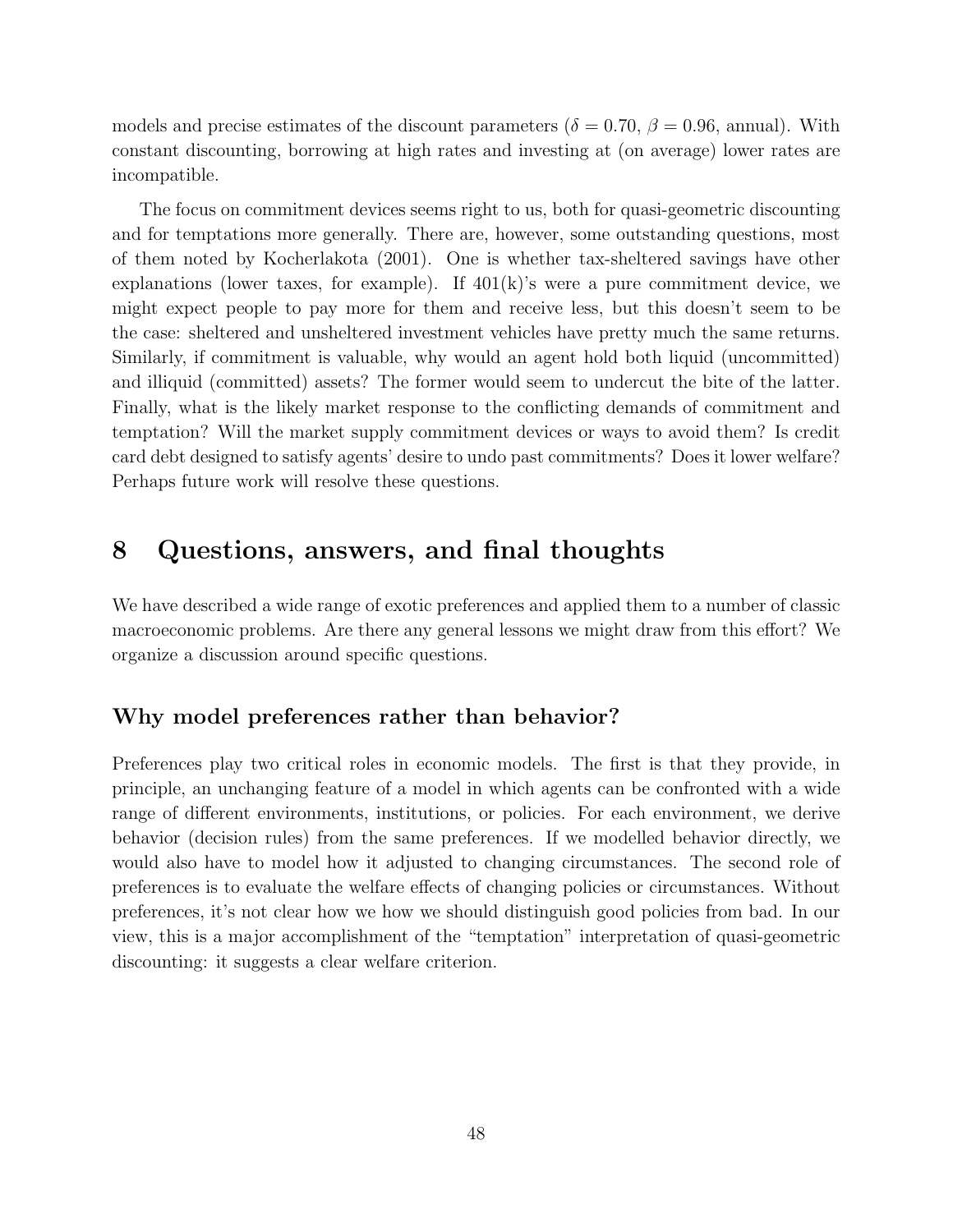### Are exotic preferences simply an excuse for free parameters?

Theoretical economists think nothing of modifying the environments faced by their agents. Aggregate and individual risk, length of life, information structures, enforcement technologies, and productivity shocks are all fair game. However, many economists seem to believe that modifying preferences is cheating — that we will be able to explain anything (and hence nothing) if we allow ourselves enough freedom over preferences. We would argue instead that we have restricted ourselves to an extremely limited model of preferences for no better reasons than habit and convenience. Many of the weaknesses of expected utility, for example, have been obvious since the 1950s. We now have the tools to move beyond additive preferences in several directions, why not use them?

Equally important, the axiomatic foundations that underlie the preferences described above impose a great deal of discipline on their structure. We have let these foundations go largely without mention, but they nevertheless restrict the kinds of flexibility we've considered. Chew-Dekel risk preferences, for example, are more flexible than expected utility, but far less flexible than general preferences over state-contingent claims. One consequence: exotic preferences have led to some progress on the many empirical puzzles that plague macroeconomics and finance, but they have yet to resolve them.

Some exotic preferences make greater — or at least novel — demands on the data than we are used to. Kreps-Porteus and Epstein-Zin preferences, for example, require timedependence of risk to identify separate time and risk preference parameters. Robust control comes with an entropy toolkit for setting plausible values of the robustness parameter, but comparisons across environments may be needed to distinguish robust from risk-sensitive control. Applications of temptation preferences to problems with quasi-geometric discounting rely heavily (entirely?) on observed implications of commitment devices, about which there is some difference of opinion. In short, exotic preferences raise new empirical issues that deserve open and honest debate. We see no reason, however, to rule out departures from additive utility before we start.

## Are exotic preferences "behavioral"?

Many of the preferences we've described were motivated by discrepancies between observed behavior and the predictions of the additive preference model. In that sense, they have a "behaviorial" basis. They are also well-defined neoclassical preference orderings. For that reason, we think our approach falls more naturally into neoclassical economics than into the behavioral sciences.

We regard this as both a strength and a weakness. On the one hand, the strong theoretical foundations for exotic preferences allow us to use all the tools of neoclassical economics,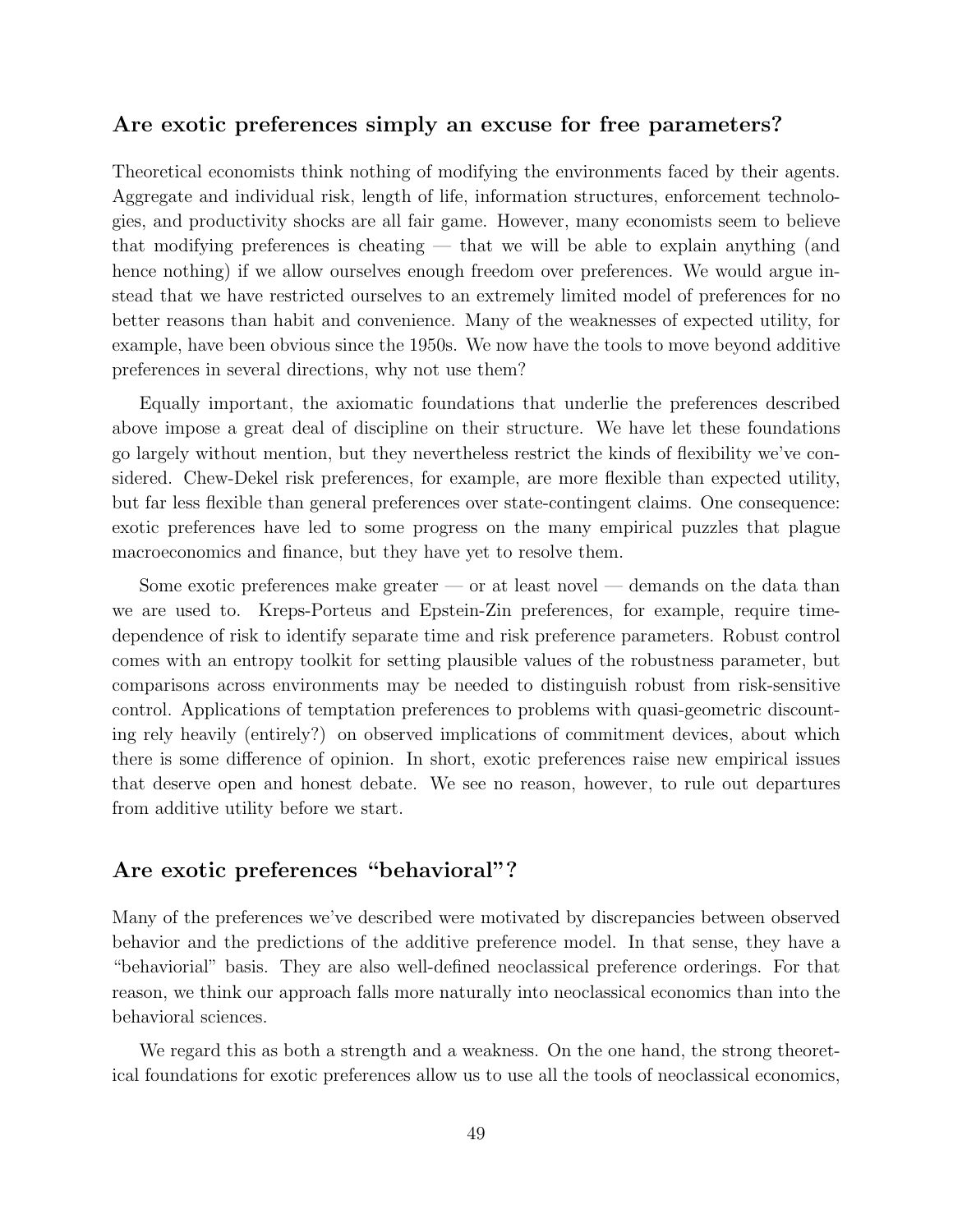particularly optimization and welfare analysis. On the other hand, these tools ignore aspects of human behavior stressed in other social sciences, particularly sociology and social psychology. Kreps (2000) and (especially) Simon (1959) are among the many economists who have argued that something of this sort is needed to account for some aspects of behavior. We have some sympathy for this argument, but it's not what we've done in this paper.

## Are there interesting preferences we've missed?

If you've gotten this far, you may feel that we can't possibly have left anything out. But it's not true. We barely scratched the surface of robust control, ambiguity, hyperbolic discounting, and temptation. If you'd like to know more, you might start with the papers listed in Appendix A. We also ignored some lines of work altogether. Among them are:

- Incomplete preferences. Some of the leading decision theorists suggest that the most troubling axiom underlying expected utility is not the infamous "independence axiom" but the more common assumption of completeness: that all possible choices can be compared. Schmeidler (1989), for example, argues that the critical role of the independence axiom is to extend preferences from choices that seem obvious to those that do not — that it delivers completeness. For this and other reasons, there is a long history of work on incomplete preferences. Notable applications in macroeconomics and finance include Bewley (1986) and Kraus and Sagi (2002, 2004).
- Flexibility, commitment, and self-control. Kreps (1979) describes environments in which agents prefer to maintain flexibility over future choices, just as agents with temptations prefer commitment. Amador, Werning, and Angeletos (2003) characterize optimal allocation rules when you put the two together. Ameriks, Caplin, Leahy, and Tyler (2004) quantify self-control with survey evidence and relate it to individual financial decisions. Benhabib and Bisin (2004) take a cognitive approach to a similar problem in which agents choose between automatic processes, which are subject to temptations, and control processes, which are not.
- Social utility. Experimental research suggests that preferences often depend on comparisons with others; see, for example, Blount (1995) and Rabin (1998). Abel (1990) and Galí (1994) are well-known applications to asset pricing.
- Other psychological approaches. Bénabou and Tirole (2002) model self-confidence. Bernheim and Rangel (2002) build a cognitive model and apply it to addiction. Brunnermeier and Parker (2003) propose a model of subjective beliefs in which agents balance the utility benefits of optimism and the utility cost of inferior decisions. Caplin and Leahy (2002) introduce anxiety into an otherwise standard dynamic choice framework and explore its implications for portfolio choice and the equity premium.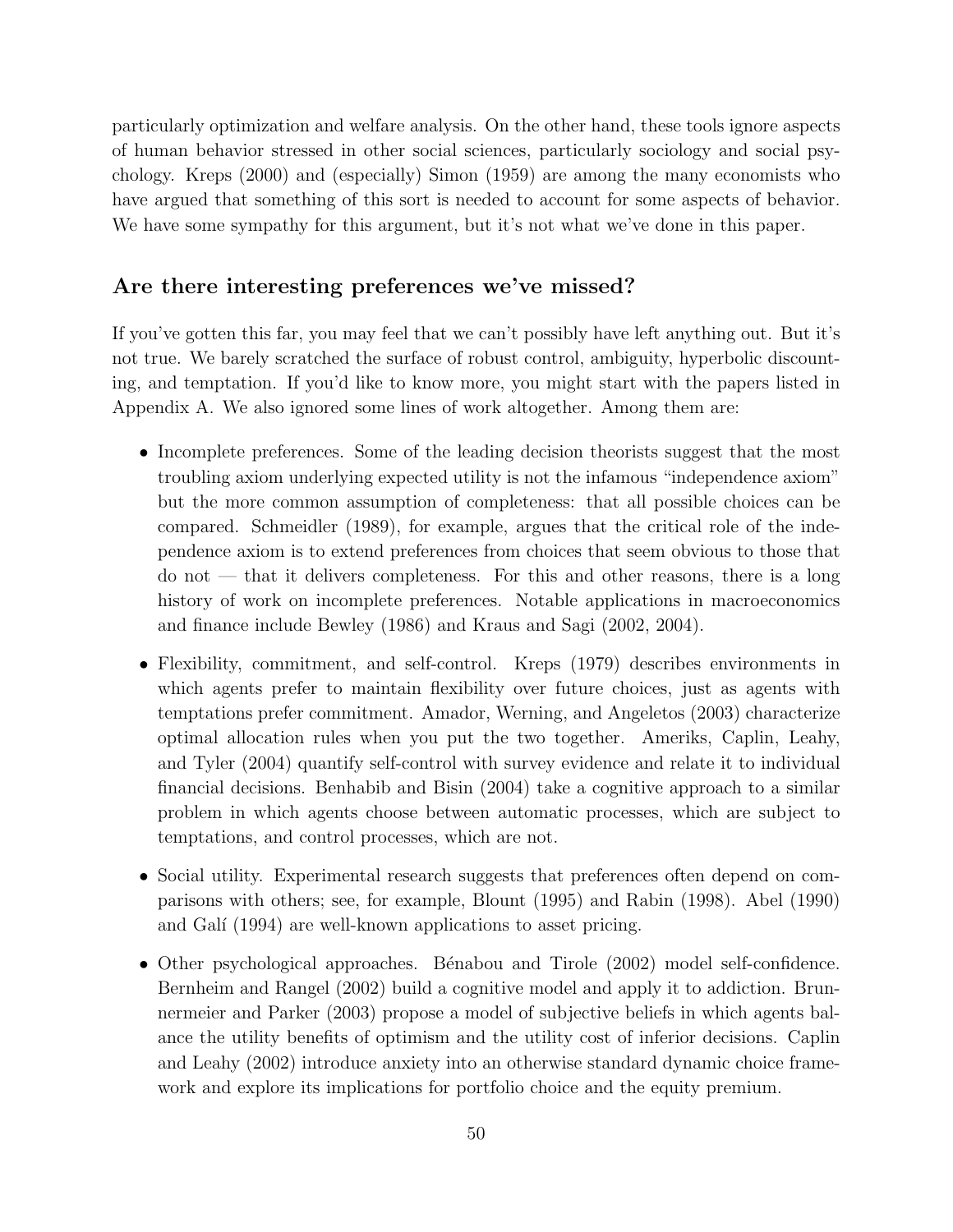We find all of this work interesting, but leave a serious assessment of it to others.

### Have we wasted your time (and ours)?

It's too late, of course, but you might ask yourself whether this has been worth the effort. To paraphrase Monty Python, "Have we deliberately wasted your time?" We hope not. We would guess that additive preferences will continue to be the industry standard in macroeconomics, finance, and other fields. Their tight structure leads to strong and clear predictions, which is generally a virtue. But we would also guess that exotic preferences will become more common, particularly in quantitative work. Who knows, they may even lose their claim to being "exotic."

We think several varieties of exotic preferences have already proved themselves. Applications of Kreps-Porteus and Epstein-Zin preferences to asset pricing, precautionary saving, and risk-sharing are good examples. While these preferences have not solved all of our problems, they have become a frequent source of insight. Their ease of use in econometric work is another mark in their favor.

The preferences described in the last three sections are closer to the current frontiers of research, but we are optimistic that they, too, will lead to deeper understanding of economic behavior. Certainly robust control, recursive multiple priors, and temptation are significant additions to our repertoire. They also raise new questions about identification and estimation. Multiple priors is a good example. When the probabilities affecting an agent's preferences are not characterized simply by the probabilities generating the data, we need to parameterize the agent's uncertainty and describe how it evolves through time. We also need to explore ways to distinguish such agents from those with expected utility or Kreps-Porteus preferences. Temptation is another. As a profession, we need to clarify the features of data that identify the parameters of temptation functions, as well as the kinds of temptations that are most useful in applied work. None of these tasks are simple, but we think the progress of the last decade gives us reason to hope for more.

Let's get to work!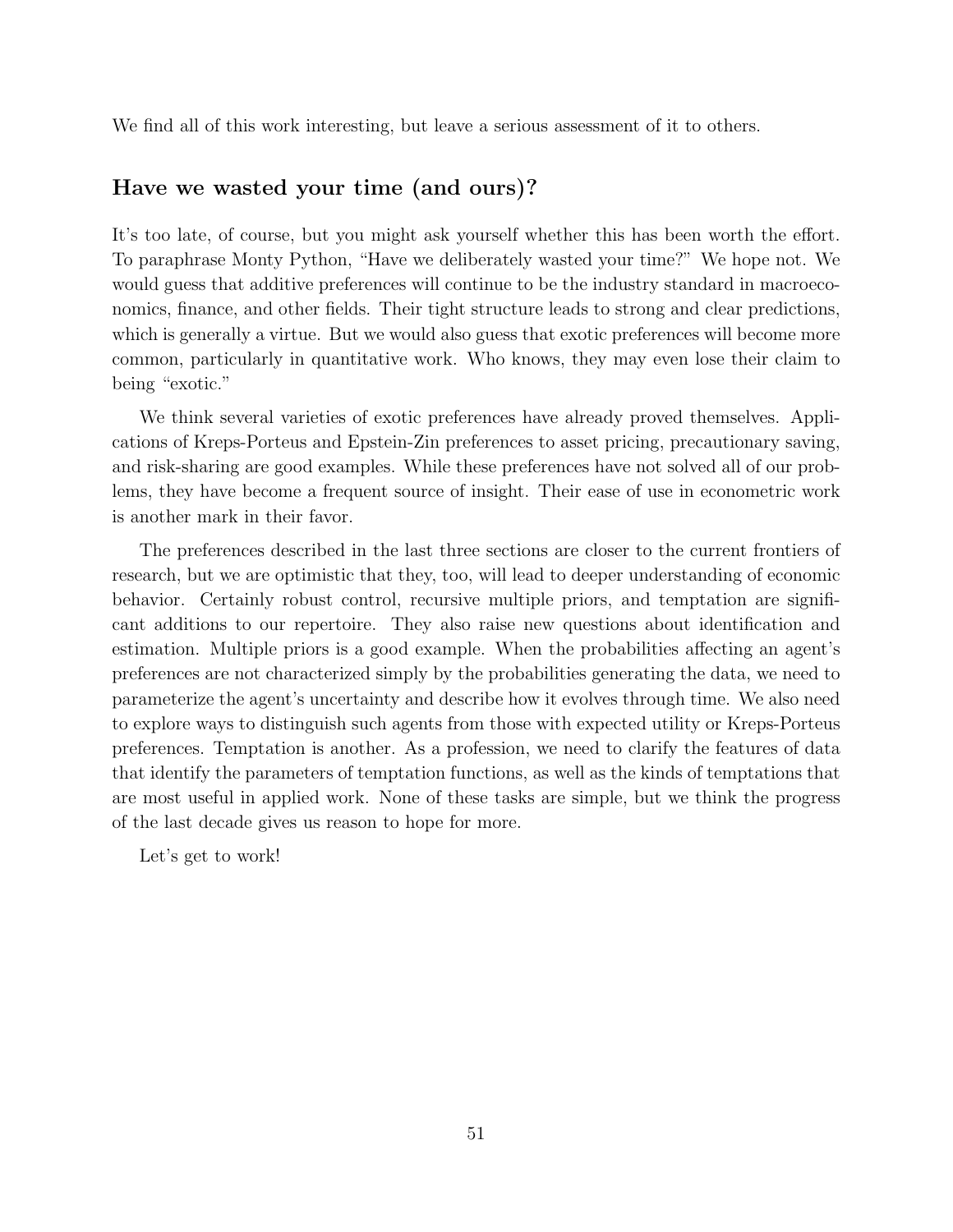# A Reader's guide

We have intentionally favored application over theory, but if you'd like to know more about the theoretical underpinnings of exotic preferences, we recommend the following:

Section 2. Koopmans (1960) is the classic reference. Koopmans (1986) lays out the relevant theory of independent preferences. Lucas and Stokey (1984) approach the problem from what now seems like a more natural direction: they start with an aggregator function, while Koopmans derives one. Epstein and Hynes (1983) propose a convenient functional form and work through an extensive set of examples.

Section 3. Kreps (1988) is far and away the best reference we've seen for the theory underlying the various approaches to expected utility. Starmer (2000) gives a less technical overview of the theory and discusses both empirical anomalies and modifications of the theory designed to deal with them. Brandenburger (2002) describes some quite different approaches to probability assessments that have been used in game theory.

Section 4. Our two favorite theory references on dynamic choice in risky environments are Kreps and Porteus (1978) and Johnsen and Donaldson (1985). Epstein and Zin (1989) describe the technical issues involved in specifying stationary recursive preferences and explain the roles of the parameters of the constant elasticity version.

Section 5. Our primary reference is Hansen and Sargent's (2004) monograph on robust control; we recommend chapters 2 (overview), 5 (static robust control), 6 (dynamic robust control), and 9 and 17 (entropy constraints). Whittle (1990) is an introduction to linearquadratic robust control for engineers. Hansen and Sargent (1997) introduce risk-sensitive control in chapters 9 and 15. Gianonni (2002), Maenhout (2004), Onatski and Williams (2003), and Van Nieuwerburgh (2001) are interesting applications.

Section 6. The essential references are Gilboa and Schmeidler (1989) and Epstein and Schneider (2003). Among the other papers we have found useful are Ahn (2003), Casadesus-Masanell, Klibanoff, and Ozdenoren (2000), Chamberlain (2000), Epstein and Schneider (2002, 2004), Gilboa and Schmeidler (1993), Hayashi (2003), Klibanoff, Marinacci, and Mukerji (2003), Sagi (2003), Schmeidler (1989), and Wang (2003).

Section 7. The relevant theory is summarized in Gul and Pesendorfer (2004), Harris and Laibson (2003), and Krusell, Kuruşçu, and Smith (2004). DeJong and Ripoll (2003), Esteban, Miyagawa, and Shum (2004), and Krusell, Kuruşçu, and Smith (2002) are interesting applications.

# B Integral formulas

A number of our examples lead to normal-exponential integrals, most commonly as expectations of log-normal random variables or exponential certainty equivalents of normal random variables. The following definitions and formulas are used in the paper.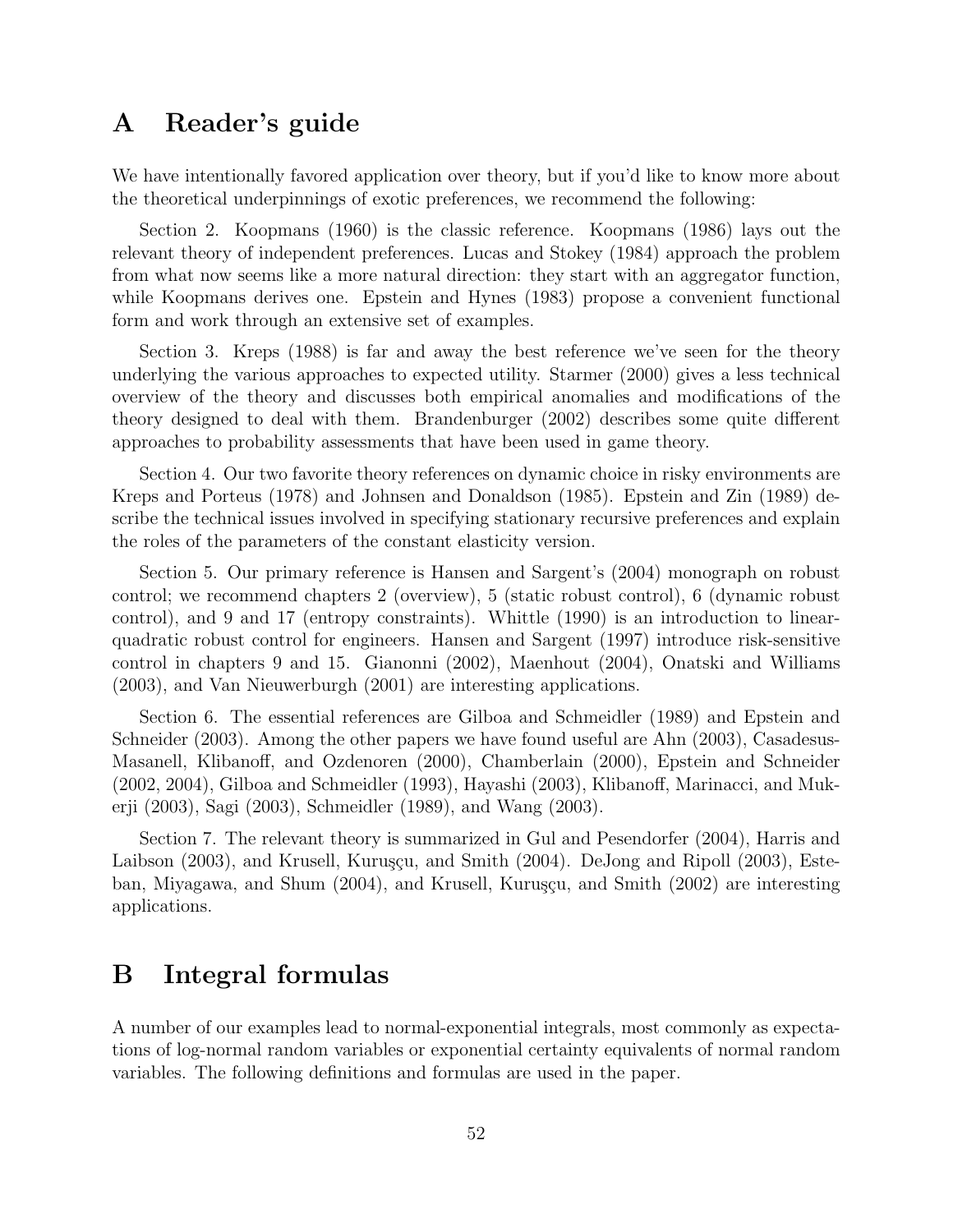Standard normal density and distribution functions. If  $x \sim N(0, 1)$ , its density is  $f(x) =$  $(2\pi)^{-1/2}e^{-x^2/2}$ . Note that f is symmetric:  $f(x) = f(-x)$ . The distribution function is  $\Phi(x) \equiv \int_{-\infty}^{x} f(u) du$ . By symmetry,  $\int_{x}^{\infty} f(u) du = 1 - \Phi(x) = \Phi(-x)$ .

Integrals of " $e^{a+bx}f(x)$ ." We come across integrals of this form in Section 3, when we compute certainty equivalents for log-normal risks, and Section 4, when we consider the exponential certainty equivalent of a linear value function (Weil's model of precautionary saving). Their evaluation follows from a change of variables. Consider the integral

$$
\int_{-\infty}^{x^*} e^{a+bx} f(x) dx = (2\pi)^{-1/2} \int_{-\infty}^{x^*} e^{a+bx-x^2/2} dx.
$$

We solve this by completing the square: expressing the exponent as  $a+bx-x^2/2 = d-y^2/2$ , where d is a scalar and  $y = fx - g$  is a linear transformation of x. We find  $y = x - b$  ( $f = 1$ ,  $(g = b)$  and  $d = a + b^2/2$ , so the integral is

$$
(2\pi)^{-1/2} \int_{-\infty}^{x^*} e^{a+bx-x^2/2} dx = e^{a+b^2/2} \int_{-\infty}^{x^*-b} f(y) dy = e^{a+b^2/2} \Phi(x^* - b).
$$
 (41)

A common special case has an infinite upper limit of integration:

$$
E(e^{a+bx}) = (2\pi)^{-1/2} \int_{-\infty}^{\infty} e^{a+bx-x^2/2} dx = e^{a+b^2/2}.
$$
 (42)

Example: Let  $\log y = \mu + \sigma x$ ; then  $Ey = E(e^{\log y}) = E(e^{\mu + \sigma x}) = e^{\mu + \sigma^2/2}$ .

Integrals of " $e^{a+bx+cx^2}f(x)$ ." Integrals like this arise in Section 5 in risk-sensitive control with a quadratic objective. Consider

$$
\int_{-\infty}^{\infty} e^{a+bx+cx^2} f(x) dx = (2\pi)^{-1/2} \int_{-\infty}^{\infty} e^{a+bx-(1-2c)x^2/2} dx.
$$

We assume  $1-2c > 0$ ; otherwise the integral diverges. We solve by the same method: express the exponent as  $a+bx-(1-2c)x^2/2 = d-y^2/2$  for some  $y = fx-g$ . We find  $f = (1-2c)^{1/2}$ ,  $g = b/(1-2c)^{1/2}$ , and  $d = a + b^2/(1-2c)$ , so that  $y = (1-2c)^{1/2}x - b/(1-2c)^{1/2}$ . The integral becomes

$$
\int_{-\infty}^{\infty} e^{a+bx+cx^2} f(x) dx = (1-2c)^{-1/2} e^{a+b^2/[2(1-2c)]} \int_{-\infty}^{\infty} f(y) dy
$$

$$
= (1-2c)^{-1/2} e^{a+b^2/[2(1-2c)]}. \tag{43}
$$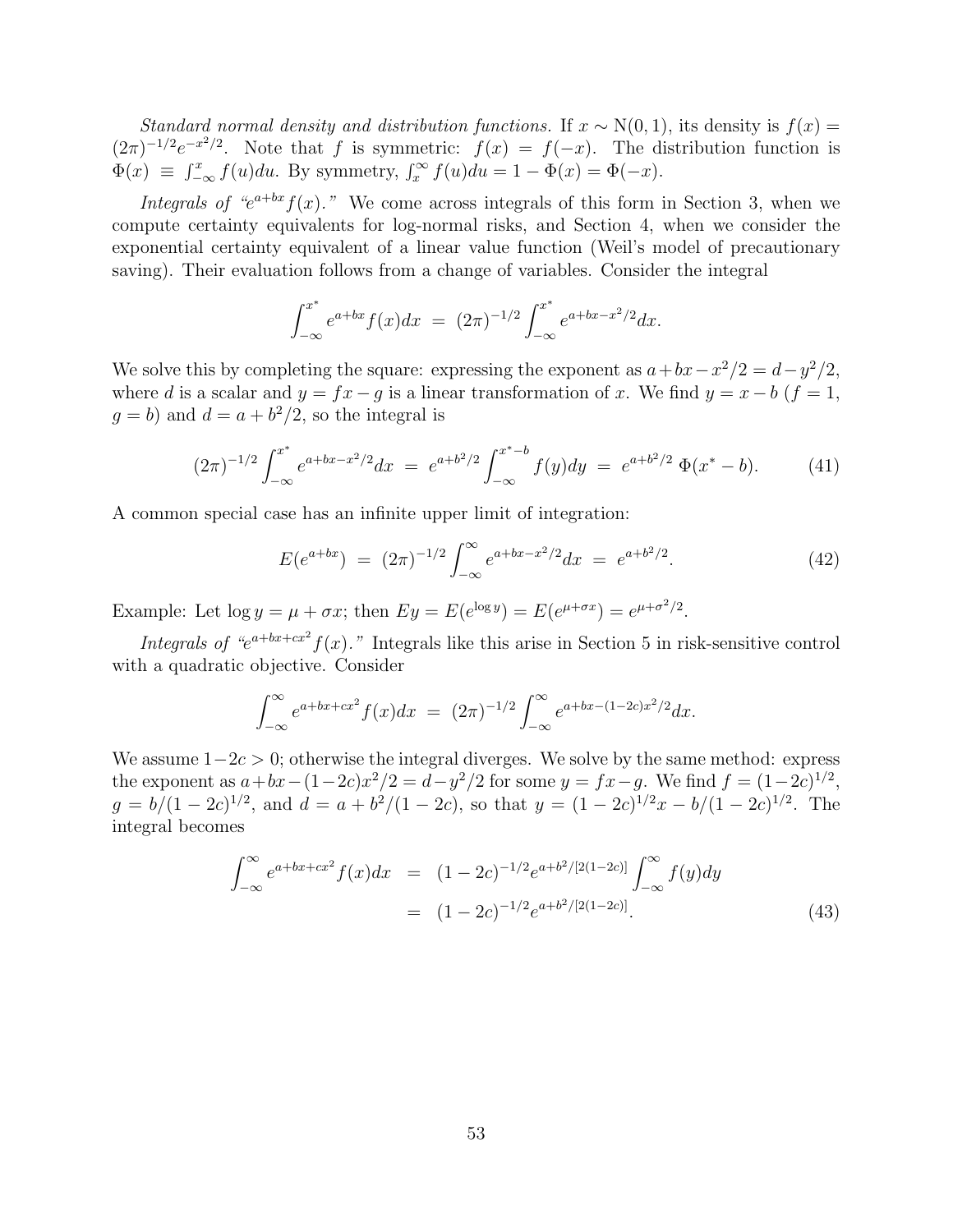# References

- Abel, Andrew B., 1990, "Asset pricing under habit formation and keeping up with the Joneses," American Economic Review (Papers and Proceedings) 80, 38-42.
- Ahn, David, 2003, "Ambiguity without a state space," manuscript, September.
- Alonso, Irasema, 2004, "Ambiguity in a two-country world," manuscript, March.
- Amador, Manuel, Iván Werning, and George-Marios Angeletos, 2003, "Commitment vs. flexibility," NBER Working Paper 10151, December.
- Ameriks, John, Andrew Caplin, John Leahy, and Tom Tyler, 2004, "Measuring self control," NBER Working Paper 10514, May.
- Anderson, Evan W., 2004, "The dynamics of risk-sensitive allocations," manuscript, February.
- Anderson, Evan W., Lars Peter Hansen, Ellen R. McGrattan, and Thomas J. Sargent, 1996, "Mechanics of forming and estimating dynamic linear economies," in H. Amman, D.A. Kendrick, and J. Rust, eds., Handbook of Computational Economics (Volume 1), Amsterdam: Elsevier.
- Bansal, Ravi, and Amir Yaron, 2004, "Risks for the long run: A potential resolution of asset pricing puzzles," Journal of Finance, forthcoming in the August issue.
- Barro, Robert J., 1999, "Ramsey meets Laibson in the neoclassical growth model," Quarterly Journal of Economics 114, 1125-1152.
- Bénabou, Roland, and Jean Tirole, 2002, "Self-confidence and personal motivation," Quarterly Journal of Economics 115, 871-915.
- Benhabib, Jess, and Alberto Bisin, 2004, "Modeling internal commitment mechanisms and self-control: A neuroeconomics approach to consumption-saving decisions," manuscript, February.
- Bernheim, B. Douglas, and Antonio Rangel, 2002, "Addiction and cue-conditioned cognitive processes," NBER Working Paper 9329, November.
- Bewley, Truman F., 1986, "Knightian decision theory: Part I," Cowles Foundation Discussion Paper No 807, November.
- Blount, Sally, 1995, "When social outcomes aren't fair," Organizational Behavior and Human Decision Processes 63 (August), 131-144.
- Brandenburger, Adam, 2002, "The power of paradox," manuscript, December.
- Brunnermeier, Markus K., and Jonathan A. Parker, 2003, "Optimal expectations," manuscript, June.
- Caplin, Andrew, and John Leahy, 2001, "Psychological expected utility theory and anticipatory feelings," Quarterly Journal of Economics 116, 55-79.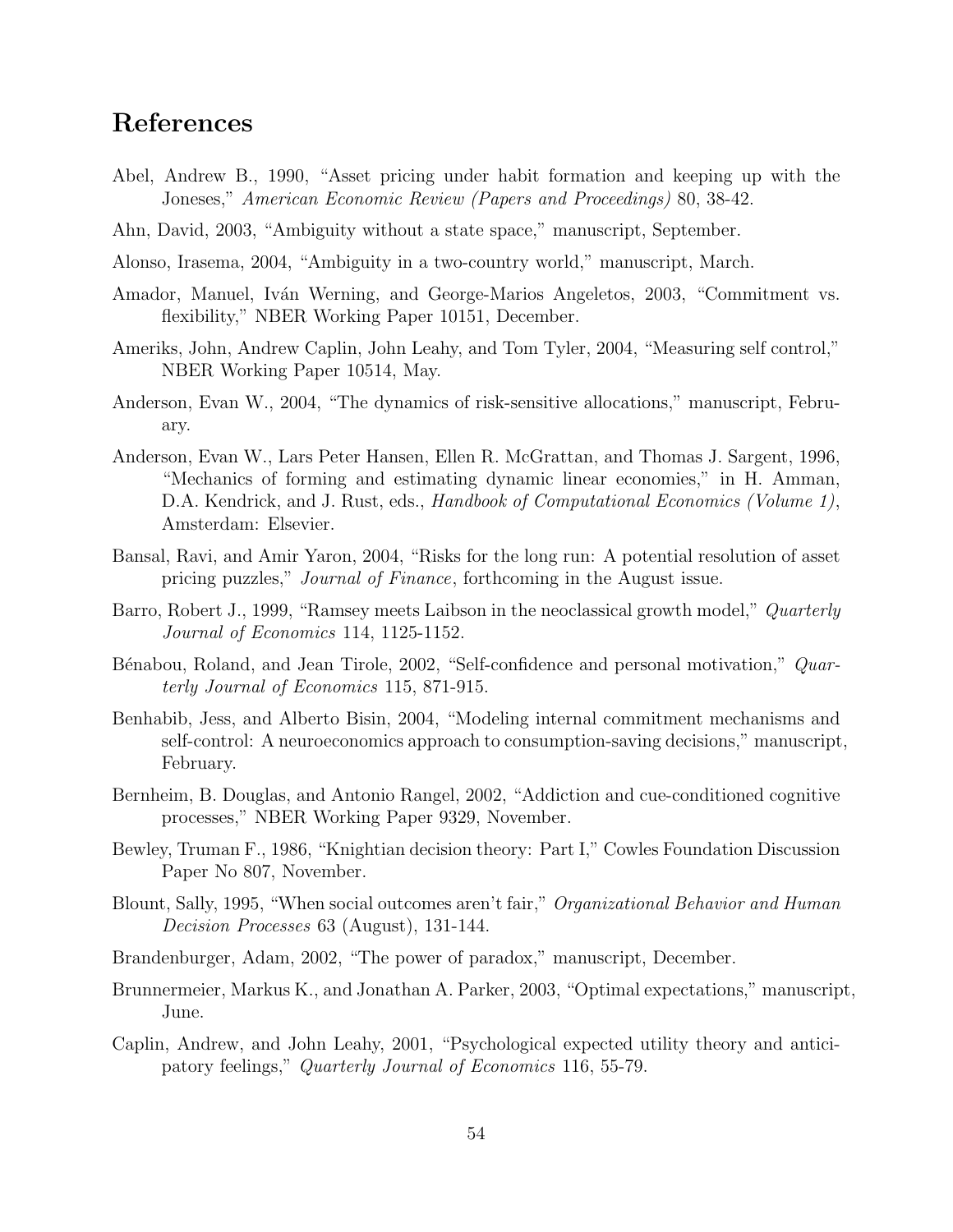- Casadesus-Masanell, Ramon, Peter Klibanoff, and Emre Ozdenoren, 2000, "Maxmin expected utility over Savage acts with a set of priors," Journal of Economic Theory 92, 35-65.
- Chamberlain, Gary, 2000, "Econometric applications of maxmin expected utility," Journal of Applied Econometrics 15, 625-644.
- Chew, Soo Hong, 1983, "A generalization of the quasi-linear mean with applications to the measurement of inequality and decision theory resolving the Allais paradox," *Econo*metrica 51,1065-1092.
- Chew, Soo Hong, 1989, "Axiomatic utility theories with the betweenness property," Annals of Operations Research 19, 273-298.
- Dekel, Eddie, 1986, "An axiomatic characterization of preferences uncer uncertainty: Weakening the independence axiom," Journal of Economic Theory 40, 304-318.
- Dolmas, Jim, and Mark A. Wynne, 1998, "Elastic capital supply and the effects of fiscal policy," Economic Inquiry 36, 553-574.
- Dow, James, and Sérgio Ribeiro da Costa Werlang, 1992, "Uncertainty aversion, risk aversion, and the optimal choice of portfolio," Econometrica 60, 197-204.
- Epstein, Larry G., 2001, "Sharing ambiguity," American Economic Review (Papers and Proceedings) 91, 45-50.
- Epstein, Larry G., and J. Allan Hynes, 1983, "The rate of time preference and dynamic economic analysis," Journal of Political Economy 91, 611-635.
- Epstein, Larry G., and Martin Schneider, 2002, "Learning under ambiguity," manuscript, September.
- Epstein, Larry G., and Martin Schneider, 2003, "Recursive multiple-priors," Journal of Economic Theory 113, 1-31.
- Epstein, Larry G., and Martin Schneider, 2004, "Ambiguity, information quality, and asset pricing," manuscript, May.
- Epstein, Larry G., and Stanley E. Zin, 1989, "Substitution, risk aversion, and the temporal behavior of consumption and asset returns: A theoretical framework," Econometrica 57, 937-969.
- Epstein, Larry G., and Stanley E. Zin, 1990, "'First-order' risk aversion and the equity premium puzzle," Journal of Monetary Economics 26, 387-407.
- Epstein, Larry G., and Stanley E. Zin, 1991, "Substitution, risk aversion, and the temporal behavior of consumption and asset returns: An empirical analysis," Journal of Political Economy 99, 263-286.
- Epstein, Larry G., and Stanley E. Zin, 2001, "The independence axiom and asset returns," Journal of Empirical Finance 8, 537-572.
- Esteban, Susanna, Eiichi Miyagawa, and Matthew Shum, 2004, "Nonlinear pricing with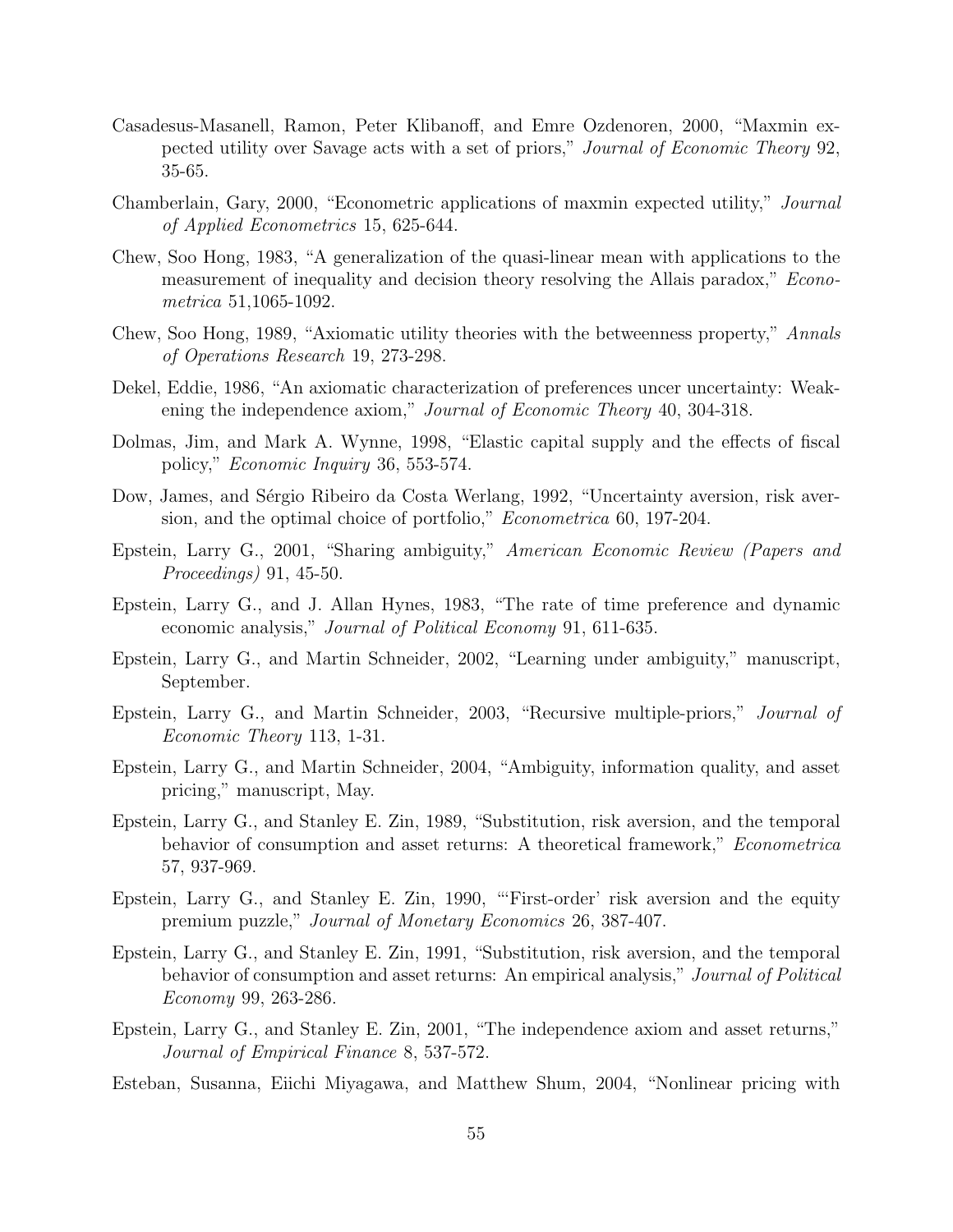self-control preferences," manuscript, March.

Farmer, Roger E.A., 1990, "Rince preferences," Quarterly Journal of Economics 105, 43-60.

- Galí, Jordi, 1994, "Keeping up with the Joneses: Consumption externalities, portfolio choice, and asset prices," Journal of Money, Credit, and Banking 26, 1-8.
- Gertler, Mark, 1999, "Government debt and social security in a life-cycle economy," Carnegie-Rochester Conference Series on Public Policy 50, 61-110.
- Giannoni, Marc P., 2002, "Does model uncertainty justify caution? Robust optimal monetary policy in a forward-looking model," Macroeconomic Dynamics 6, 111-144.
- Gilboa, Itzhak, and David Schmeidler, 1989, "Maxmin expected utility with non-unique priors," Journal of Mathematical Economics 18, 141-153.
- Gilboa, Itzhak, and David Schmeidler, 1993, "Updating ambiguous beliefs," Journal of Economic Theory 59, 33-49.
- Gul, Faruk, 1991, "A theory of disappointment aversion," Econometrica 59, 667-686.
- Gul, Faruk, and Wolfgang Pesendorfer, 2001, "Temptation and self-control," Econometrica 69, 1403-1435.
- Gul, Faruk, and Wolfgang Pesendorfer, 2002, "Self-control and the theory of consumption," manuscript, November; forthcoming *Econometrica*.
- Gul, Faruk, and Wolfgang Pesendorfer, 2004, "Self-control, revealed preference, and consumption choice," Review of Economic Dynamics 7, 243-264.
- Hansen, Lars Peter, 1982, "Large sample properties of generalized method of moments estimators," Econometrica 50, 1029-1054.
- Hansen, Lars Peter, and Thomas J. Sargent, 1997, Recursive Models of Dynamic Linear Economies manuscript, December.
- Hansen, Lars Peter, and Thomas J. Sargent, 2004, Misspecification in Recursive Macroeconomic Theory manuscript, January.
- Hansen, Lars Peter, Thomas J. Sargent, and Thomas Tallarini, 1999, "Robust permanent income and pricing," Review of Economic Studies 66, 873-907.
- Hansen, Lars Peter, Thomas J. Sargent, and Neng E. Wang, 2002, "Robust permanent income and pricing with filtering," Macroeconomic Dynamics 6, 40-84.
- Harris, Christopher, and David Laibson, 2001, "Dynamic choices of hyperbolic consumers," Econometrica 69, 935-957.
- Harris, Christopher, and David Laibson, 2003, "Hyperbolic discounting and consumption," Advances in Economics and Econometrics, Cambridge UK: Cambridge University Press.
- Hayashi, Takashi, 2003, "Intertemporal substitution, risk aversion, and ambiguity aversion," manuscript, December.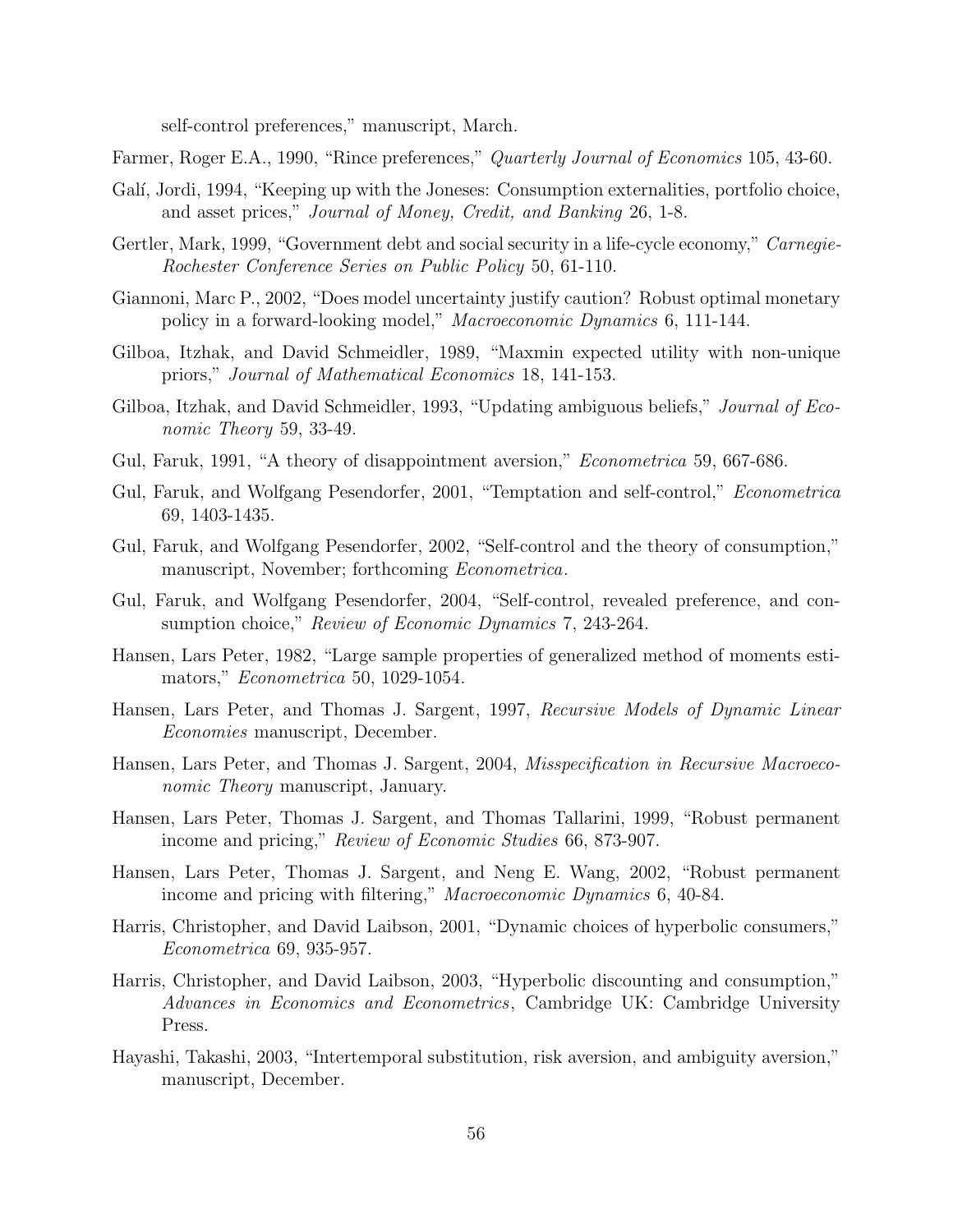- Imrohoğlu, Ayşe, Selahattin Imrohoğlu, and Douglas H. Joines, 2003, "Time-inconsistent preferences and social security," Quarterly Journal of Economics 118, 745-784.
- Johnsen, Thore H., and John B. Donaldson, 1985, "The structure of intertemporal preferences under uncertainty and time consistent plans," *Econometrica* 53, 1451-1458.
- Kan, Rui, 1995, "Structure of Pareto optima when agents have stochastic recursive preferences," Journal of Economic Theory 64, 626-631.
- Klibanoff, Peter, Massimo Marinacci, and Sujoy Mukerji, 2003, "A smooth model of decision making under ambiguity," manuscript, April.
- Kocherlakota, Narayana R., 1990, "Disentangling the coefficient of relative risk aversion from the elasticity of intertemporal substitution," *Journal of Finance* 45, 175-190.
- Kocherlakota, Naryana R., 2001, "Looking for evidence of time-inconsistent preferences in asset-market data," Federal Reserve Bank of Minneapolis Quarterly Review 25 (Summer), 13-24.
- Koopmans, Tjalling C., 1960, "Stationary ordinal utility and impatience," Econometrica 28, 287-309.
- Koopmans, Tjalling C., 1986, "Representation of preference orderings with independent components of consumption," and "Representation of preference orderings over time," in C.B. McGuire and Roy Radner, eds., Decision and Organization (Second Edition), Minneapolis, MN: University of Minnesota Press.
- Kraus, Alan, and Jacob S. Sagi, 2002, "Intertemporal preference for flexibility and risky choice," manuscript, November.
- Kraus, Alan, and Jacob S. Sagi, 2004, "Asset pricing with unforseen contingencies," manuscript, March.
- Kreps, David M., 1979, "A representation theorem for 'preference for flexibility'," Econometrica 47, 565-578.
- Kreps, David M., 1988, Notes on the Theory of Choice, Boulder, CO: Westview Press.
- Kreps, David M., 2000, "Beliefs and tastes: Confessions of an economist," remarks made at the AAU Centennial Meeting, October.
- Kreps, David M., and Evan L. Porteus, 1978, "Temporal resolution of uncertainty and dynamic choice theory," Econometrica 46, 185-200.
- Krusell, Per, Bruhanettin Kuruşçu, and Anthony A. Smith, 2001, "Temptation and taxation," manuscript, June.
- Krusell, Per, Bruhanettin Kurusçu, and Anthony A. Smith, 2002, "Time orientation and asset prices," Journal of Monetary Economics 49, 107-135.
- Krusell, Per, and Anthony A. Smith, 2004, "Consumption-saving decisions with quasigeometric discounting," Econometrica, forthcoming.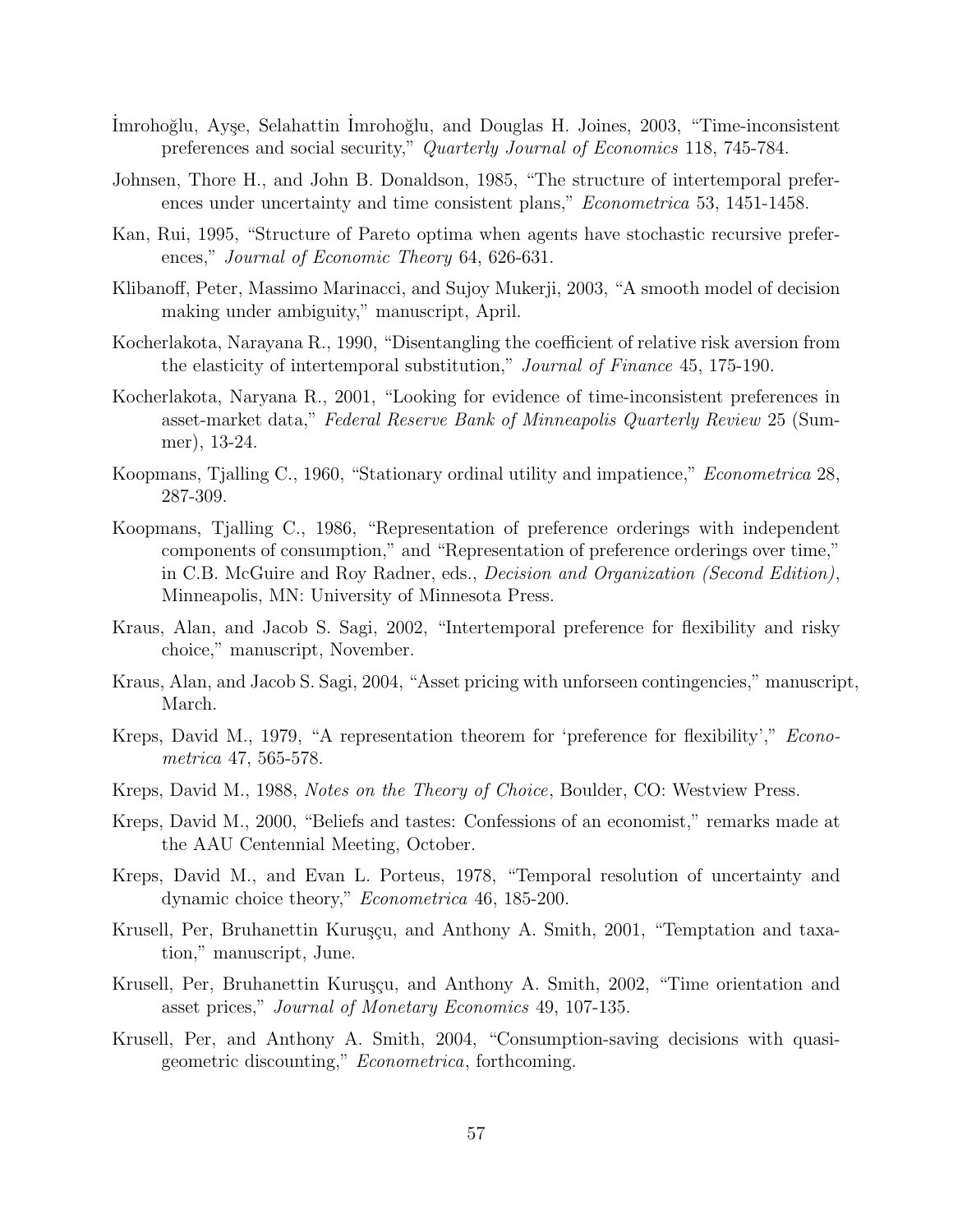- Kydland, Finn E., and Edward C. Prescott, 1977, "Rules rather than discretion: The inconsistency of optimal plans," Journal of Political Economy 85, 473-492.
- Laibson, David, Andrea Repetto, and Jeremy Tobacman, 1998, "Self-control and saving for retirement," Brookings Papers on Economic Activity (1), 91-196.
- Laibson, David, Andrea Repetto, and Jeremy Tobacman, 2004, "Estimating discount functions from lifecycle consumption choices," manuscript, January.
- Lettau, Martin, Sydney C. Ludvigson, and Jessica A. Wachter, 2003, "The declining equity premium: What role does macroeconomic risk play?" manuscript, September.
- Ljungqvist, Lars, and Thomas J. Sargent, 2000, Recursive Macroeconomic Theory, Cambridge MA: MIT Press.
- Lucas, Robert E., and Nancy L. Stokey, 1984, "Optimal growth with many consumers," Journal of Economic Theory 32, 139-171.
- Luttmer, Erzo, and Thomas Mariotti, 2003, "Subjective discounting in an exchange economy," Journal of Political Economy 111, 959-989.
- Maenhout, Pascal J., 2004, "Robust portfolio rules and asset pricing," Review of Financial Studies, forthcoming.
- Mehra, Rajnish, and Edward C. Prescott, 1985, "The equity premium: A puzzle," Journal of Monetary Economics 15, 145-161.
- Miao, Jianjun, 2003, "Consumption and saving under Knightian uncertainty," manuscript, December.
- Morris, Stephen, and Andrew Postlewaite, 1997, "Observational implications of non-exponential discounting," manuscript, November.
- Onatski, Alexei, and Noah Williams, 2003, "Modeling model uncertainty," manuscript, April.
- Phelps, E.S., and R.A. Pollack, 1968, "On second-best national saving and game-equilibrium growth," Review of Economic Studies 35, 185-199.
- Rabin, Matthew, 1998, "Economics and psychology," Journal of Economic Literature 36, 11-46.
- Routledge, Bryan R., and Stanley E. Zin, 2001, "Model uncertainty and liquidity," NBER Working Paper 8683, December.
- Routledge, Bryan R., and Stanley E. Zin, 2003, "Generalized disappointment aversion and asset prices," NBER Working Paper 10107, November.
- Sagi, Jacob S., 2003, "Anchored preference relations," manuscript, August.
- Savage, L.J., 1954, The Foundations of Statistics, New York: Wiley.
- Schmeidler, David, 1989, "Subjective probability and expected utility without additivity," Econometrica 57, 571-587.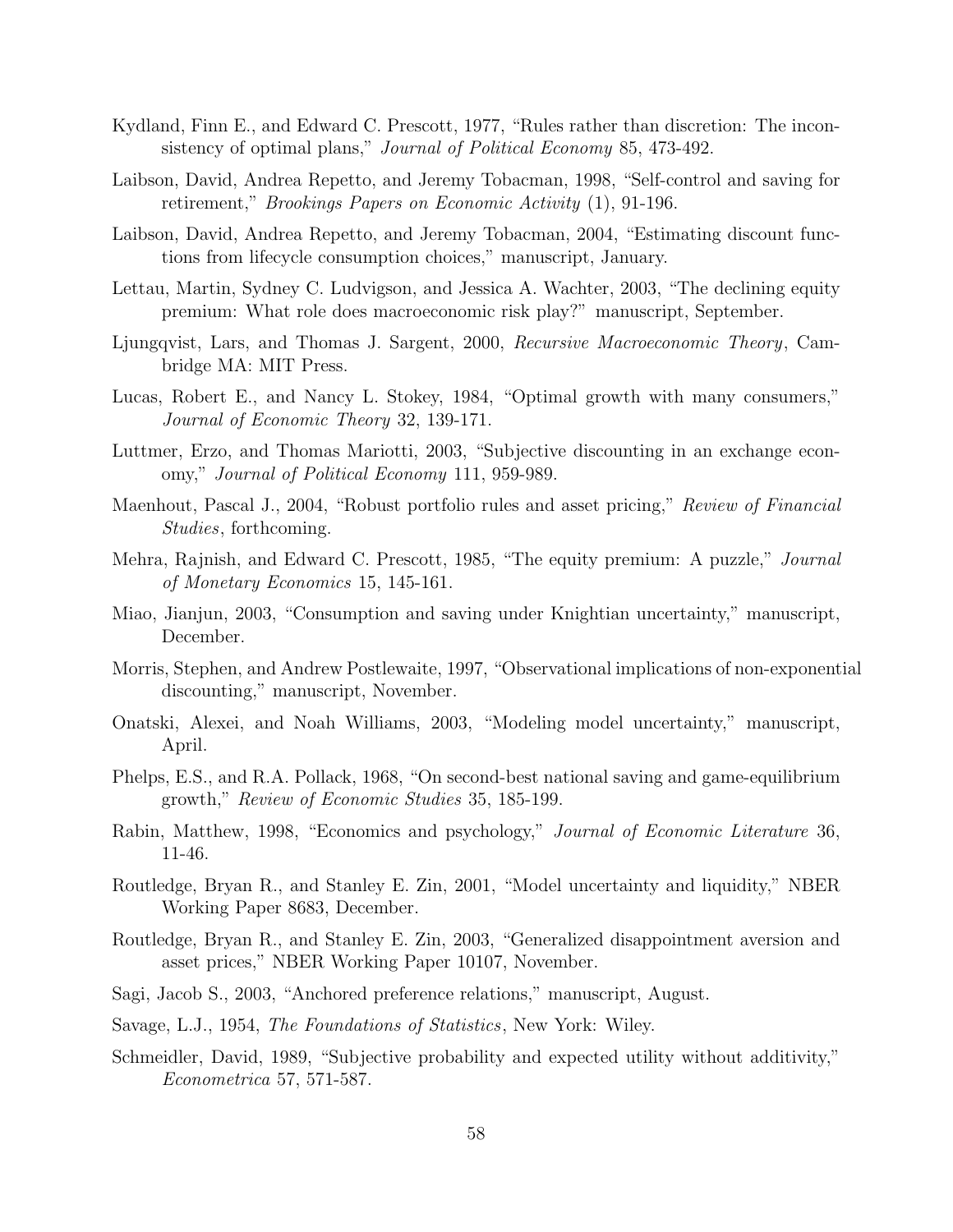- Seidenfeld, Teddy, and Larry Wasserman, 1993, "Dilation for sets of probabilities," Annals of Statistics 21, 1139-1154.
- Shi, Shouyong, 1994, "Weakly nonseparable preferences and distortionary taxes in a small open economy," International Economic Review 35, 411-428.
- Simon, Herbert A., 1959, "Theories of decision-making in economic and behavioral science," American Economic Review 49, 253-283.
- Starmer, Chris, 2000, "Developments in non-expected utility theory," Journal of Economic Literature 38, 332-382.
- Tallarini, Thomas D., 2000, "Risk-sensitive real business cycles," Journal of Monetary Economics 45, 507-532.
- Uzawa, H., 1968, "Time preference, the consumption function, and optimum asset holdings," in J.N. Wolfe, ed., Value, Capital, and Growth: Papers in Honour of Sir John Hicks, Chicago IL: Aldine Publishing Company.
- Van Nieuwerburgh, Stijn, 2001, "Robustness and optimal contracts," manuscript, July.
- Wang, Susheng, 1993, "The local recoverability of risk aversion and intertemporal substitution," Journal of Economic Theory 59, 333-363.
- Wang, Tan, 2003, "Conditional preferences and updating," *Journal of Economic Theory* 108, 286-321.
- Weil, Philippe, 1989, "The equity premium puzzle and the risk-free rate puzzle," *Journal of* Monetary Economics 24, 401-421.
- Weil, Philippe, 1990, "Nonexpected utility in economics," Quarterly Journal of Economics 105, 29-42.
- Weil, Philippe, 1993, "Precautionary savings and the permanent income hypothesis," Review of Economic Studies 60, 367-383.
- Whittle, Peter, 1990, Risk-Sensitive Optimal Control, New York: Wiley.
- Yaari, Menachem E., 1987, "The dual theory of choice under risk," *Econometrica* 55, 95-115.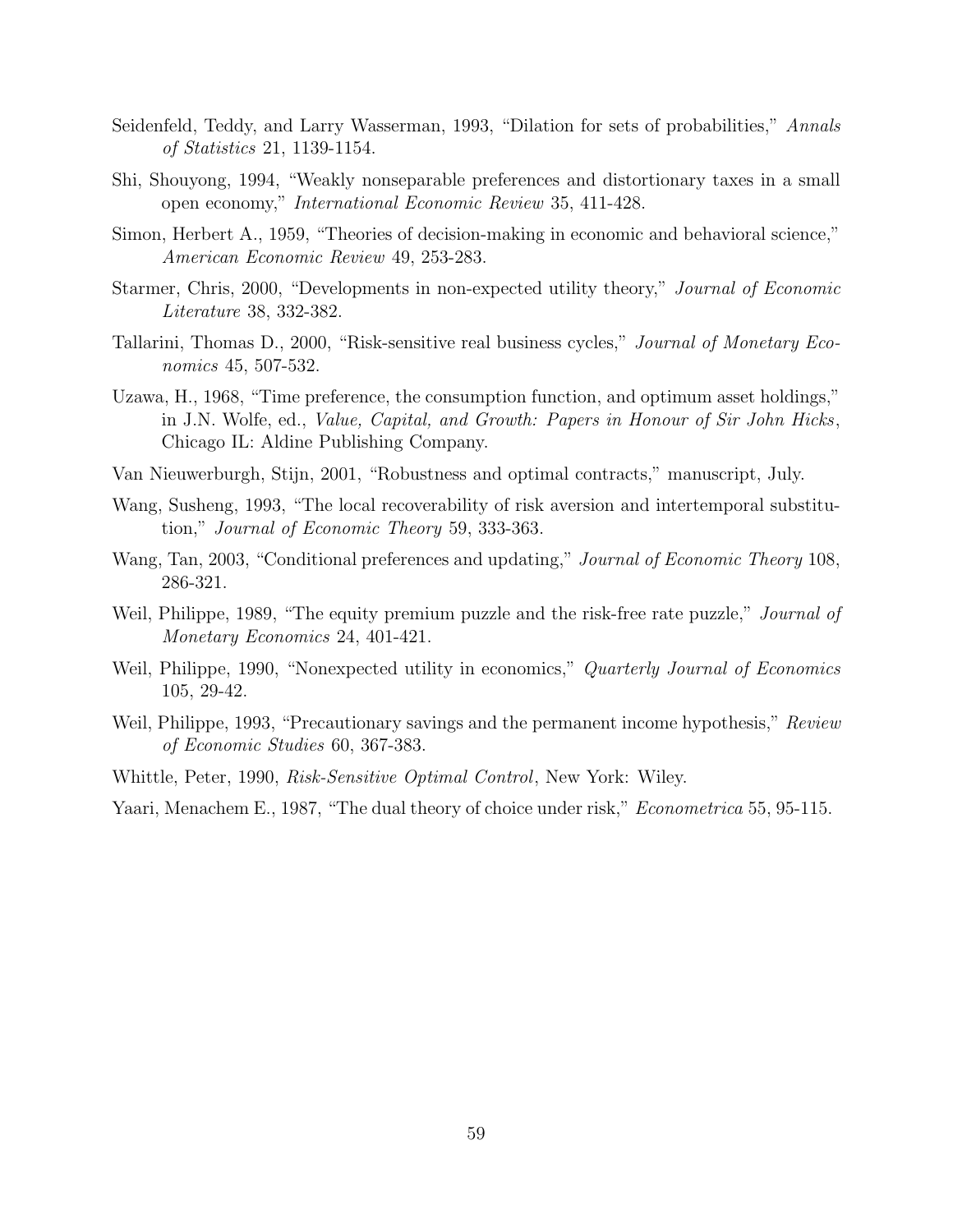Figure 1 A representative event tree



This event tree illustrates how uncertainty might evolve through time. Time moves from left to right, starting at date  $t = 0$ . At each date t, an event  $z_t$  occurs. In this example,  $z_t$ is drawn from the two-element set  $\mathcal{Z} = \{1, 2\}$ . Each node is marked by a box and can be identified from the path of events that leads to it, which we refer to as a history and denote by  $z^t \equiv (z_0, ..., z_t)$ , starting with an arbitrary initial node  $z_0$ . Thus the upper right node follows two up branches,  $z_1 = 1$  and  $z_2 = 1$ , and is denoted  $z^2 = (z_0, 1, 1)$ . The set  $\mathcal{Z}^2$  of all possible 2-period histories is therefore  $\{(z_0, 1, 1), (z_0, 1, 2), (z_0, 2, 1), (z_0, 2, 2)\}$ , illustrated by the far right "column" of nodes.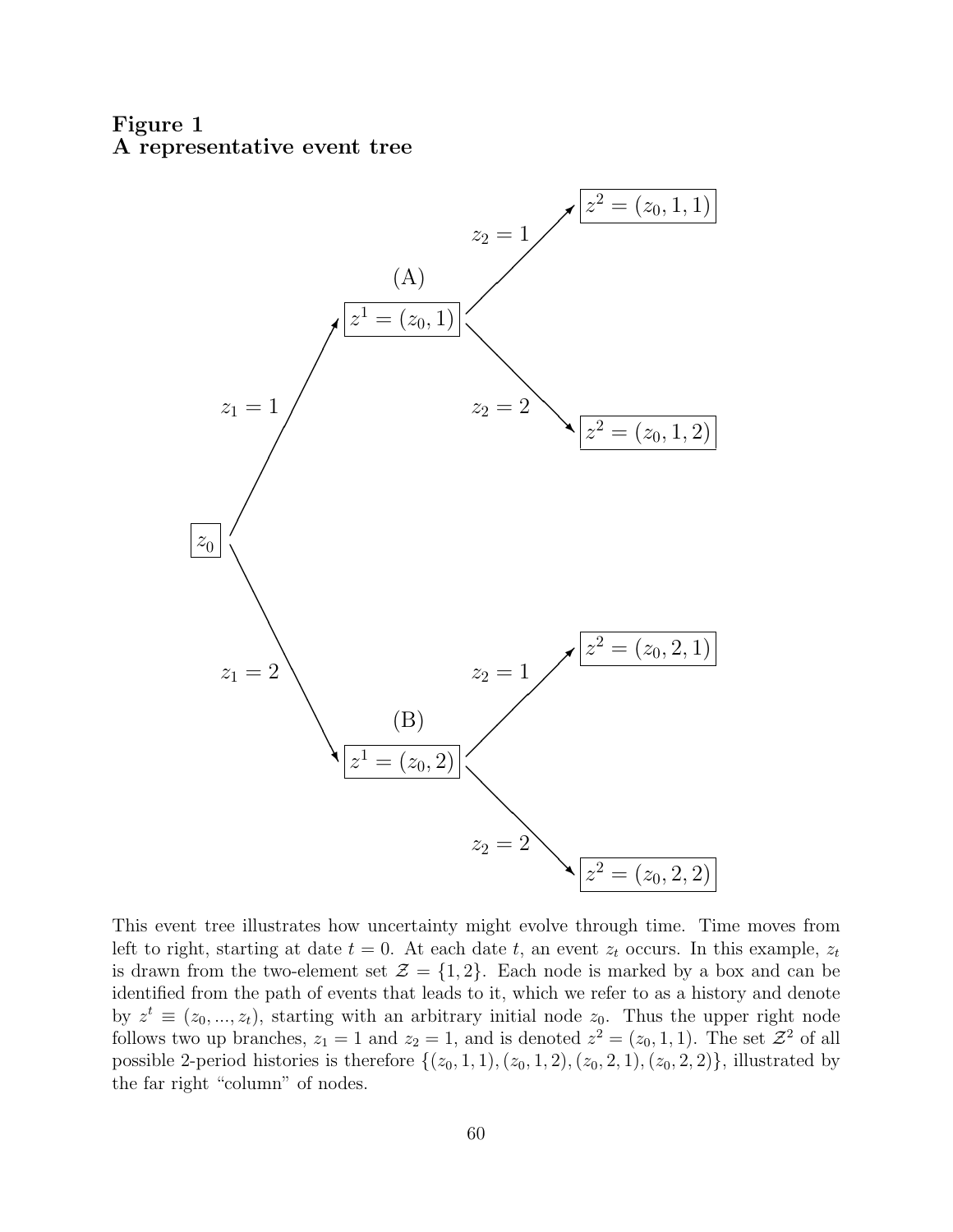



The figure contains indifference curves for three members of the Chew-Dekel class of risk preferences. In each case, the axes are consumption in state 1 and state 2 and states are equally likely. The risk preferences are expected utility (upper left,  $\alpha = 0.5$ ), weighted utility (upper right, bold line,  $\gamma = -0.25$ ), and disappointment aversion (lower left, bold line,  $\delta = 0.5$ ). For weighted utility and disappointment aversion, expected utility is pictured with a lighter line for comparison. For disappointment aversion, the indifference curve is the upper envelope of two indifference curves, each based on a different set of transformed probabilities. The extensions of these two curves are shown as dashed lines. The lower right figure has all three together: expected utility (dashed line), weighted utility (solid line), and disappointment aversion (dash-dotted line). Note that disappointment aversion is more sharply convex than weighted utility near the 45-degree line (the effect of first-order risk aversion), but less convex far away from it.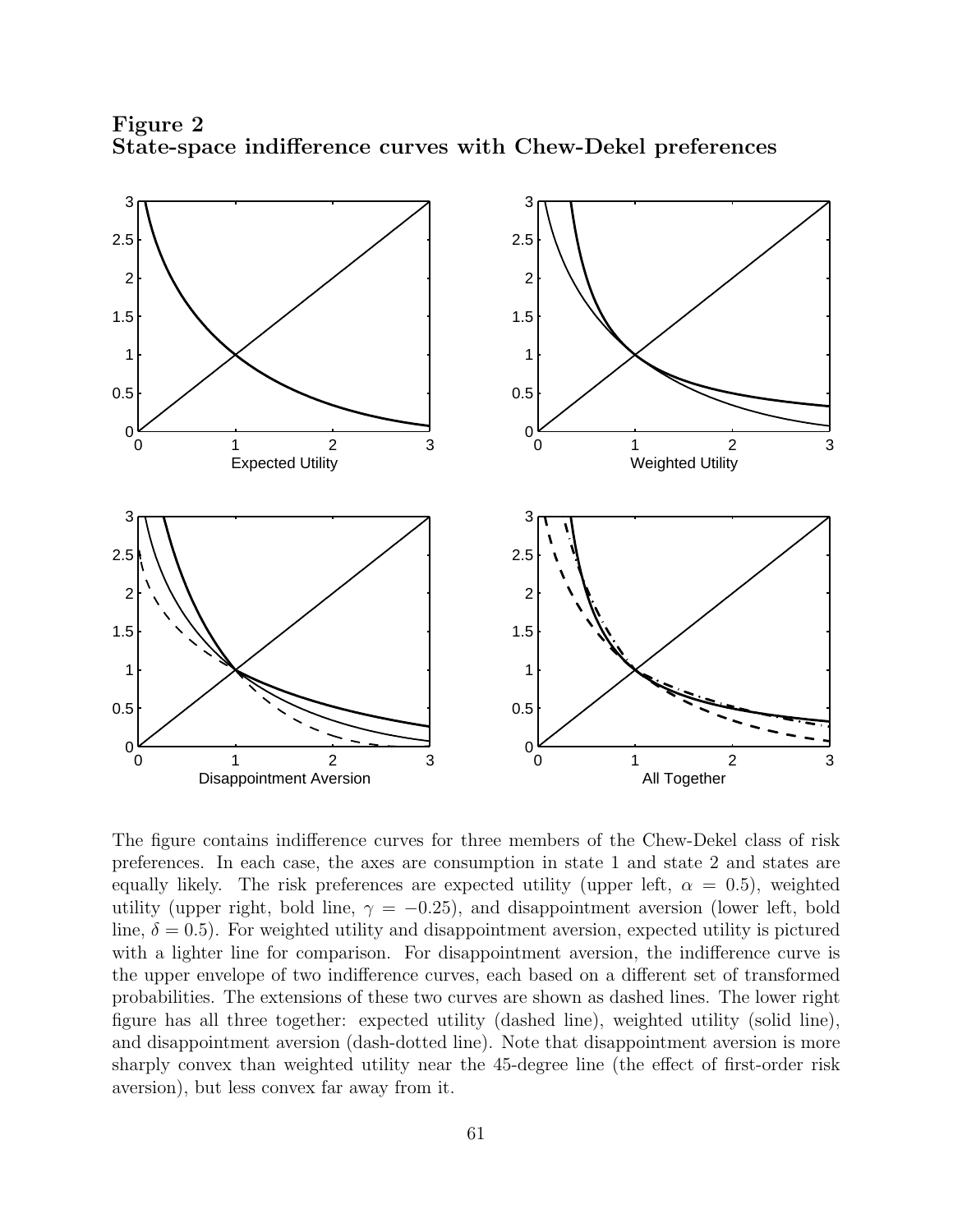Figure 3 Risk and risk premiums with Chew-Dekel preferences



The figure illustrates the relation between risk and risk premiums discussed in Example 5 for three members of the Chew-Dekel class of risk preferences. The preferences are: expected utility (dashed line), weighted utility (solid line), and disappointment aversion (dash-dotted line). The point is the nonlinearity of disappointment aversion: the ratio of the risk premium to risk is greater for small risks than large ones. Parameter values are the same as Figure 2.